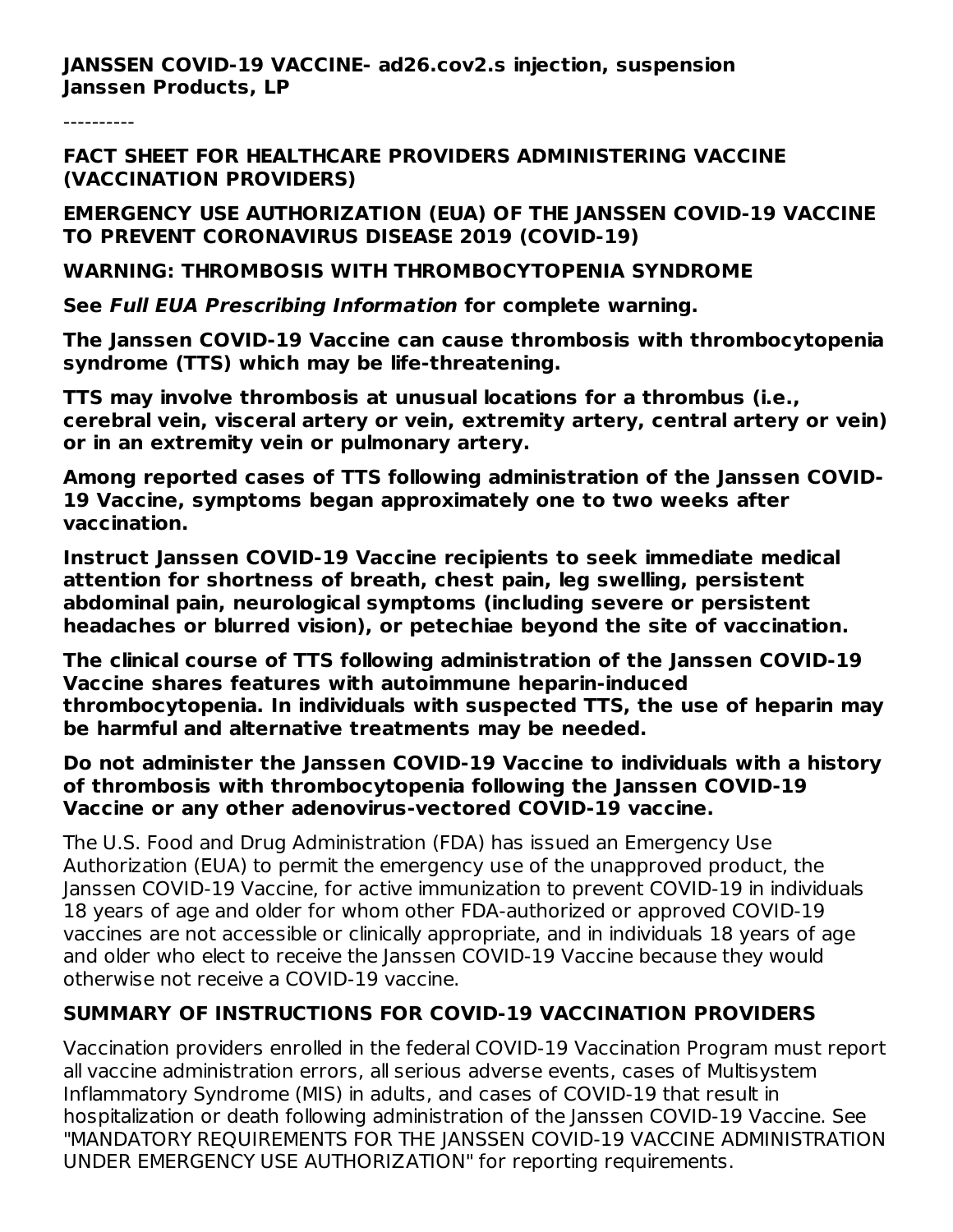The Janssen COVID-19 vaccine is authorized for use under an EUA for active immunization to prevent COVID-19 caused by severe acute respiratory syndrome coronavirus 2 (SARS-CoV-2) in individuals 18 years of age and older for whom other FDA-authorized or approved COVID-19 vaccines are not accessible or clinically appropriate, and in individuals 18 years of age and older who elect to receive the Janssen COVID-19 Vaccine because they would otherwise not receive a COVID-19 vaccine.

The Janssen COVID-19 Vaccine is a suspension for intramuscular injection.

### Primary Vaccination

The primary vaccination regimen for the Janssen COVID-19 Vaccine is a **single-dose** (0.5 mL).

# Booster Dose

A single Janssen COVID-19 Vaccine booster dose (0.5 mL) may be administered at least 2 months after primary vaccination with the Janssen COVID-19 Vaccine.

A single booster dose of the Janssen COVID-19 Vaccine (0.5 mL) may be administered as a heterologous booster dose following completion of primary vaccination with another authorized or approved COVID-19 vaccine. The dosing interval for the heterologous booster dose is the same as that authorized for a booster dose of the vaccine used for primary vaccination.

See this Fact Sheet for instructions for preparation and administration. This Fact Sheet may have been updated. For the most recent Fact Sheet, please see www.janssencovid19vaccine.com.

For information on clinical trials that are testing the use of the Janssen COVID-19 Vaccine for active immunization against COVID-19, please see www.clinicaltrials.gov.

# **DESCRIPTION OF COVID-19**

Coronavirus disease 2019 (COVID-19) is an infectious disease caused by the novel coronavirus, SARS-CoV-2, that appeared in late 2019. It is predominantly a respiratory illness that can affect other organs. People with COVID-19 have reported a wide range of symptoms, ranging from mild symptoms to severe illness. Symptoms may appear 2 to 14 days after exposure to the virus. Symptoms may include: fever or chills; cough; shortness of breath; fatigue; muscle or body aches; headache; new loss of taste or smell; sore throat; congestion or runny nose; nausea or vomiting; diarrhea.

# **DOSAGE AND ADMINISTRATION**

### **The storage and handling information in this Fact Sheet supersedes the storage and handling information on the carton and vial labels.**

# **Storage and Handling**

# Storage Prior to First Puncture of the Vaccine Vial

Store unpunctured multi-dose vials of the Janssen COVID-19 Vaccine at 2°C to 8°C (36°F to 46°F) and protect from light. Do not store frozen.

Unpunctured vials of Janssen COVID-19 Vaccine may be stored between 9°C to 25°C (47°F to 77°F) for up to 12 hours.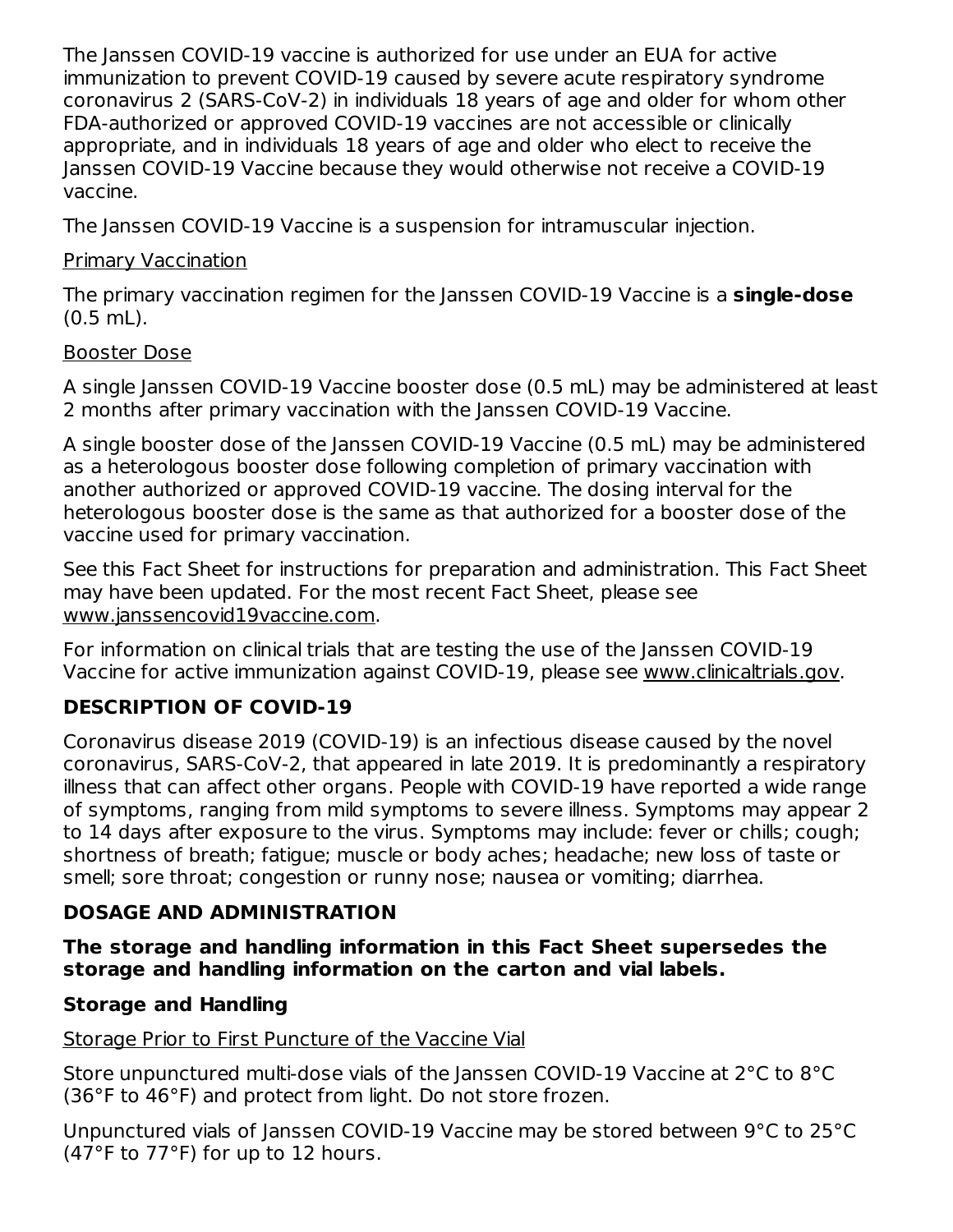The Janssen COVID-19 Vaccine is initially stored frozen by the manufacturer, then shipped at 2°C to 8°C (36°F to 46°F). If vaccine is still frozen upon receipt, thaw at 2°C to 8°C (36°F to 46°F). If needed immediately, thaw at room temperature (maximally 25°C/77°F). At room temperature (maximally 25°C/77°F), a carton of 10 vials will take approximately 4 hours to thaw, and an individual vial will take approximately 1 hour to thaw. Do not refreeze once thawed.

### Storage After First Puncture of the Vaccine Vial

After the first dose has been withdrawn, hold the vial between 2° to 8°C (36° to 46°F) for up to 6 hours or at room temperature (maximally 25°C/77°F) for up to 2 hours. Discard the vial if vaccine is not used within these times.

## **Dosing and Schedule**

The Janssen COVID-19 vaccine is authorized for use under an EUA for active immunization to prevent COVID-19 caused by SARS-CoV-2 in individuals 18 years of age and older for whom other FDA-authorized or approved COVID-19 vaccines are not accessible or clinically appropriate, and in individuals 18 years of age and older who elect to receive the Janssen COVID-19 Vaccine because they would otherwise not receive a COVID-19 vaccine.

### Primary Vaccination

The primary vaccination regimen for the Janssen COVID-19 Vaccine is a single-dose (0.5 mL).

### Booster Dose

A single Janssen COVID-19 Vaccine booster dose (0.5 mL) may be administered at least 2 months after primary vaccination with the Janssen COVID-19 Vaccine.

A single booster dose of the Janssen COVID-19 Vaccine (0.5 mL) may be administered as a heterologous booster dose following completion of primary vaccination with another authorized or approved COVID-19 vaccine. The dosing interval for the heterologous booster dose is the same as that authorized for a booster dose of the vaccine used for primary vaccination.

### **Dose Preparation**

- The Janssen COVID-19 Vaccine is a colorless to slightly yellow, clear to very opalescent suspension. Visually inspect the Janssen COVID-19 Vaccine vials for particulate matter and discoloration prior to administration. If either of these conditions exists, do not administer the vaccine.
- Before withdrawing each dose of vaccine, carefully mix the contents of the multidose vial by swirling gently in an upright position for 10 seconds. **Do not shake**.
- Each dose is 0.5 mL. Each vial contains five doses. Do not pool excess vaccine from multiple vials.
- The Janssen COVID-19 Vaccine does not contain a preservative. Record the date and time of first use on the Janssen COVID-19 Vaccine vial label. After the first dose has been withdrawn, hold the vial between 2° to 8°C (36° to 46°F) for up to 6 hours or at room temperature (maximally 25°C/77°F) for up to 2 hours. Discard if vaccine is not used within these times.

### **Administration**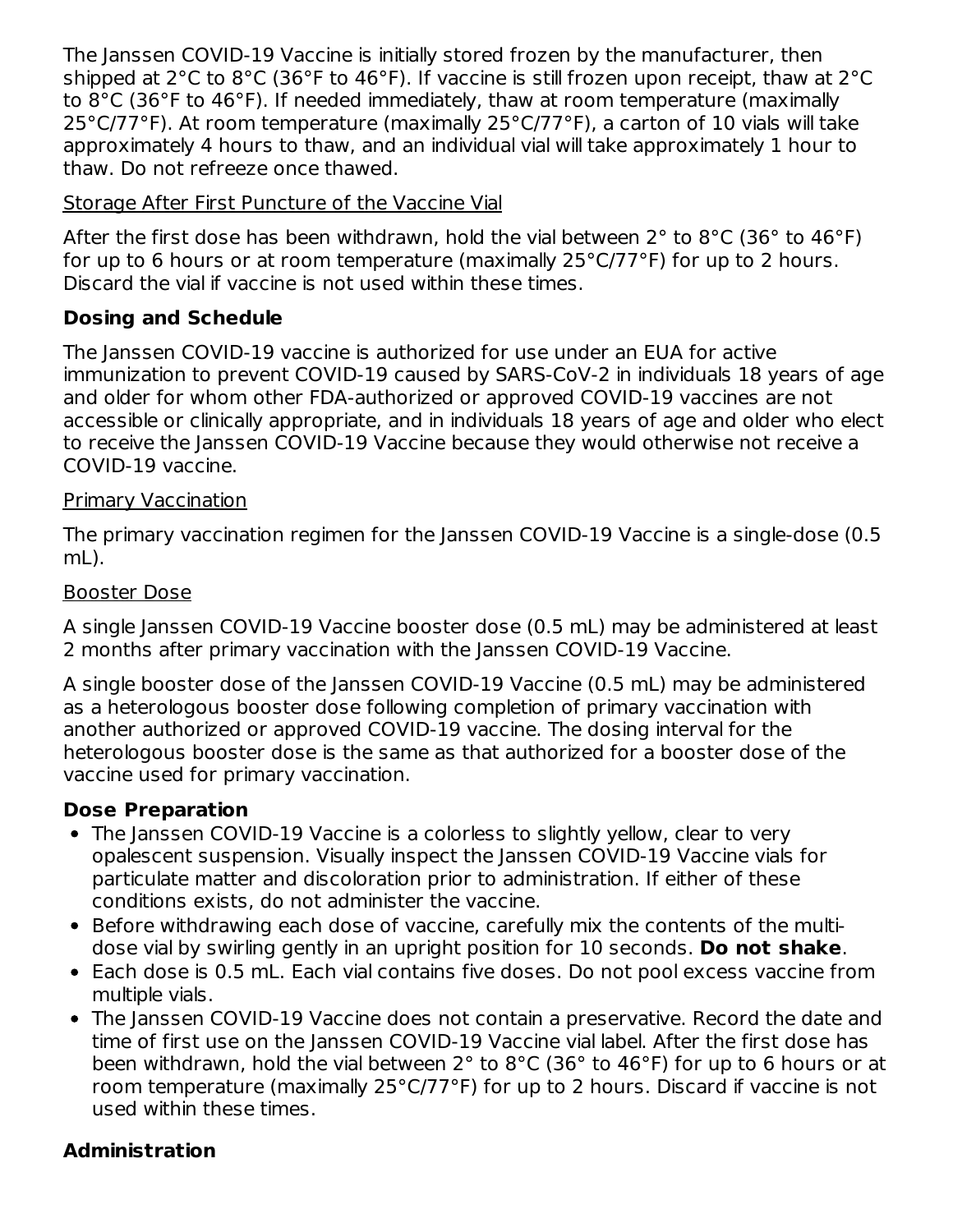Visually inspect each dose in the dosing syringe prior to administration. The Janssen COVID-19 Vaccine is a colorless to slightly yellow, clear to very opalescent suspension. During the visual inspection,

- verify the final dosing volume of 0.5 mL.
- confirm there are no particulates and that no discoloration is observed.
- do not administer if vaccine is discolored or contains particulate matter.

Administer the Janssen COVID-19 Vaccine intramuscularly.

# **CONTRAINDICATIONS**

### Severe Allergic Reactions

Do not administer the Janssen COVID-19 Vaccine to individuals with a known history of a severe allergic reaction (e.g., anaphylaxis) to any component of the Janssen COVID-19 Vaccine (see Full EUA Prescribing Information).

### Thrombosis with Thrombocytopenia

Do not administer the Janssen COVID-19 Vaccine to individuals with a history of thrombosis with thrombocytopenia following the Janssen COVID-19 Vaccine or any other adenovirus-vectored COVID-19 vaccines (e.g., AstraZeneca's COVID-19 vaccine which is not authorized or approved in the United States) (see Full EUA Prescribing Information).

## **WARNINGS**

### Management of Acute Allergic Reactions

Appropriate medical treatment to manage immediate allergic reactions must be immediately available in the event an acute anaphylactic reaction occurs following administration of the Janssen COVID-19 Vaccine.

Monitor Janssen COVID-19 Vaccine recipients for the occurrence of immediate adverse reactions according to the Centers for Disease Control and Prevention guidelines (https://www.cdc.gov/vaccines/covid-19/clinical-considerations/managinganaphylaxis.html).

### Thrombosis with Thrombocytopenia Syndrome (TTS)

Reports to the Vaccine Adverse Events Reporting System (VAERS), a passive surveillance system, provide evidence for an increased risk of thrombosis with thrombocytopenia syndrome (TTS) with onset of symptoms approximately one to two weeks after administration of the Janssen COVID-19 Vaccine. An analysis of VAERS reports of TTS following the receipt of the Janssen COVID-19 Vaccine used the following case definition:

- a thrombosis in an unusual location for a thrombus (i.e., cerebral vein, visceral artery or vein, extremity artery, central artery or vein) and new-onset thrombocytopenia (i.e., platelet count <150,000/μL) occurring any time after vaccination; or
- new-onset thrombocytopenia (i.e., platelet count <150,000/μL), thrombosis in an extremity vein or pulmonary artery in the absence of thrombosis at an unusual location, and a positive anti-PF4 antibody ELISA test or functional Heparin-Induced Thrombocytopenia (HIT) platelet test occurring any time after vaccination.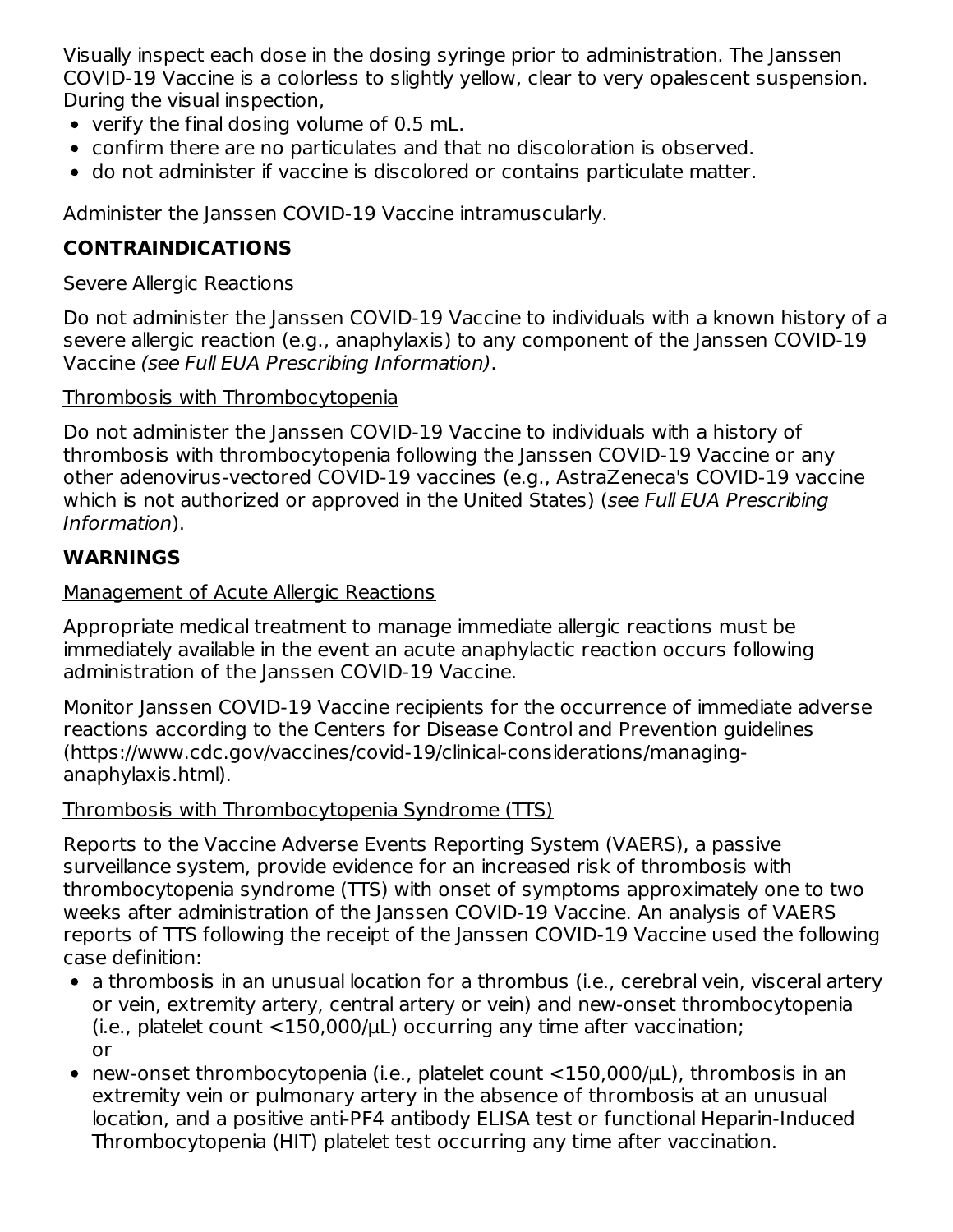Cases of TTS following administration of the Janssen COVID-19 Vaccine have been reported in males and females, in a wide age range of individuals 18 years and older, with the highest reporting rate (approximately 8 cases per 1,000,000 doses administered) in females ages 30–49 years; overall, approximately 15% of TTS cases have been fatal. Currently available evidence supports a causal relationship between TTS and the Janssen COVID-19 Vaccine. The clinical course of these events shares features with autoimmune heparin-induced thrombocytopenia. In individuals with suspected TTS following administration of the Janssen COVID-19 Vaccine, the use of heparin may be harmful and alternative treatments may be needed. Consultation with hematology specialists is strongly recommended. The American Society of Hematology has published considerations relevant to the diagnosis and treatment of TTS following administration of the Janssen COVID-19 Vaccine (https://www.hematology.org/covid-19/vaccine-inducedimmune-thrombotic-thrombocytopenia). (see Full EUA Prescribing Information).

### Immune Thrombocytopenia (ITP)

Reports of adverse events following use of the Janssen COVID-19 Vaccine under emergency use authorization suggest an increased risk of immune thrombocytopenia (ITP) during the 42 days following vaccination. Individuals with a history of ITP should discuss with their healthcare provider the risk of ITP and the potential need for platelet monitoring following vaccination with the Janssen COVID-19 Vaccine.

### Guillain-Barré Syndrome

Reports of adverse events following use of the Janssen COVID-19 Vaccine under emergency use authorization suggest an increased risk of Guillain-Barré syndrome during the 42 days following vaccination.

### Altered Immunocompetence

Immunocompromised persons, including individuals receiving immunosuppressant therapy, may have a diminished immune response to the Janssen COVID-19 Vaccine.

### Syncope

Syncope (fainting) may occur in association with administration of injectable vaccines. Procedures should be in place to avoid injury from fainting.

### Limitations of Vaccine Effectiveness

The Janssen COVID-19 Vaccine may not protect all vaccinated individuals.

# **ADVERSE REACTIONS**

### Adverse Reactions in Clinical Trials

Adverse reactions reported in a clinical trial following administration of the Janssen COVID-19 Vaccine include injection site pain, headache, fatigue, myalgia, nausea, fever, injection site erythema and injection site swelling. In clinical studies, severe allergic reactions, including anaphylaxis, have been reported following administration of the Janssen COVID-19 Vaccine (see Full EUA Prescribing Information).

### Adverse Reactions Identified during Post Authorization Use

Anaphylaxis and other severe allergic reactions, thrombosis with thrombocytopenia, Guillain-Barré syndrome, and capillary leak syndrome have been reported following administration of the Janssen COVID-19 Vaccine during mass vaccination outside of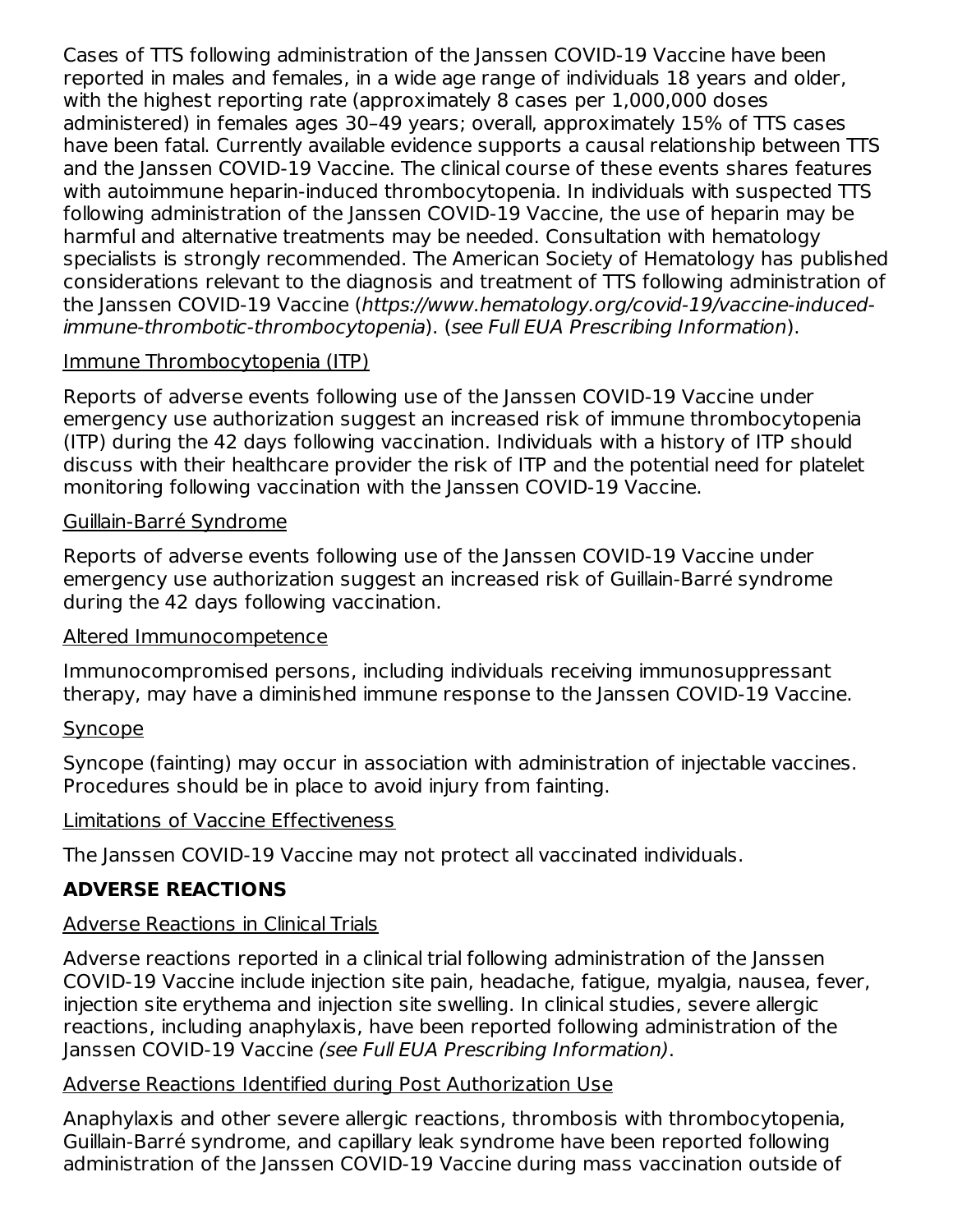clinical trials.

Additional adverse reactions, some of which may be serious, may become apparent with more widespread use of the Janssen COVID-19 Vaccine.

# **USE WITH OTHER VACCINES**

There is no information on the co-administration of the Janssen COVID-19 Vaccine with other vaccines.

# **INFORMATION TO PROVIDE TO VACCINE RECIPIENTS/CAREGIVERS**

As the vaccination provider, you must communicate to the recipient or their caregiver, information consistent with the "Fact Sheet for Recipients and Caregivers" (and provide a copy or direct the individual to the website www.janssencovid19vaccine.com to obtain the Fact Sheet) prior to the individual receiving the Janssen COVID-19 Vaccine, including:

- FDA has authorized the emergency use of the Janssen COVID-19 Vaccine, which is not an FDA approved vaccine.
- The recipient or their caregiver has the option to accept or refuse the Janssen COVID-19 Vaccine.
- The significant known and potential risks and benefits of the Janssen COVID-19 Vaccine, and the extent to which such risks and benefits are unknown.
- $\bullet$  Information about available alternative vaccines and the risks and benefits of those alternatives.

For information on clinical trials that are testing the use of the Janssen COVID-19 Vaccine to prevent COVID-19, please see www.clinicaltrials.gov.

Provide a vaccination card to the recipient or their caregiver with the name of the vaccine ("Janssen COVID-19 Vaccine") and date of administration to document vaccination.

Provide the v-safe information sheet to vaccine recipients/caregivers and encourage vaccine recipients to participate in v-safe. V-safe is a new voluntary smartphone-based tool that uses text messaging and web surveys to check in with people who have been vaccinated to identify potential side effects after COVID-19 vaccination. V-safe asks questions that help CDC monitor the safety of COVID-19 vaccines. V-safe also provides live telephone follow-up by CDC if participants report a significant health impact following COVID-19 vaccination. For more information, visit: www.cdc.gov/vsafe.

### **MANDATORY REQUIREMENTS FOR JANSSEN COVID-19 VACCINE ADMINISTRATION UNDER EMERGENCY USE AUTHORIZATION**

In order to mitigate the risks of using this unapproved product under EUA and to optimize the potential benefit of the Janssen COVID-19 Vaccine, the following items are required. Use of unapproved Janssen COVID-19 Vaccine for active immunization to prevent COVID-19 under this EUA is limited to the following (all requirements must be met):

- 1. The Janssen COVID-19 Vaccine is authorized for use in individuals 18 years of age and older for whom other FDA-authorized or approved COVID-19 vaccines are not accessible or clinically appropriate, and in individuals 18 years of age and older who elect to receive the Janssen COVID-19 Vaccine because they would otherwise not receive a COVID-19 vaccine.
- 2. The vaccination provider must communicate to the individual receiving the Janssen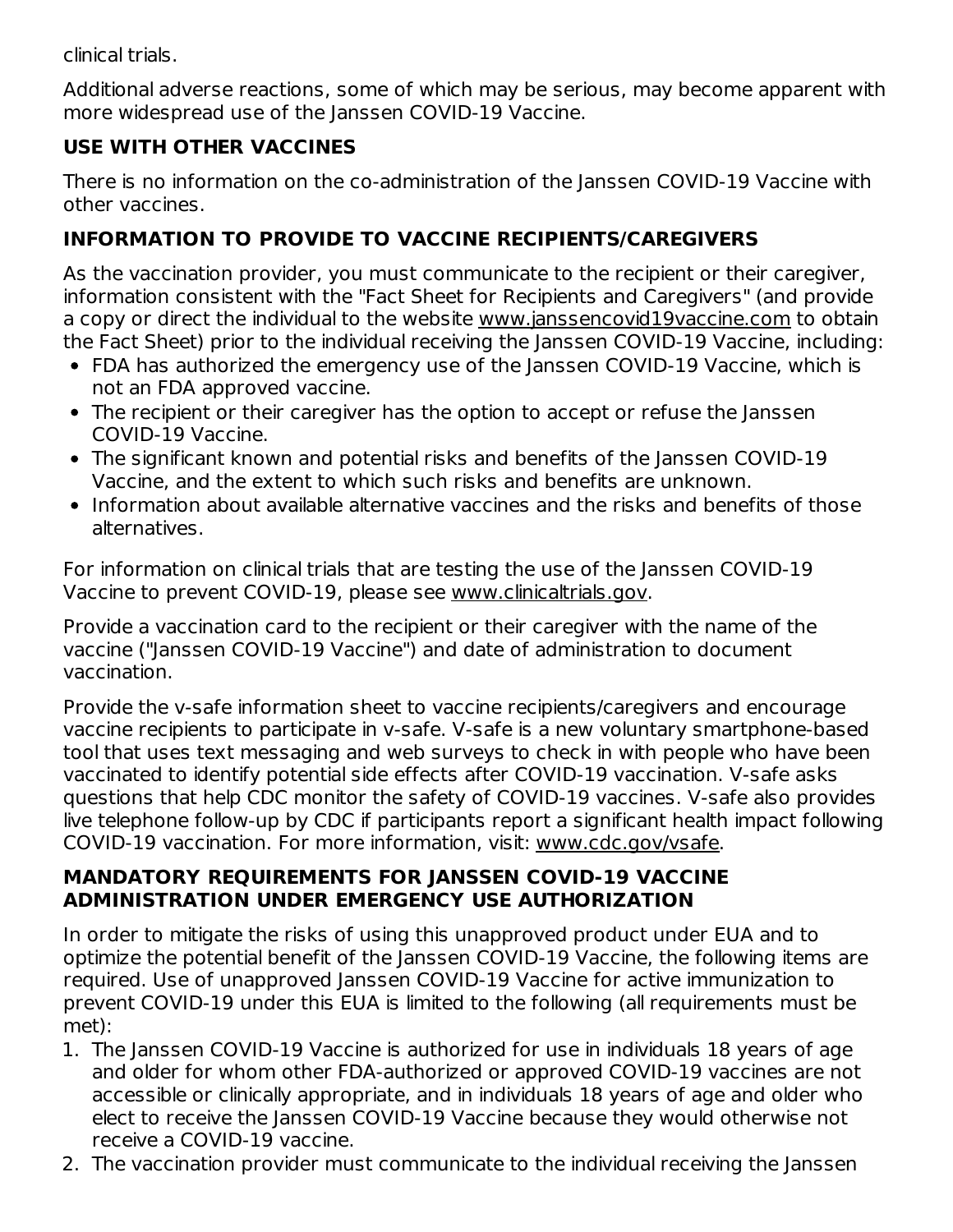COVID-19 Vaccine or their caregiver, information consistent with the "Fact Sheet for Recipients and Caregivers" prior to the individual receiving the Janssen COVID-19 Vaccine.

- 3. The vaccination provider must include vaccination information in the state/local jurisdiction's Immunization Information System (IIS) or other designated system.
- 4. The vaccination provider is responsible for mandatory reporting of the following to the Vaccine Adverse Event Reporting System (VAERS):
	- vaccine administration errors whether or not associated with an adverse event,
	- serious adverse events\* (irrespective of attribution to vaccination),
	- cases of Multisystem Inflammatory Syndrome (MIS) in adults, and
	- cases of COVID-19 that result in hospitalization or death.

Complete and submit reports to VAERS online at

https://vaers.hhs.gov/reportevent.html. For further assistance with reporting to VAERS, call 1-800-822-7967. The reports should include the words "Janssen COVID-19 Vaccine EUA" in the description section of the report.

5. The vaccination provider is responsible for responding to FDA requests for information about vaccine administration errors, adverse events, cases of MIS in adults, and cases of COVID-19 that result in hospitalization or death following administration of the Janssen COVID-19 Vaccine to recipients.

\* Serious adverse events are defined as:

- Death:
- A life-threatening adverse event;
- Inpatient hospitalization or prolongation of existing hospitalization;
- A persistent or significant incapacity or substantial disruption of the ability to conduct normal life functions;
- A congenital anomaly/birth defect;
- An important medical event that based on appropriate medical judgement may jeopardize the individual and may require medical or surgical intervention to prevent one of the outcomes listed above.

# **OTHER ADVERSE EVENT REPORTING TO VAERS AND JANSSEN BIOTECH, INC.**

Vaccination providers may report to VAERS other adverse events that are not required to be reported using the contact information above.

To the extent feasible, report adverse events to Janssen Biotech, Inc. using the contact information below or by providing a copy of the VAERS form to Janssen Biotech, Inc:

| e-mail                   | <b>Fax number</b> | <b>Telephone</b><br>numbers                                     |
|--------------------------|-------------------|-----------------------------------------------------------------|
| INJvaccineAE@its.jnj.com | 215-293-9955      | US Toll Free: 1-800-<br>565-4008<br>US Toll: (908) 455-<br>9922 |

# **ADDITIONAL INFORMATION**

For general questions or to access the most recent Janssen COVID-19 Vaccine Fact Sheets, scan the QR code using your device, visit www.janssencovid19vaccine.com or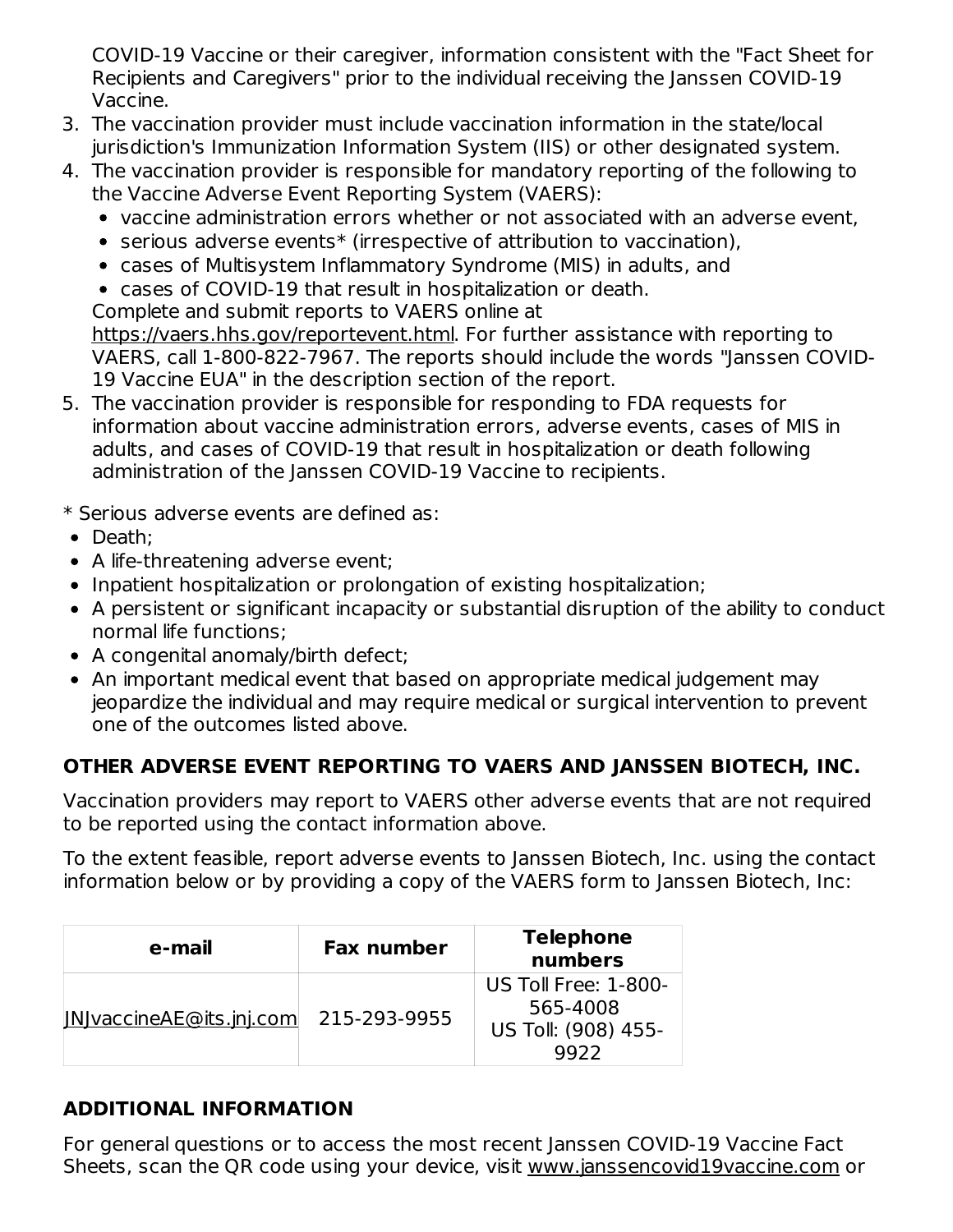call the telephone numbers provided below.

| <b>QR Code</b> | <b>Fact Sheets Website</b>     | <b>Telephone</b><br>numbers                                     |
|----------------|--------------------------------|-----------------------------------------------------------------|
|                | www.janssencovid19vaccine.com. | US Toll Free: 1-<br>800-565-4008<br>US Toll: 1-908-<br>455-9922 |

## **AVAILABLE ALTERNATIVES**

COMIRNATY (COVID-19 Vaccine, mRNA) and SPIKEVAX (COVID-19 Vaccine, mRNA) are FDA-approved vaccines to prevent COVID-19 caused by SARS-CoV-2. There may be clinical trials or availability under EUA of other COVID-19 vaccines.

### **FEDERAL COVID-19 VACCINATION PROGRAM**

This vaccine is being made available for emergency use exclusively through the CDC COVID-19 Vaccination Program (the Vaccination Program). Healthcare providers must enroll as providers in the Vaccination Program and comply with the provider requirements. Vaccination providers may not charge any fee for the vaccine and may not charge the vaccine recipient any out-of-pocket charge for administration. However, vaccination providers may seek appropriate reimbursement from a program or plan that covers COVID-19 vaccine administration fees for the vaccine recipient (private insurance, Medicare, Medicaid, HRSA COVID-19 Uninsured Program for non-insured recipients). For information regarding provider requirements and enrollment in the CDC COVID-19 Vaccination Program, see https://www.cdc.gov/vaccines/covid-19/providerenrollment.html.

Individuals becoming aware of any potential violations of the CDC COVID-19 Vaccination Program requirements are encouraged to report them to the Office of the Inspector General, U.S. Department of Health and Human Services, at 1-800-HHS-TIPS or TIPS.HHS.GOV.

### **AUTHORITY FOR ISSUANCE OF THE EUA**

The Secretary of the Department of Health and Human Services (HHS) declared a public health emergency that justifies the emergency use of drugs and biological products during the COVID-19 pandemic. In response, FDA has issued an EUA for the unapproved product, Janssen COVID-19 Vaccine, for active immunization to prevent COVID-19 in individuals 18 years of age and older for whom other FDA-authorized or approved COVID-19 vaccines are not accessible or clinically appropriate, and in individuals 18 years of age and older who elect to receive the Janssen COVID-19 Vaccine because they would otherwise not receive a COVID-19 vaccine.

FDA first issued this EUA in February 2021, based on Janssen Biotech, Inc.'s request and submitted data.

Although limited scientific information is available, based on the totality of the scientific evidence available to date, it is reasonable to believe that the Janssen COVID-19 Vaccine may be effective for the prevention of COVID-19 in individuals as specified in the Full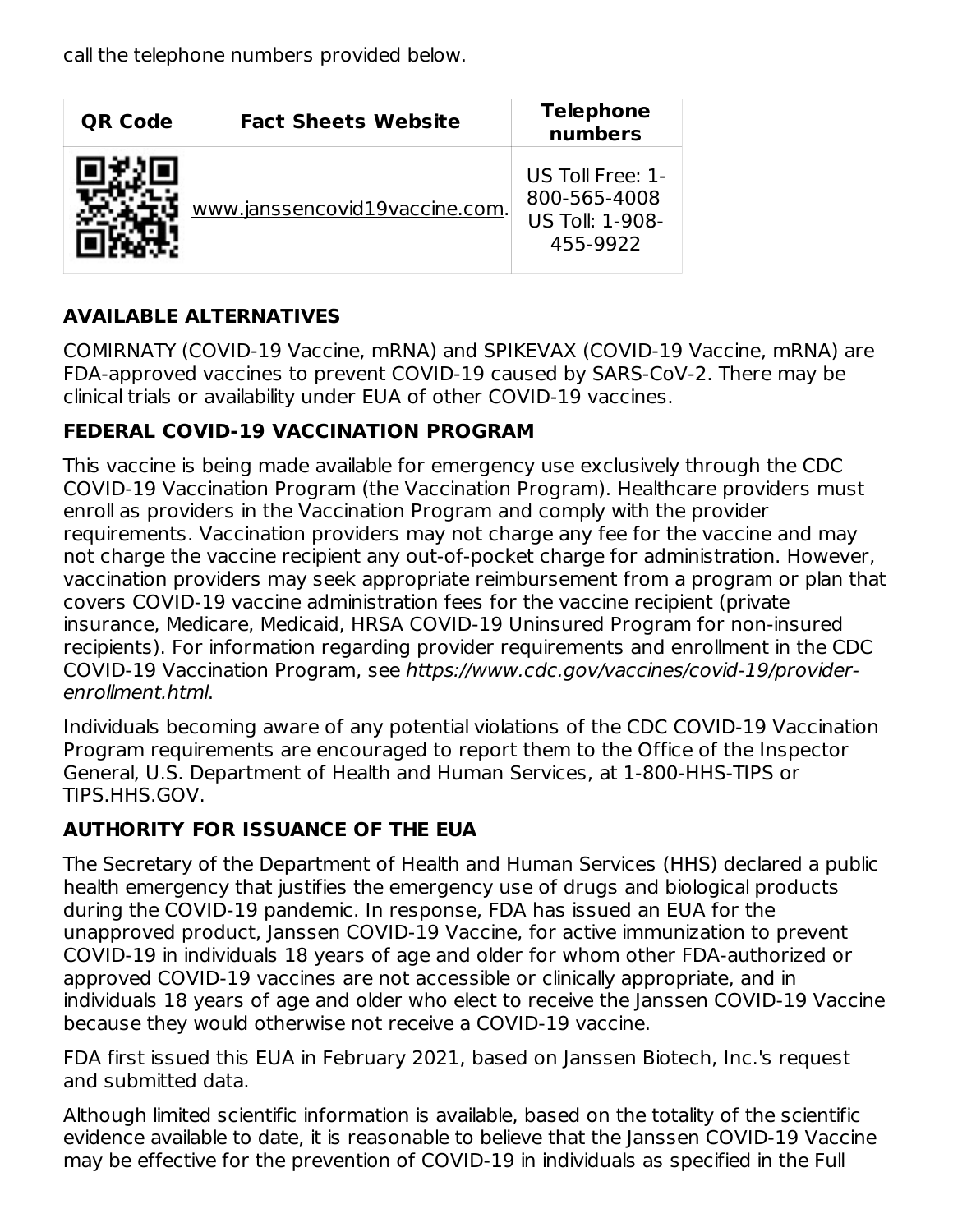EUA Prescribing Information.

This EUA for the Janssen COVID-19 Vaccine will end when the Secretary of HHS determines that the circumstances justifying the EUA no longer exist or when there is a change in the approval status of the product such that an EUA is no longer needed.

For additional information about Emergency Use Authorization visit FDA at: https://www.fda.gov/emergency-preparedness-and-response/mcm-legal-regulatory-andpolicy-framework/emergency-use-authorization.

## **THE COUNTERMEASURES INJURY COMPENSATION PROGRAM**

The Countermeasures Injury Compensation Program (CICP) is a federal program that has been created to help pay for related costs of medical care and other specific expenses to compensate people injured after use of certain medical countermeasures. Medical countermeasures are specific vaccines, medications, devices, or other items used to prevent, diagnose, or treat the public during a public health emergency or a security threat. For more information about CICP, visit www.hrsa.gov/cicp, email cicp@hrsa.gov, or call: 1-855-266-2427.

Manufactured by: Janssen Biotech, Inc. a Janssen Pharmaceutical Company of Johnson & Johnson Horsham, PA 19044, USA

© 2021 Janssen Pharmaceutical Companies

END SHORT VERSION FACT SHEET

Long Version (Full EUA Prescribing Information) Begins On Next Page

Revised: May/05/2022

#### **FULL EMERGENCY USE AUTHORIZATION (EUA) PRESCRIBING INFORMATION JANSSEN COVID-19 VACCINE FULL EMERGENCY USE AUTHORIZATION (EUA) PRESCRIBING INFORMATION: CONTENTS\* 8 REQUIREMENTS AND**

**WARNING: THROMBOSIS WITH THROMBOCYTOPENIA SYNDROME (TTS)**

**1 AUTHORIZED USE**

### **2 DOSAGE AND ADMINISTRATION**

- 2.1 Preparation for Administration
- 2.2 Administration
- 2.3 Dosing and Schedule

### **3 DOSAGE FORMS AND STRENGTHS 4 CONTRAINDICATIONS**

4.1 Severe Allergic Reactions  $\overline{A}$   $\overline{A}$   $\overline{B}$   $\overline{C}$   $\overline{C}$   $\overline{D}$   $\overline{D}$   $\overline{D}$   $\overline{D}$   $\overline{D}$   $\overline{D}$   $\overline{D}$   $\overline{D}$   $\overline{D}$   $\overline{D}$   $\overline{D}$   $\overline{D}$   $\overline{D}$   $\overline{D}$   $\overline{D}$   $\overline{D}$   $\overline{D}$   $\overline{D}$   $\overline{D}$   $\overline{$ 

- **10 DRUG INTERACTIONS 11 USE IN SPECIFIC POPULATIONS INSTRUCTIONS FOR REPORTING ADVERSE EVENTS AND VACCINE ADMINISTRATION ERRORS**
	- 11.1 Pregnancy
	- 11.2 Lactation
	- 11.3 Pediatric Use
	- 11.4 Geriatric Use

### **13 DESCRIPTION 14 CLINICAL PHARMACOLOGY**

14.1 Mechanism of Action

### **18 CLINICAL TRIAL RESULTS AND**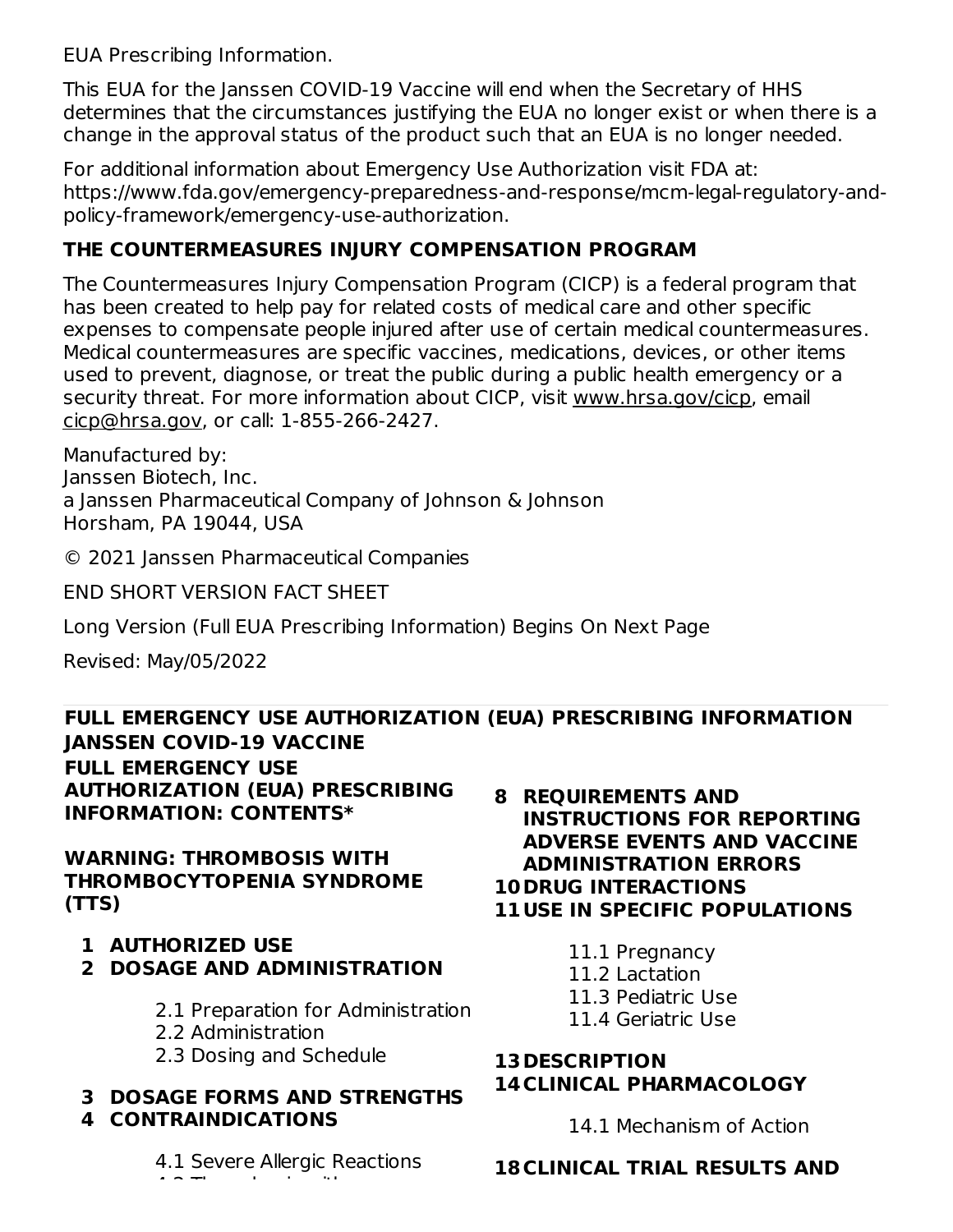4.2 Inrombosis with Thrombocytopenia

### **5 WARNINGS AND PRECAUTIONS**

5.1 Management of Acute Allergic Reactions 5.2 Thrombosis with Thrombocytopenia Syndrome (TTS) 5.3 Immune Thrombocytopenia (ITP) 5.4 Guillain-Barré Syndrome 5.5 Syncope 5.6 Altered Immunocompetence 5.7 Limitations of Vaccine **Effectiveness** 

# **SUPPORTING DATA FOR EUA**

18.1 Efficacy of Primary Vaccination 18.2 Immunogenicity of a Booster Dose following Primary Vaccination with Janssen COVID-19 Vaccine 18.3 Immunogenicity of a Booster Dose Following Primary Vaccination with Another Authorized or Approved COVID-19 Vaccine

### **19 HOW SUPPLIED/STORAGE AND 20 PATIENT COUNSELING 21 CONTACT INFORMATIONHANDLING INFORMATION**

### **6 OVERALL SAFETY SUMMARY**

\*Sections or subsections omitted from the 6.2 Post Authorization Experience Sections of Subsections of meters from an 6.1 Clinical Trials Experience

## **FULL EMERGENCY USE AUTHORIZATION (EUA) PRESCRIBING INFORMATION**

### **WARNING: THROMBOSIS WITH THROMBOCYTOPENIA SYNDROME**

**The Janssen COVID-19 Vaccine can cause thrombosis with thrombocytopenia syndrome (TTS) which may be life-threatening [see Warnings and Precautions (5.2)].**

**TTS may involve thrombosis at unusual locations for a thrombus (i.e., cerebral vein, visceral artery or vein, extremity artery, central artery or vein) or in an extremity vein or pulmonary artery [see Warnings and Precautions (5.2)].**

**Among reported cases of TTS following administration of the Janssen COVID-19 Vaccine, symptoms began approximately one to two weeks after vaccination [see Warnings and Precautions (5.2)].**

**Instruct Janssen COVID-19 Vaccine recipients to seek immediate medical attention for shortness of breath, chest pain, leg swelling, persistent abdominal pain, neurological symptoms (including severe or persistent headaches or blurred vision), or petechiae beyond the site of vaccination [see Warnings and Precautions (5.2)].**

**The clinical course of TTS following administration of the Janssen COVID-19 Vaccine shares features with autoimmune heparin-induced thrombocytopenia. In individuals with suspected TTS, the use of heparin may be harmful and alternative treatments may be needed [see Warnings and Precautions (5.2)].**

**Do not administer the Janssen COVID-19 Vaccine to individuals with a history**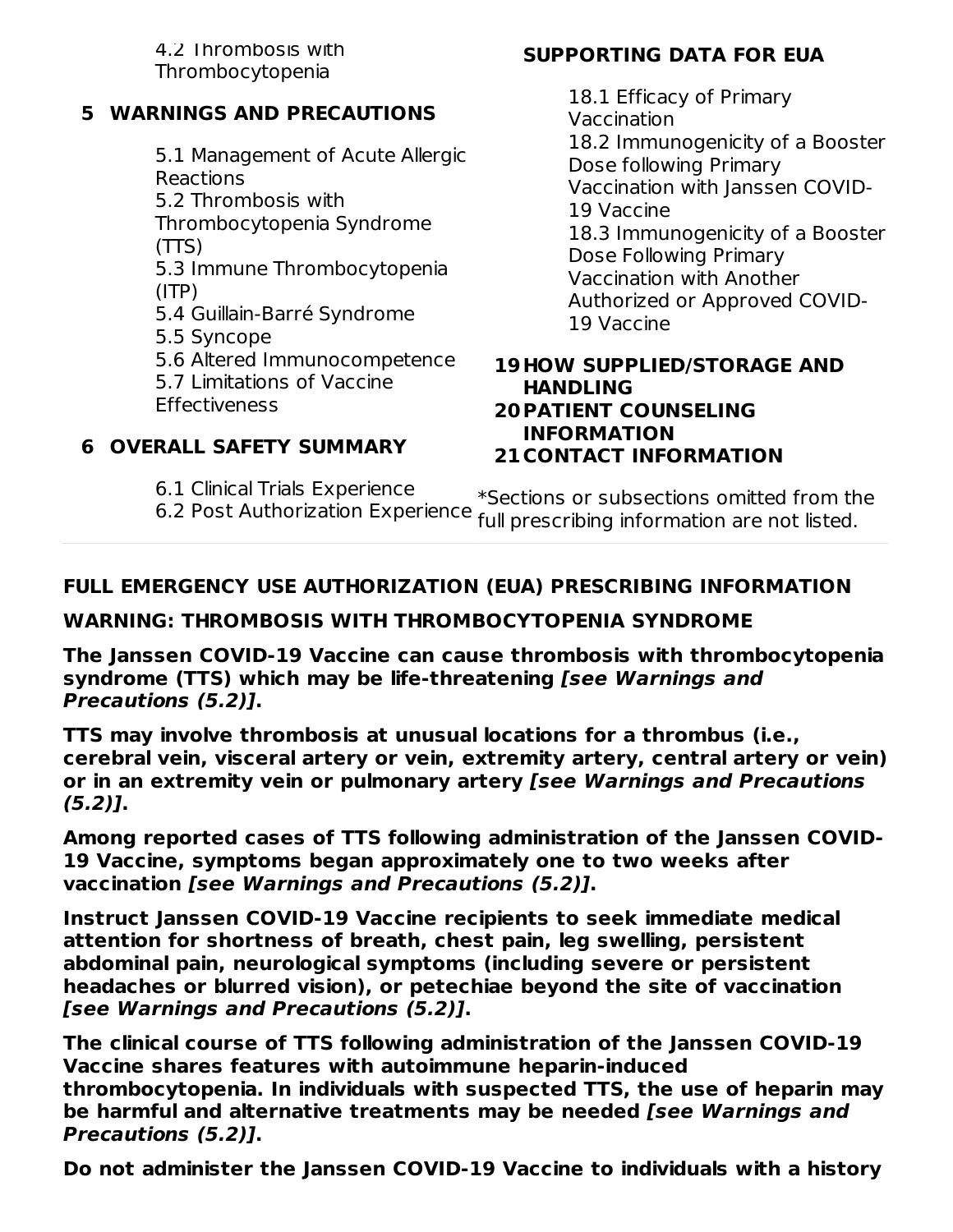### **of thrombosis with thrombocytopenia following the Janssen COVID-19 Vaccine or any other adenovirus-vectored COVID-19 vaccine [see Contraindications (4.2)].**

# **1 AUTHORIZED USE**

Janssen COVID-19 vaccine is authorized for use under an Emergency Use Authorization (EUA) for active immunization to prevent coronavirus disease 2019 (COVID-19) caused by severe acute respiratory syndrome coronavirus 2 (SARS-CoV-2) in individuals 18 years of age and older for whom other FDA-authorized or approved COVID-19 vaccines are not accessible or clinically appropriate, and in individuals 18 years of age and older who elect to receive the Janssen COVID-19 Vaccine because they would otherwise not receive a COVID-19 vaccine.

# **2 DOSAGE AND ADMINISTRATION**

For intramuscular injection only.

# **2.1 Preparation for Administration**

- The Janssen COVID-19 Vaccine is a colorless to slightly yellow, clear to very opalescent suspension. Visually inspect the Janssen COVID-19 Vaccine vials for particulate matter and discoloration prior to administration. If either of these conditions exists, do not administer the vaccine.
- Before withdrawing each dose of vaccine, carefully mix the contents of the multidose vial by swirling gently in an upright position for 10 seconds. **Do not shake**.
- Each dose is 0.5 mL. Each vial contains five doses. Do not pool excess vaccine from multiple vials.
- The Janssen COVID-19 Vaccine does not contain a preservative. Record the date and time of first use on the Janssen COVID-19 Vaccine vial label. After the first dose has been withdrawn, hold the vial between 2° to 8°C (36° to 46°F) for up to 6 hours or at room temperature (maximally 25°C/77°F) for up to 2 hours. Discard if vaccine is not used within these times.

# **2.2 Administration**

Visually inspect each dose in the dosing syringe prior to administration. The Janssen COVID-19 Vaccine is a colorless to slightly yellow, clear to very opalescent suspension. During the visual inspection,

- verify the final dosing volume of 0.5 mL.
- confirm there are no particulates and that no discoloration is observed.
- do not administer if vaccine is discolored or contains particulate matter.

Administer the Janssen COVID-19 Vaccine intramuscularly.

# **2.3 Dosing and Schedule**

# Primary Vaccination

The primary vaccination regimen for the Janssen COVID-19 Vaccine is a single-dose (0.5 mL).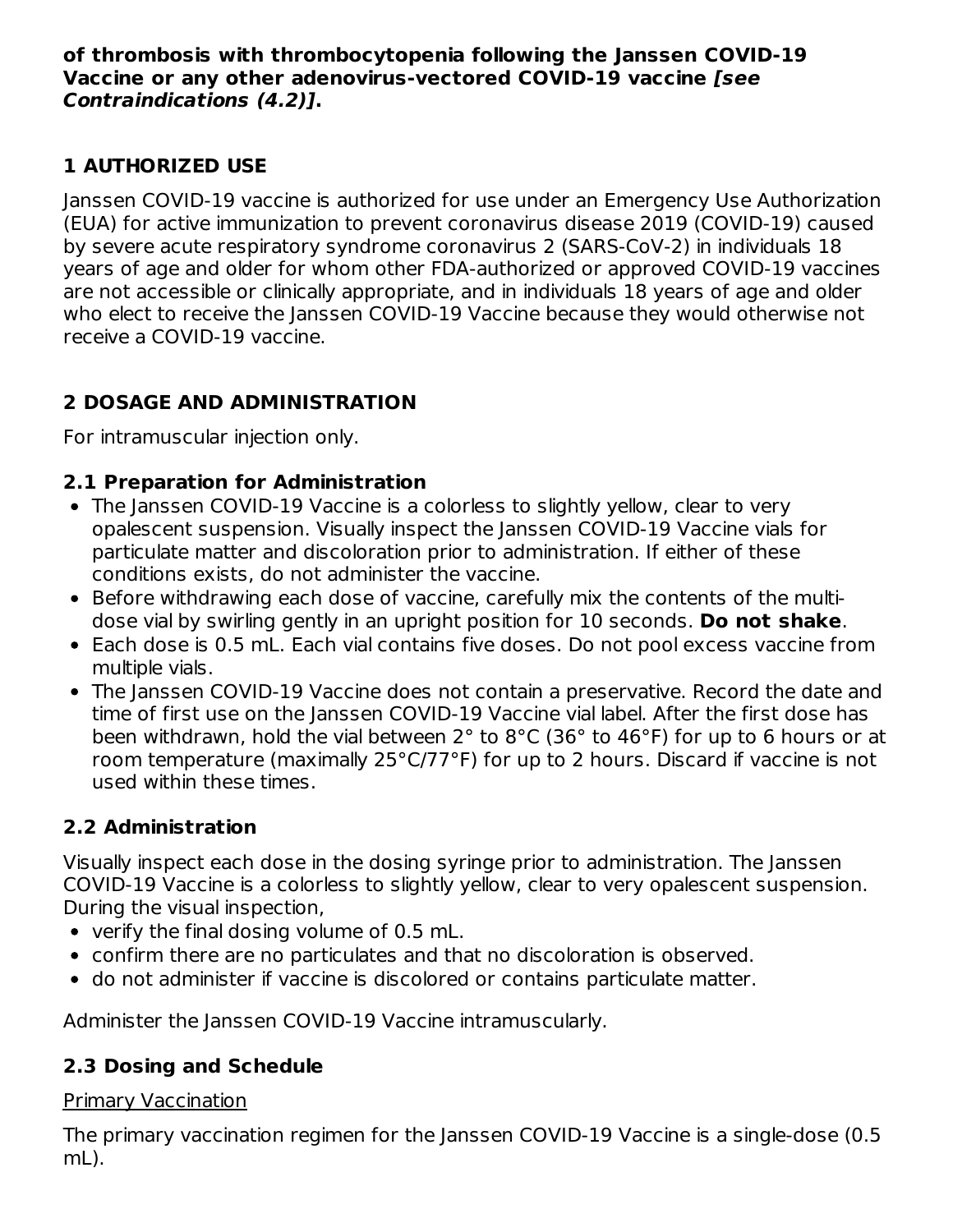### Booster Dose

A single Janssen COVID-19 Vaccine booster dose (0.5 mL) may be administered at least 2 months after primary vaccination with the Janssen COVID-19 Vaccine.

A single booster dose of the Janssen COVID-19 Vaccine (0.5 mL) may be administered as a heterologous booster dose following completion of primary vaccination with another authorized or approved COVID-19 vaccine. The dosing interval for the heterologous booster dose is the same as that authorized for a booster dose of the vaccine used for primary vaccination.

## **3 DOSAGE FORMS AND STRENGTHS**

Janssen COVID-19 Vaccine is a suspension for intramuscular injection. A single dose is 0.5 mL.

# **4 CONTRAINDICATIONS**

### **4.1 Severe Allergic Reactions**

Do not administer the Janssen COVID-19 Vaccine to individuals with a known history of severe allergic reaction (e.g., anaphylaxis) to any component of the Janssen COVID-19 Vaccine [see Description (13)].

### **4.2 Thrombosis with Thrombocytopenia**

Do not administer the Janssen COVID-19 Vaccine to individuals with a history of thrombosis with thrombocytopenia following the Janssen COVID-19 Vaccine or any other adenovirus-vectored COVID-19 vaccine (e.g., AstraZeneca's COVID-19 vaccine which is not authorized or approved in the United States) [see Warnings and Precautions (5.2)].

### **5 WARNINGS AND PRECAUTIONS**

### **5.1 Management of Acute Allergic Reactions**

Appropriate medical treatment used to manage immediate allergic reactions must be immediately available in the event an acute anaphylactic reaction occurs following administration of the Janssen COVID-19 Vaccine.

Monitor Janssen COVID-19 Vaccine recipients for the occurrence of immediate adverse reactions according to the Centers for Disease Control and Prevention guidelines (https://www.cdc.gov/vaccines/covid-19/clinical-considerations/managinganaphylaxis.html).

### **5.2 Thrombosis with Thrombocytopenia Syndrome (TTS)**

Reports to the Vaccine Adverse Events Reporting System (VAERS), a passive surveillance system, provide evidence for an increased risk of thrombosis with thrombocytopenia syndrome (TTS) with onset of symptoms approximately one to two weeks after administration of the Janssen COVID-19 Vaccine.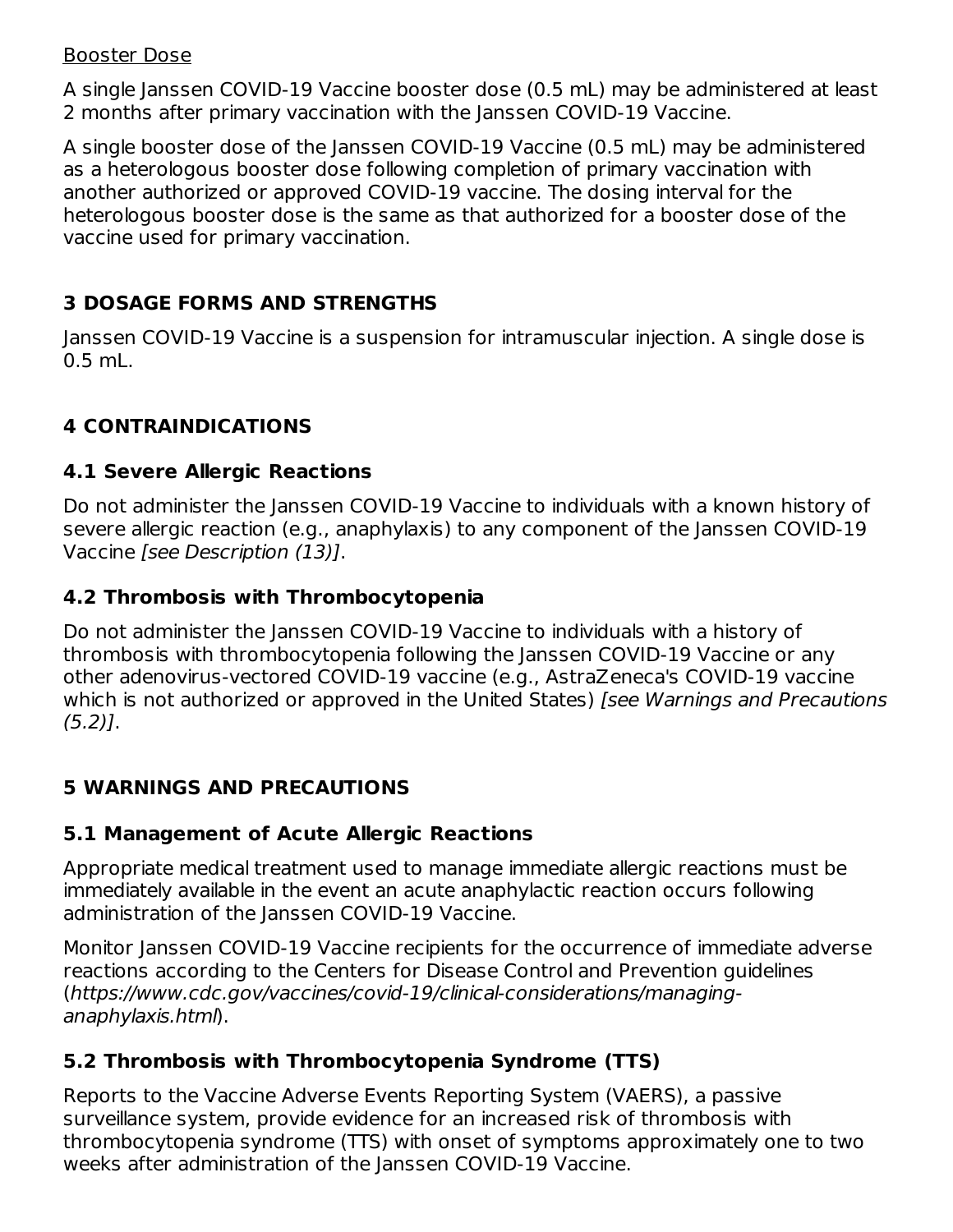An analysis of VAERS reports of TTS following the receipt of the Janssen COVID-19 Vaccine used the following case definition:

- a thrombosis in an unusual location for a thrombus (i.e., cerebral vein, visceral artery or vein, extremity artery, central artery or vein) and new-onset thrombocytopenia (i.e., platelet count <150,000/μL) occurring any time after vaccination; or
- new-onset thrombocytopenia (i.e., platelet count <150,000/μL), thrombosis in an extremity vein or pulmonary artery in the absence of thrombosis at an unusual location, and a positive anti-PF4 antibody ELISA test or functional HIT (heparininduced thrombocytopenia) platelet test occurring any time after vaccination.

Cases of TTS following administration of the Janssen COVID-19 Vaccine have been reported in males and females, in a wide age range of individuals 18 years and older, with the highest reporting rate (approximately 8 cases per 1,000,000 doses administered) in females ages 30–49 years; overall, approximately 15% of TTS cases have been fatal. The clinical course of these events shares features with autoimmune heparin-induced thrombocytopenia. Specific risk factors for TTS following administration of the Janssen COVID-19 Vaccine and the level of potential excess risk due to vaccination are under investigation. Currently available evidence supports a causal relationship between TTS and the Janssen COVID-19 Vaccine.

Healthcare professionals should be alert to the signs and symptoms of TTS in individuals who receive the Janssen COVID-19 Vaccine. In individuals with suspected TTS following administration of the Janssen COVID-19 Vaccine, the use of heparin may be harmful and alternative treatments may be needed. Consultation with hematology specialists is strongly recommended.

The American Society of Hematology has published considerations relevant to the diagnosis and treatment of TTS following administration of the Janssen COVID-19 Vaccine (https://www.hematology.org/covid-19/vaccine-induced-immune-thromboticthrombocytopenia).

Recipients of Janssen COVID-19 Vaccine should be instructed to seek immediate medical attention if they develop shortness of breath, chest pain, leg swelling, persistent abdominal pain, neurological symptoms (including severe or persistent headaches or blurred vision), or petechiae beyond the site of vaccination.

# **5.3 Immune Thrombocytopenia (ITP)**

Reports of adverse events following use of the Janssen COVID-19 Vaccine under emergency use authorization suggest an increased risk of immune thrombocytopenia (ITP) during the 42 days following vaccination. Individuals with a history of ITP should discuss with their healthcare provider the risk of ITP and the potential need for platelet monitoring following vaccination with the Janssen COVID-19 Vaccine.

# **5.4 Guillain-Barré Syndrome**

Reports of adverse events following use of the Janssen COVID-19 Vaccine under emergency use authorization suggest an increased risk of Guillain-Barré syndrome during the 42 days following vaccination.

# **5.5 Syncope**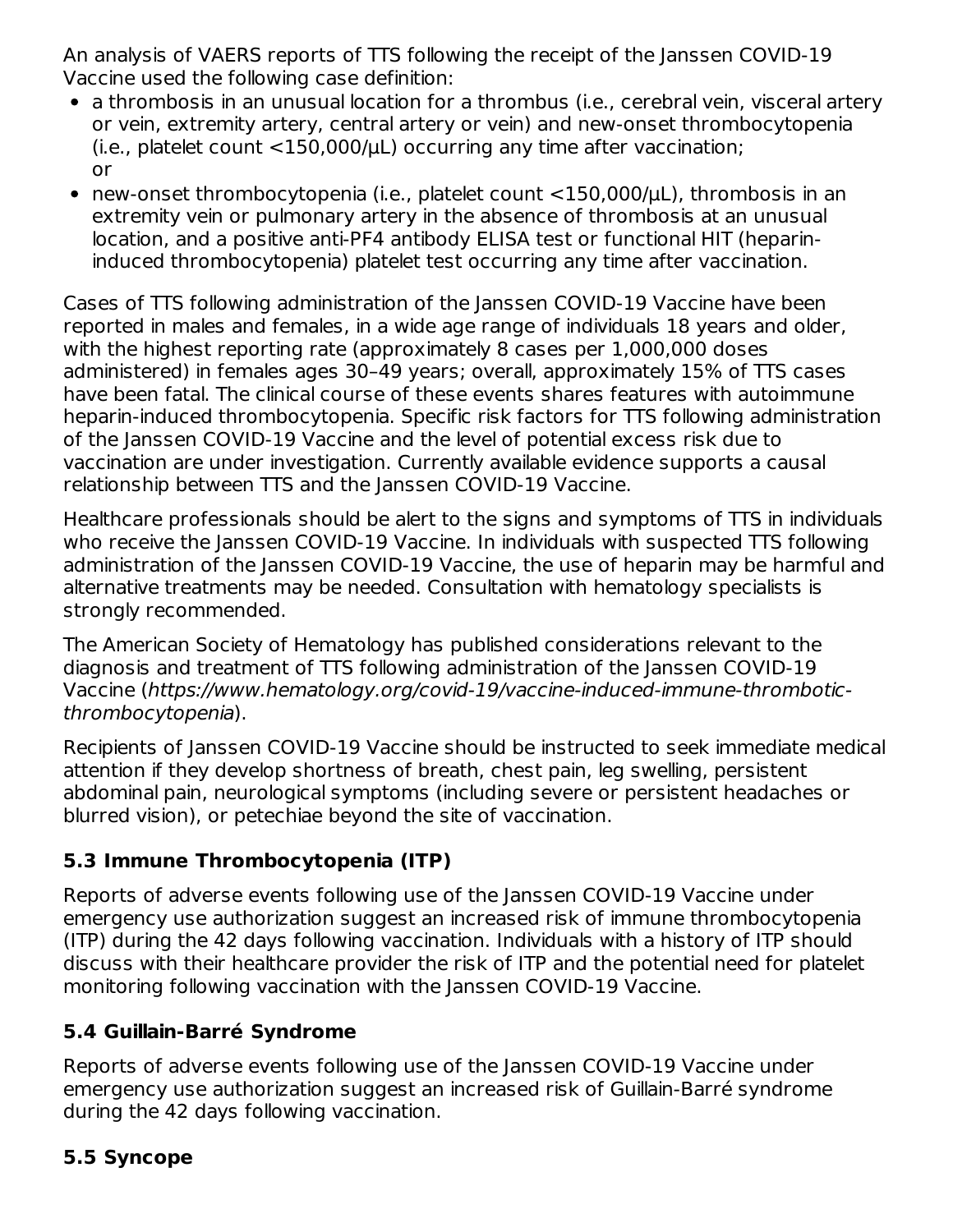Syncope (fainting) may occur in association with administration of injectable vaccines. Procedures should be in place to avoid injury from fainting.

### **5.6 Altered Immunocompetence**

Immunocompromised persons, including individuals receiving immunosuppressant therapy, may have a diminished immune response to the Janssen COVID-19 Vaccine.

# **5.7 Limitations of Vaccine Effectiveness**

The Janssen COVID-19 Vaccine may not protect all vaccinated individuals.

# **6 OVERALL SAFETY SUMMARY**

**It is MANDATORY for vaccination providers to report to the Vaccine Adverse Event Reporting System (VAERS) all vaccine administration errors, all serious adverse events, cases of Multisystem Inflammatory Syndrome (MIS) in adults, and hospitalized or fatal cases of COVID-19 following vaccination with the Janssen COVID-19 Vaccine. To the extent feasible, provide a copy of the VAERS form to Janssen Biotech, Inc. Please see the REQUIREMENTS AND INSTRUCTIONS FOR REPORTING ADVERSE EVENTS AND VACCINE ADMINISTRATION ERRORS section for details on reporting to VAERS or Janssen Biotech, Inc.**

### Adverse Reactions in Clinical Trials

In study COV3001, the most common local solicited adverse reaction (≥10%) reported was injection site pain (48.6%). The most common systemic adverse reactions ( $\geq$ 10%) were headache (38.9%), fatigue (38.2%), myalgia (33.2%), and nausea (14.2%) (see Tables 1 to 4).

Severe allergic reactions, including anaphylaxis, have been reported following administration of the Janssen COVID-19 vaccine.

### Adverse Reactions Identified during Post Authorization Use

Anaphylaxis and other severe allergic reactions, thrombosis with thrombocytopenia, Guillain-Barré syndrome, and capillary leak syndrome have been reported following administration of the Janssen COVID-19 Vaccine during mass vaccination outside of clinical trials.

# **6.1 Clinical Trials Experience**

Because clinical trials are conducted under widely varying conditions, adverse reaction rates observed in the clinical trials of a drug cannot be directly compared to rates in the clinical trials of another drug and may not reflect the rates observed in practice.

### Safety Primary vaccination

The safety of the Janssen COVID-19 Vaccine has been assessed in an ongoing Phase 3 Study, COV3001 (NCT04505722) (Study 1). A total of 43,783 individuals were enrolled in this study, of whom 21,895 adults aged 18 years and older received the Janssen COVID-19 Vaccine [Full Analysis Set (FAS)]. This study is being conducted in the United States (n=19,302), Brazil (n=7,278), South Africa (n=6,576), Colombia (n=4,248), Argentina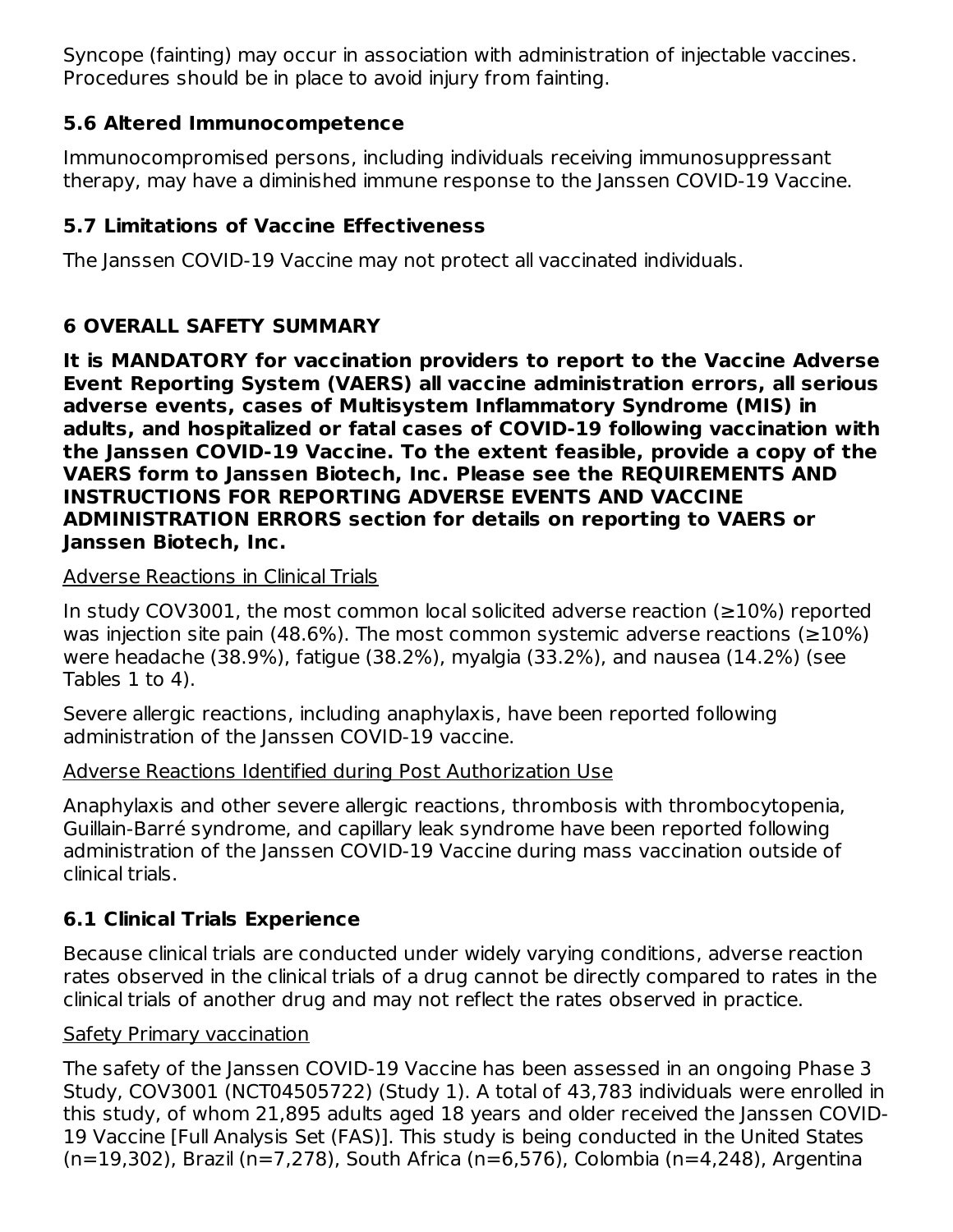$(n=2,996)$ , Peru (n=1,771), Chile (n=1,133), Mexico (n=479). In this study, 45.0% were female, 54.9% were male, 58.7% were White, 19.4% were Black or African American, 45.3% were Hispanic or Latino, 3.3% were Asian, 9.5% were American Indian/Alaska Native and 0.2% were Native Hawaiian or other Pacific Islander, 5.6% were from multiple racial groups and 1.4% were unknown races (see Table 5). The median age of individuals was 52.0 years (range: 18–100). There were 4,217 (9.6%) individuals who were SARS-CoV-2 seropositive at baseline and who were included in the study. In the United States, 838 of 19,302 (4.3%) individuals were SARS-CoV-2 seropositive. Demographic characteristics were similar among individuals who received the Janssen COVID-19 Vaccine and those who received saline placebo.

The safety subset includes 6,736 individuals (3,356 from the Janssen COVID-19 Vaccine group, 3,380 from the placebo group). The demographic profile in the safety subset was similar in terms of age and gender compared to the FAS. A larger percentage of individuals in the safety subset were White (83.4%) compared to the FAS (58.7%). Geographically, the safety subset was limited to individuals from the United States (51.4%), Brazil (38.5%) and South Africa (10.2%). Fewer individuals in the safety subset compared to the FAS were SARS-CoV-2 seropositive at baseline, 4.5% vs. 9.6%, and had at least one comorbidity 34.1% vs 40.8%.

Safety monitoring in the clinical study consisted of monitoring for: (1) solicited local and systemic reactions occurring in the 7 days following vaccination in a subset of individuals (safety subset), (2) unsolicited adverse events (AEs) occurring in the 28 days following vaccination in the safety subset, (3) medically-attended AEs (MAAEs) occurring in the 6 months following vaccination in the entire study population (FAS), (4) serious AEs (SAEs) and AEs leading to study discontinuation for the duration of the study in the entire study population.

### **Solicited adverse reactions**

Shown below are the frequencies of solicited local adverse reactions (Tables 1 and 2) and systemic adverse reactions (Tables 3 and 4) reported in adults by age group in the 7 days following vaccination in Study 1.

| <b>Adverse Reactions</b>                 | Janssen COVID-19<br><b>Vaccine</b><br>$N = 2,036$<br>$n\frac{6}{6}$ | <b>Placebo</b><br>$N = 2,049$<br>$n\frac{6}{6}$ |  |
|------------------------------------------|---------------------------------------------------------------------|-------------------------------------------------|--|
| <b>Injection Site Pain</b>               |                                                                     |                                                 |  |
| Any                                      | 1,193 (58.6)                                                        | 357 (17.4)                                      |  |
| Grade $3^*$                              | 8(0.4)                                                              |                                                 |  |
| <b>Injection Site</b><br><b>Erythema</b> |                                                                     |                                                 |  |
| Any $(\geq 25$ mm)                       | 184 (9.0)                                                           | 89 (4.3)                                        |  |
| Grade $3†$                               | 6(0.3)                                                              | 2(0.1)                                          |  |
| <b>Injection Site</b><br><b>Swelling</b> |                                                                     |                                                 |  |

#### **Table 1: Study 1: Solicited Local Adverse Reactions Reported in the 7 Days Following Primary Vaccination - Individuals 18 to 59 Years of Age**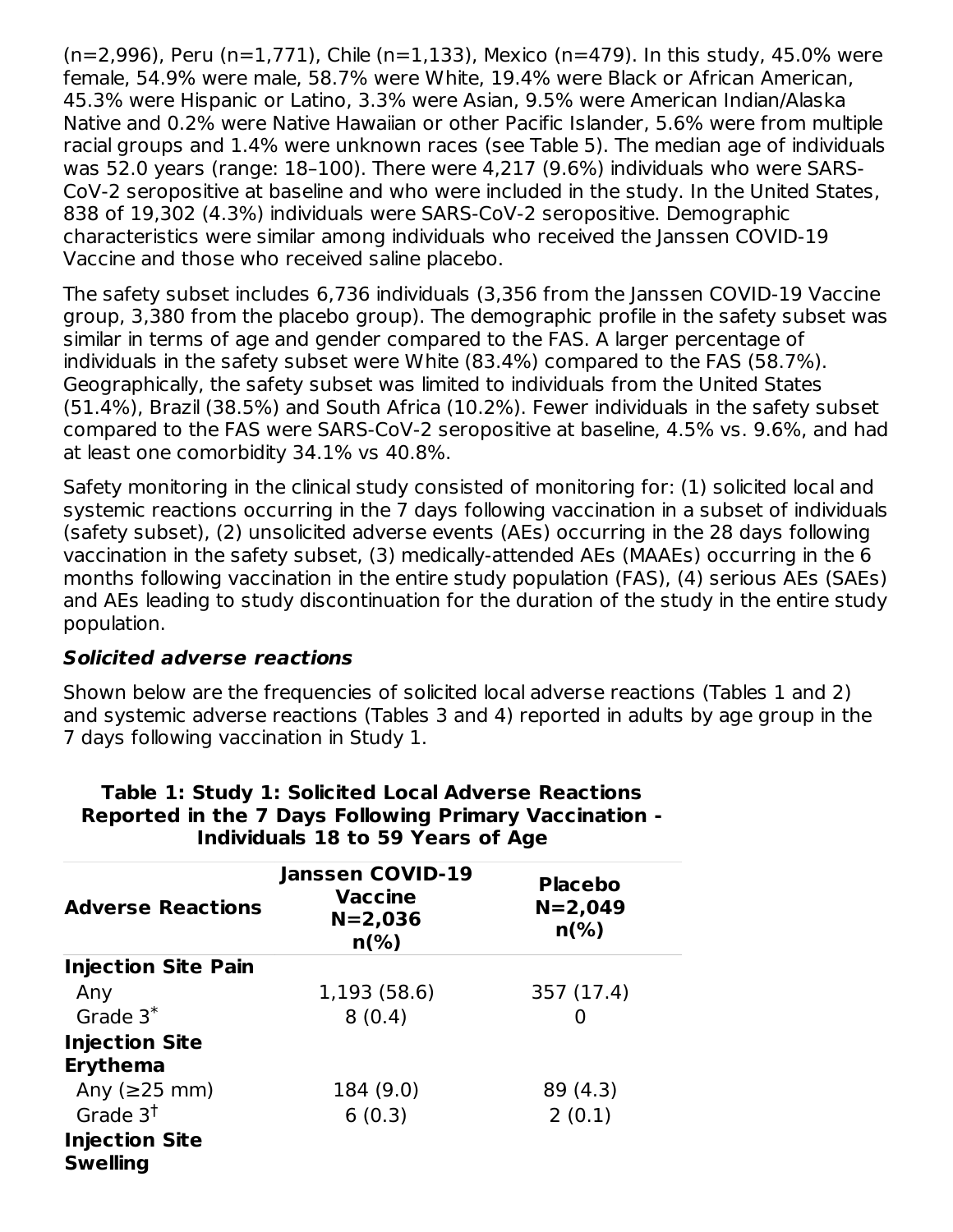| Any $(\geq 25$ mm)   | 142 (7.0) | 32(1.6) |
|----------------------|-----------|---------|
| Grade 3 <sup>†</sup> | 5(0.2)    | 2(0.1)  |

\* Grade 3 injection site pain: Defined as incapacitating symptoms; inability to do work, school, or usual activities; use of narcotic pain reliever.

† Grade 3 injection site swelling and erythema: Defined as >100 mm.

### **Table 2: Study 1: Solicited Local Adverse Reactions Reported in the 7 Days Following Primary Vaccination - Individuals 60 Years of Age and Older**

| <b>Adverse Reactions</b>   | <b>Janssen COVID-19</b><br><b>Vaccine</b><br>$N = 1,320$<br>$n\frac{6}{6}$ | <b>Placebo</b><br>$N = 1,331$<br>$n\frac{6}{6}$ |
|----------------------------|----------------------------------------------------------------------------|-------------------------------------------------|
| <b>Injection Site Pain</b> |                                                                            |                                                 |
| Any                        | 439 (33.3)                                                                 | 207 (15.6)                                      |
| Grade $3^*$                | 3(0.2)                                                                     | 2(0.2)                                          |
| <b>Injection Site</b>      |                                                                            |                                                 |
| <b>Erythema</b>            |                                                                            |                                                 |
| Any ( $\geq$ 25 mm)        | 61 (4.6)                                                                   | 42 (3.2)                                        |
| Grade $3†$                 | 1(0.1)                                                                     | O                                               |
| <b>Injection Site</b>      |                                                                            |                                                 |
| <b>Swelling</b>            |                                                                            |                                                 |
| Any ( $\geq$ 25 mm)        | 36(2.7)                                                                    | 21(1.6)                                         |
| Grade $3†$                 | 2(0.2)                                                                     |                                                 |

\* Grade 3 injection site pain: Defined as incapacitating symptoms; inability to do work, school, or usual activities; use of narcotic pain reliever.

† Grade 3 injection site swelling and erythema: Defined as >100 mm.

#### **Adverse Reactions Janssen COVID-19 Vaccine N=2,036 n(%) Placebo N=2,049 n(%) Headache** Any 905 (44.4) 508 (24.8)  $18 (0.9)$  5 (0.2) **Fatigue** Any 891 (43.8) 451 (22.0)  $25 (1.2)$  4 (0.2) **Myalgia** Any 796 (39.1) 248 (12.1)  $29(1.4)$  1 (<0.1) **Nausea** Any 315 (15.5) 183 (8.9)  $3(0.1)$  3 (0.1) Grade  $3^*$ Grade  $3<sup>†</sup>$ Grade  $3<sup>†</sup>$ Grade  $3<sup>†</sup>$

### **Table 3: Study 1: Solicited Systemic Adverse Reactions Reported in the 7 Days Following Primary Vaccination - Individuals 18 to 59 Years of Age**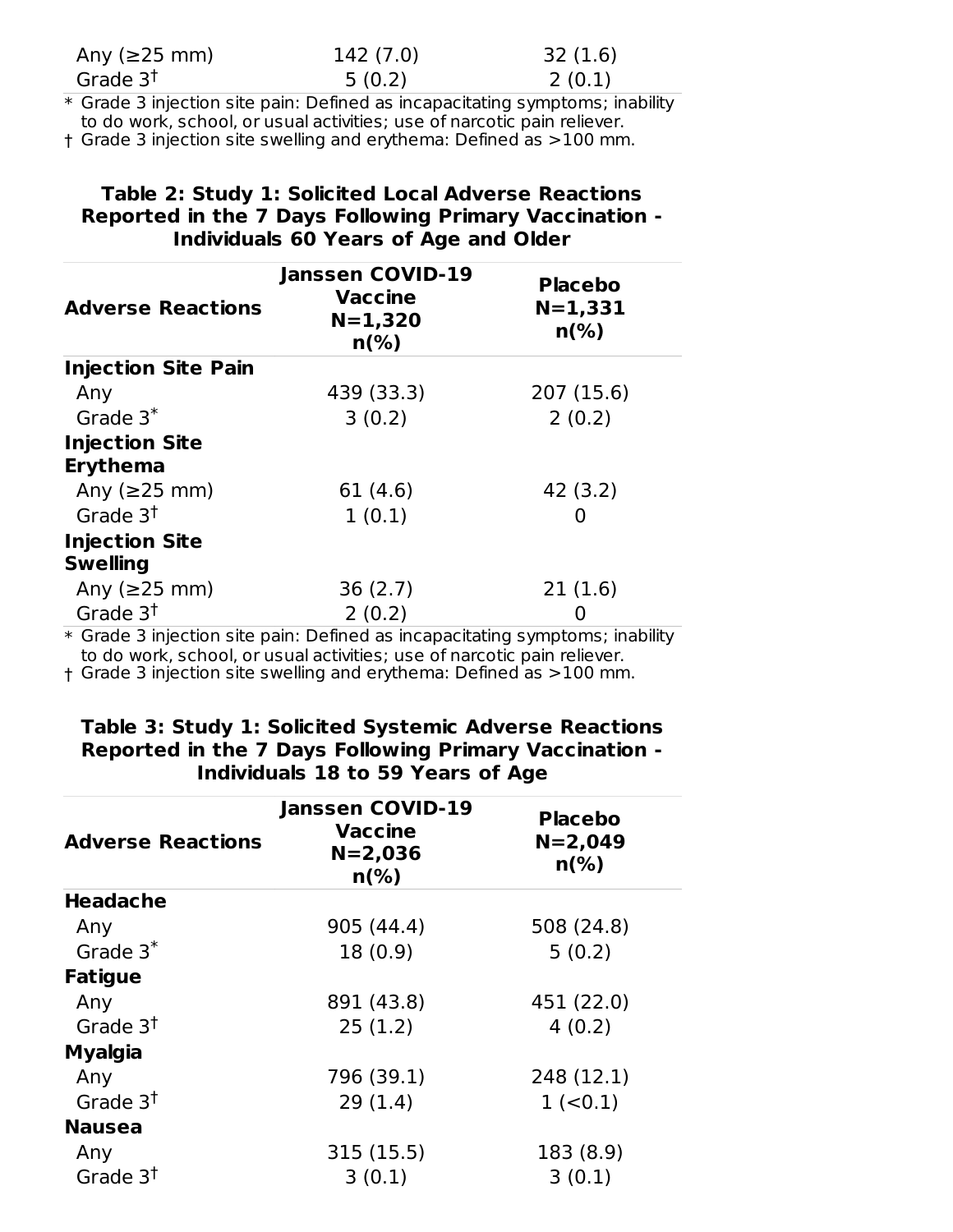| $Fever^{\ddagger}$                       |            |          |
|------------------------------------------|------------|----------|
| Any                                      | 261 (12.8) | 14(0.7)  |
| Grade 3                                  | 7(0.3)     |          |
| Use of antipyretic<br>or pain medication | 538 (26.4) | 123(6.0) |

\* Grade 3 headache: Defined as incapacitating symptoms; requires bed rest and/or results in loss of work, school, or cancellation of social activities; use of narcotic pain reliever.

† Grade 3 fatigue, myalgia, nausea: Defined as incapacitating symptoms; requires bed rest and/or results in loss of work, school, or cancellation of social activities; use of narcotic pain reliever.

‡ Fever of any grade: Defined as body temperature ≥38°C/100.4°F. Grade 3 fever: Defined as 39.0°C – 40.0°C (102.1°F – 104.0°F).

| <b>Adverse Reactions</b>                 | <b>Janssen COVID-19</b><br><b>Vaccine</b><br>$N = 1,320$<br>$n\frac{6}{6}$ | <b>Placebo</b><br>$N = 1,331$<br>$n\frac{6}{6}$ |
|------------------------------------------|----------------------------------------------------------------------------|-------------------------------------------------|
| <b>Headache</b>                          |                                                                            |                                                 |
| Any                                      | 401 (30.4)                                                                 | 294 (22.1)                                      |
| Grade $3^*$                              | 5(0.4)                                                                     | 4(0.3)                                          |
| <b>Fatigue</b>                           |                                                                            |                                                 |
| Any                                      | 392 (29.7)                                                                 | 277 (20.8)                                      |
| Grade $3†$                               | 10(0.8)                                                                    | 5(0.4)                                          |
| Myalgia                                  |                                                                            |                                                 |
| Any                                      | 317 (24.0)                                                                 | 182 (13.7)                                      |
| Grade $3†$                               | 3(0.2)                                                                     | 5(0.4)                                          |
| <b>Nausea</b>                            |                                                                            |                                                 |
| Any                                      | 162 (12.3)                                                                 | 144 (10.8)                                      |
| Grade $3†$                               | 3(0.2)                                                                     | 3(0.2)                                          |
| Fever $\ddagger$                         |                                                                            |                                                 |
| Any                                      | 41 (3.1)                                                                   | 6(0.5)                                          |
| Grade 3                                  | 1(0.1)                                                                     | 0                                               |
| Use of antipyretic<br>or pain medication | 130 (9.8)                                                                  | 68 (5.1)                                        |

**Table 4: Study 1: Solicited Systemic Adverse Reactions Reported in the 7 Days Following Primary Vaccination - Individuals 60 Years of Age and Older**

\* Grade 3 headache: Defined as incapacitating symptoms; requires bed rest and/or results in loss of work, school, or cancellation of social activities; use of narcotic pain reliever

† Grade 3 fatigue, myalgia, nausea: Defined as incapacitating symptoms; requires bed rest and/or results in loss of work, school, or cancellation of social activities; use of narcotic pain reliever.

‡ Fever of any grade: Defined as body temperature ≥38°C/100.4°F. Grade 3 fever: Defined as 39.0°C – 40.0°C (102.1°F – 104.0°F).

Solicited local and systemic adverse reactions reported following administration of the Janssen COVID-19 Vaccine had a median duration of 1 to 2 days.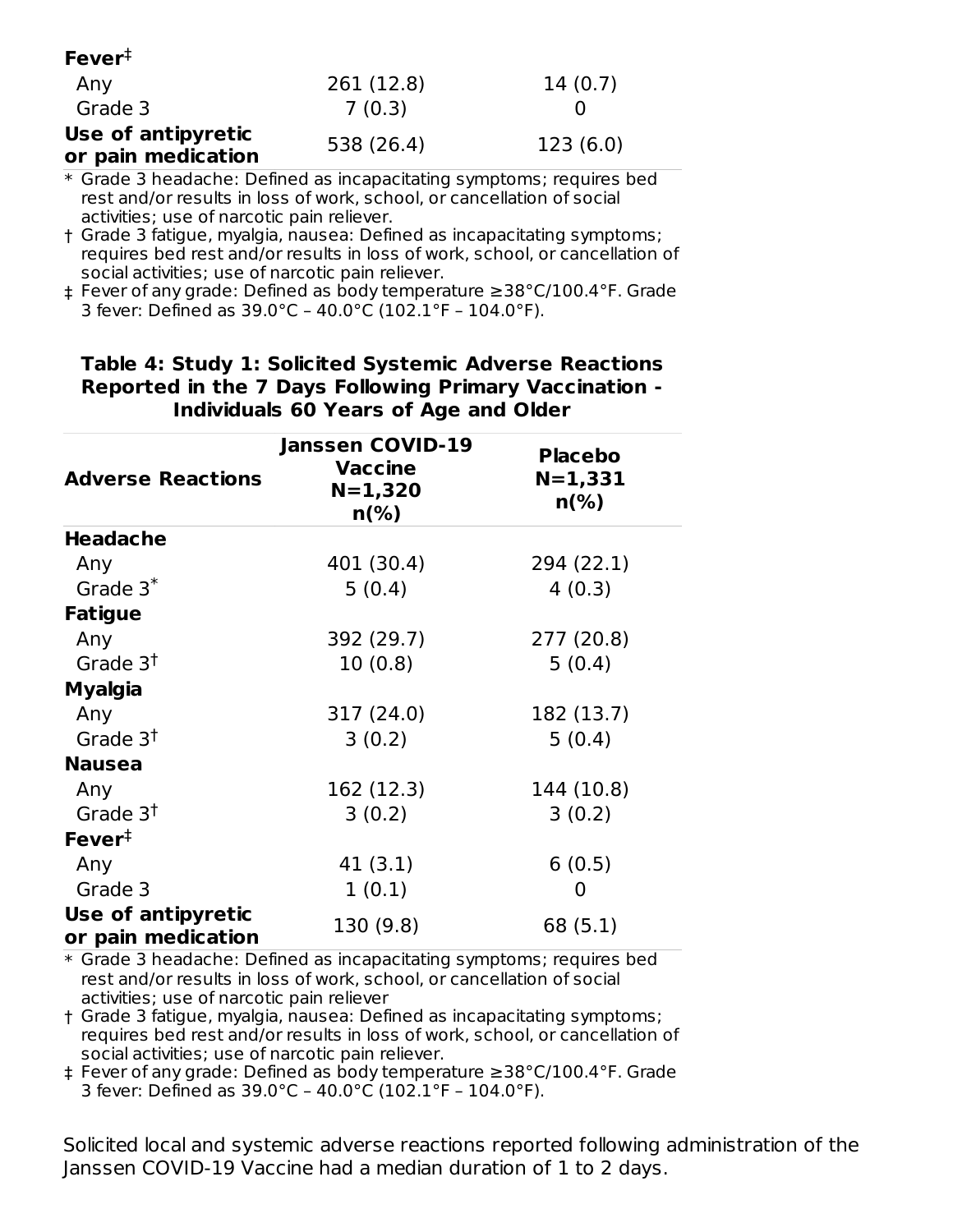# **Unsolicited adverse events**

Individuals within the safety subset in Study  $1$  (N=6,736) were monitored for unsolicited adverse events (AEs) for 28 days following vaccination with  $99.9\%$  (N= 6,730) of individuals completing the full 28 days of follow-up. The proportion of individuals who reported one or more unsolicited AEs was similar among those in the Janssen COVID-19 Vaccine group (13.1%) and those in the placebo group (12.0%).

# **Serious Adverse Events (SAEs) and other events of interest**

In Study 1, up to a cut-off date of January 22, 2021, 54.6% of individuals had follow-up duration of 8 weeks. The median follow-up duration for all individuals was 58 days. SAEs, excluding those related to confirmed COVID-19, were reported by 0.4% (n=83) of individuals who received the Janssen COVID-19 Vaccine ( $N = 21,895$ ) and 0.4% (n=96) of individuals who received placebo ( $N = 21,888$ ).

Additional adverse events of interest, including but not limited to allergic, neurologic, inflammatory, vascular, and autoimmune disorders, were analyzed among all adverse events collected through protocol-specified safety monitoring procedures as well as unsolicited reporting.

Urticaria (all non-serious) was reported in five vaccinated individuals and 1 individual who received placebo in the 7 days following vaccination. In addition, an SAE of hypersensitivity, not classified as anaphylaxis, was reported in 1 vaccinated individual with urticaria beginning two days following vaccination and angioedema of the lips with no respiratory distress beginning four days following vaccination. The event was likely related to the vaccine.

An SAE of severe pain in the injected arm, not responsive to analgesics, with immediate onset at time of vaccination, and that was ongoing 74 days following vaccination was reported in an individual who received the Janssen COVID-19 Vaccine. An SAE of severe generalized weakness, fever, and headache, with onset on the day following vaccination and resolution three days following vaccination was reported in an individual who received the Janssen COVID-19 Vaccine. Both SAEs are likely related to the vaccine.

Numerical imbalances, with more events in vaccine than placebo recipients, were observed for the following serious and other adverse events of interest in individuals receiving the vaccine or placebo, respectively:

- Thromboembolic events:
	- Deep vein thrombosis: 6 events (2 serious; 5 within 28 days of vaccination) vs. 2 events (1 serious; 2 within 28 days of vaccination).
	- Pulmonary embolism: 4 events (3 serious; 2 within 28 days of vaccination) vs. 1 event (serious and within 28 days of vaccination).
	- Transverse sinus thrombosis with thrombocytopenia: 1 event (serious, with onset of symptoms 8 days post- vaccination) vs. 0.
- Seizures: 4 events (1 serious; 4 within 28 days of vaccination) vs. 1 event (0 serious and 0 within 28 days following vaccination).
- Tinnitus: 6 events (0 serious; 6 within 28 days of vaccination, including 3 within 2 days of vaccination) vs. 0.

For these events, a causal relationship with the Janssen COVID-19 vaccine could not be determined based on Study 1. The assessment of causality was confounded by the presence of underlying medical conditions that may have predisposed individuals to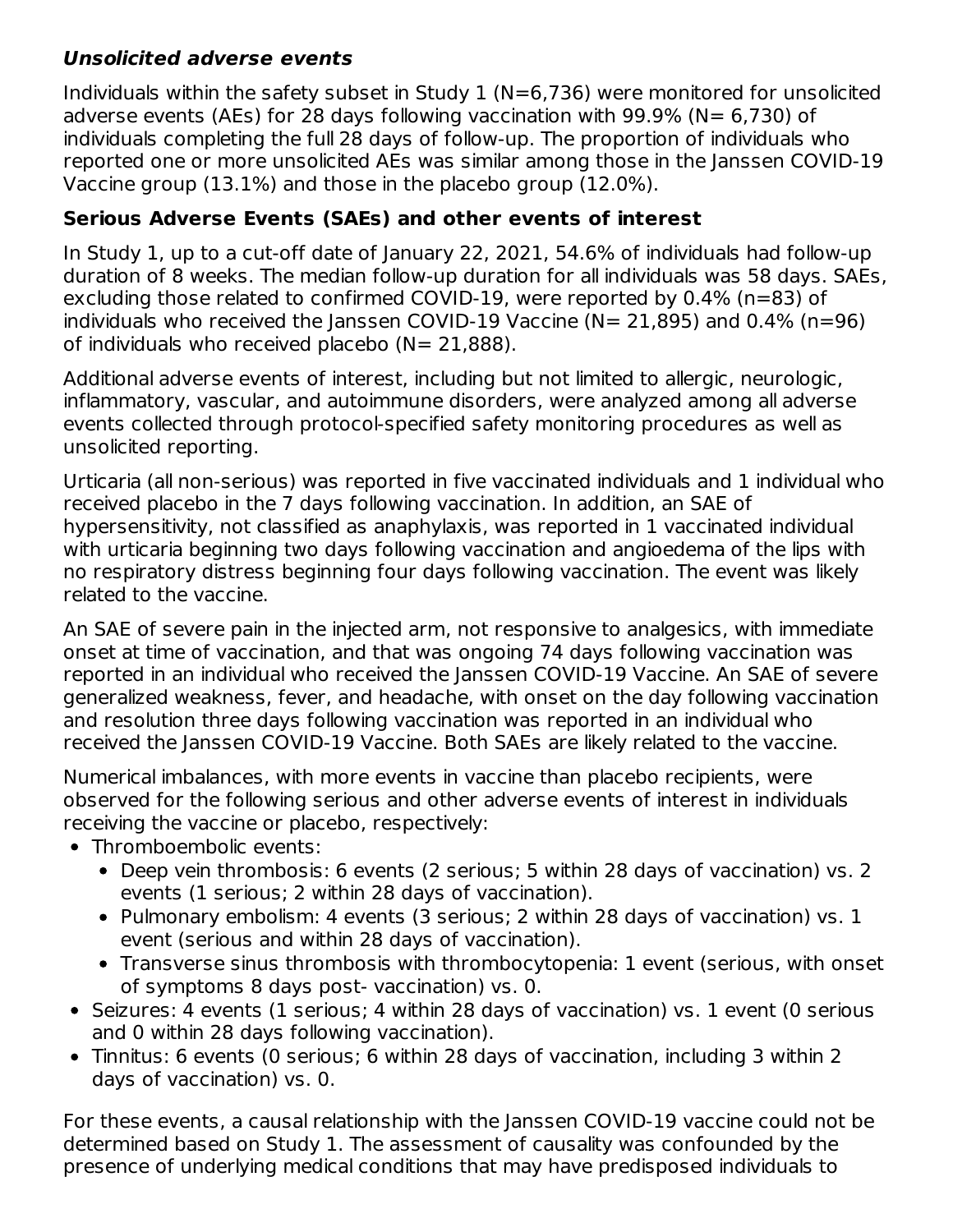these events. However, post-authorization experience supports a causal relationship with Janssen COVID-19 Vaccine for the event of transverse sinus thrombosis with thrombocytopenia [see Contraindications (4.2), Warnings and Precautions (5.2) and Overall Safety Summary (6.2)].

There were no additional notable patterns or numerical imbalances between treatment groups for specific categories of serious adverse events (including neurologic, neuroinflammatory, and cardiovascular events) that would suggest a causal relationship to the Janssen COVID-19 Vaccine.

### **Booster Dose Following Primary Vaccination with Janssen COVID-19 Vaccine**

Overall, in 5 clinical studies conducted in Belgium, Brazil, Colombia, France, Germany, Japan, Netherlands, Philippines, South Africa, Spain, United Kingdom and United States, approximately 9,000 participants have received 2 doses of the Janssen COVID-19 Vaccine, administered at least 2 months apart and approximately 2,700 participants had at least 2 months of safety follow-up after the booster dose.

A randomized, double-blind, placebo-controlled Phase 2 study, COV2001 (NCT04535453) (Study 2), evaluated the frequency and severity of local and systemic adverse reactions within 7 days of administration of a booster dose of the Janssen COVID-19 Vaccine administered approximately 2 months after the primary vaccination in healthy adults 18 through 55 years of age and adults 65 years and older in good or stable health. A total of 141 individuals received at least one dose of the vaccine and 137 received both the primary vaccination and the booster dose at an interval of 2 months. The median age of individuals was 48 years, and 48 individuals (34%) were 65 years of age and older. Data on solicited adverse reactions after the primary vaccination and after a booster dose are shown in Tables 5–8.

### **Solicited adverse reactions**

### **Table 5: Study 2 - Solicited Local Adverse Reactions Reported in the 7 Days Following the Primary Vaccination or the Booster Dose - Individuals 18 through 55 Years of**

| Age                                      |                                                                    |                                                   |
|------------------------------------------|--------------------------------------------------------------------|---------------------------------------------------|
| <b>Adverse Reactions</b>                 | <b>Primary</b><br><b>Vaccination</b><br>$N = 93$<br>$n\frac{6}{6}$ | <b>Booster Dose</b><br>$N = 89$<br>$n\frac{6}{6}$ |
| <b>Injection Site Pain</b>               |                                                                    |                                                   |
| Any                                      | 58 (62.4%)                                                         | 53 (59.6%)                                        |
| Grade $3^*$                              |                                                                    | $1(1.1\%)$                                        |
| <b>Injection Site</b><br><b>Erythema</b> |                                                                    |                                                   |
| Any ( $\geq$ 25 mm)                      | $1(1.1\%)$                                                         | $1(1.1\%)$                                        |
| Grade $3†$                               | O                                                                  | 0                                                 |
| <b>Injection Site</b>                    |                                                                    |                                                   |
| <b>Swelling</b>                          |                                                                    |                                                   |
| Any ( $\geq$ 25 mm)                      | $1(1.1\%)$                                                         | 0                                                 |
| Grade 3 <sup>t</sup>                     |                                                                    |                                                   |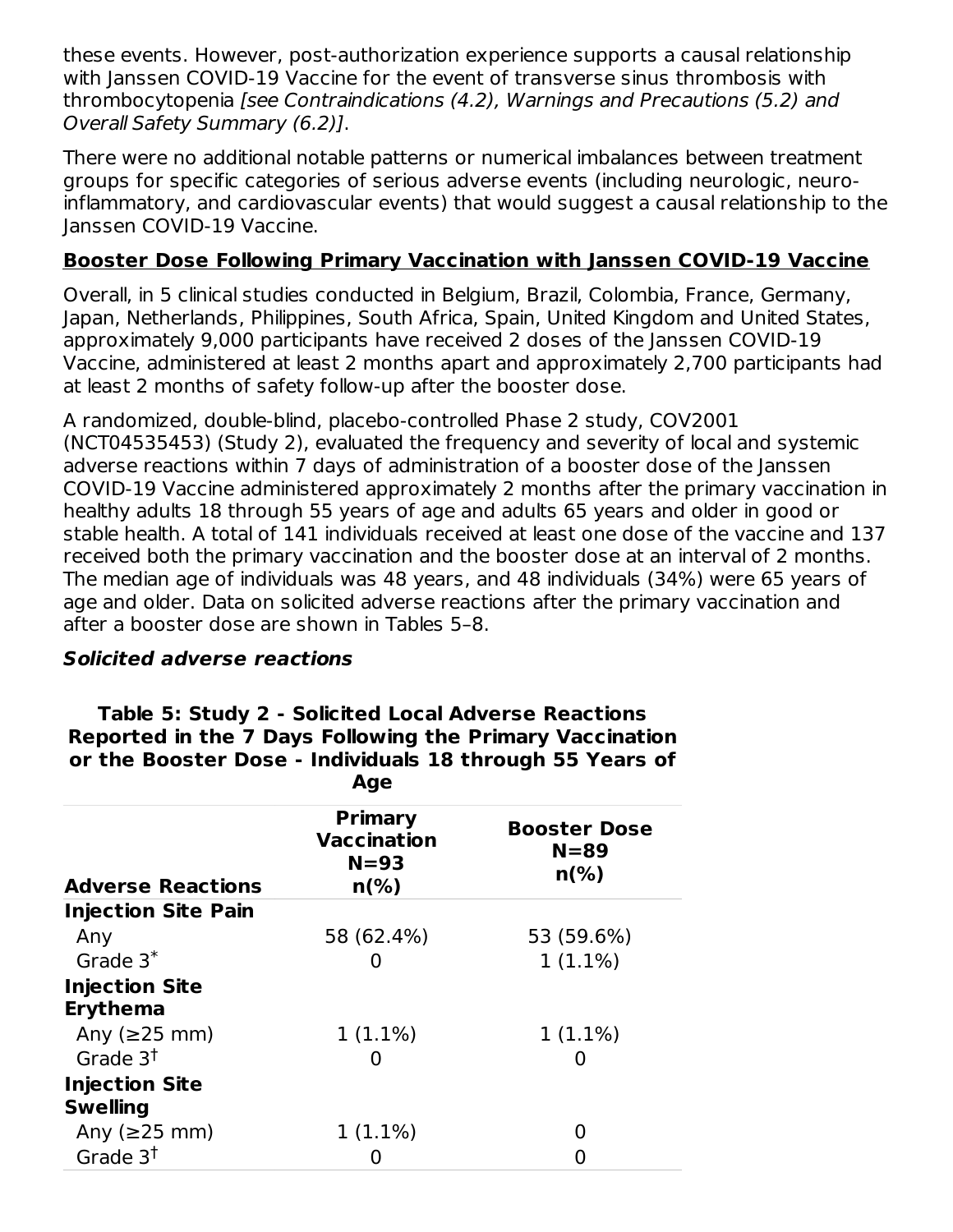\* Grade 3 injection site pain: Defined as incapacitating symptoms; inability to do work, school, or usual activities; use of narcotic pain reliever.

† Grade 3 injection site swelling and erythema: Defined as >100 mm.

#### **Table 6: Study 2 - Solicited Local Adverse Reactions Reported in the 7 Days Following the Primary Vaccination or the Booster Dose - Individuals 65 Years of Age and Older**

| <b>Adverse Reactions</b>   | <b>Primary</b><br><b>Vaccination</b><br>$N = 48$<br>$n\frac{6}{6}$ | <b>Booster Dose</b><br>$N = 48$<br>$n\frac{6}{6}$ |
|----------------------------|--------------------------------------------------------------------|---------------------------------------------------|
| <b>Injection Site Pain</b> |                                                                    |                                                   |
| Any                        | 17 (35.4%)                                                         | 10 (20.8%)                                        |
| Grade $3^*$                |                                                                    |                                                   |
| <b>Injection Site</b>      |                                                                    |                                                   |
| <b>Erythema</b>            |                                                                    |                                                   |
| Any ( $\geq$ 25 mm)        | O                                                                  | O                                                 |
| Grade $3†$                 |                                                                    | O                                                 |
| <b>Injection Site</b>      |                                                                    |                                                   |
| <b>Swelling</b>            |                                                                    |                                                   |
| Any $(\geq 25$ mm)         |                                                                    | O                                                 |
| Grade $3†$                 |                                                                    |                                                   |

\* Grade 3 injection site pain: Defined as incapacitating symptoms; inability to do work, school, or usual activities; use of narcotic pain reliever.

† Grade 3 injection site swelling and erythema: Defined as >100 mm.

#### **Table 7: Study 2 - Solicited Systemic Adverse Reactions Reported in the 7 Days Following the Primary Vaccination or the Booster Dose - Individuals 18 through 55 Years of Age**

| <b>Adverse Reactions</b> | <b>Primary</b><br><b>Vaccination</b><br>$N = 93$<br>$n\frac{6}{6}$ | <b>Booster Dose</b><br>$N = 89$<br>$n\frac{6}{6}$ |
|--------------------------|--------------------------------------------------------------------|---------------------------------------------------|
| <b>Headache</b>          |                                                                    |                                                   |
| Any                      | 49 (52.7%)                                                         | 37 (41.6%)                                        |
| Grade $3^*$              | $2(2.2\%)$                                                         | $1(1.1\%)$                                        |
| <b>Fatigue</b>           |                                                                    |                                                   |
| Any                      | 55 (59.1%)                                                         | 46 (51.7%)                                        |
| Grade $3†$               | $1(1.1\%)$                                                         | 0                                                 |
| <b>Myalgia</b>           |                                                                    |                                                   |
| Any                      | 44 (47.3%)                                                         | 32 (36.0%)                                        |
| Grade $3†$               | $3(3.2\%)$                                                         | $2(2.2\%)$                                        |
| Nausea                   |                                                                    |                                                   |
| Any                      | 13 (14.0%)                                                         | $9(10.1\%)$                                       |
| Grade $3†$               | $1(1.1\%)$                                                         |                                                   |

‡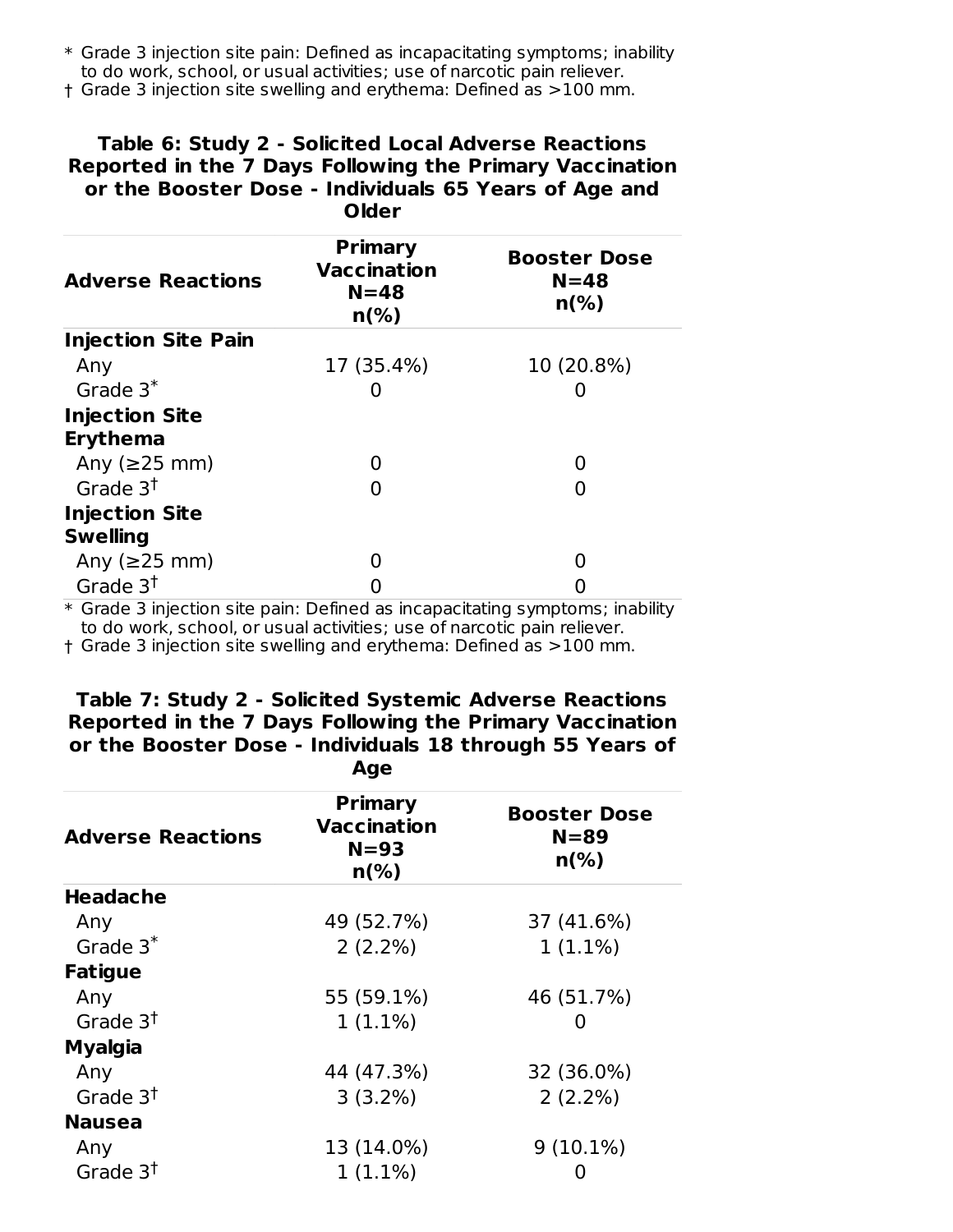### \* Grade 3 headache: Defined as incapacitating symptoms; requires bed **Fever** ‡ Any 13 (14.0%) 5 (5.6%) Grade 3 1 (1.1%) 0

rest and/or results in loss of work, school, or cancellation of social activities; use of narcotic pain reliever.

† Grade 3 fatigue, myalgia, nausea: Defined as incapacitating symptoms; requires bed rest and/or results in loss of work, school, or cancellation of social activities; use of narcotic pain reliever.

‡ Fever of any grade: Defined as body temperature ≥38°C/100.4°F. Grade 3 fever: Defined as 39.0°C – 40.0°C (102.1°F – 104.0°F).

#### **Table 8: Study 2 - Solicited Systemic Adverse Reactions Reported in the 7 Days Following the Primary Vaccination or the Booster Dose - Individuals 65 Years of Age and Older**

| <b>Adverse Reactions</b> | <b>Primary</b><br>Vaccination<br>$N = 48$<br>$n\frac{6}{6}$ | <b>Booster Dose</b><br>$N = 48$<br>$n\frac{6}{6}$ |
|--------------------------|-------------------------------------------------------------|---------------------------------------------------|
| <b>Headache</b>          |                                                             |                                                   |
| Any                      | $9(18.8\%)$                                                 | 13 (27.1%)                                        |
| Grade $3^*$              | O                                                           | O                                                 |
| <b>Fatigue</b>           |                                                             |                                                   |
| Any                      | $9(18.8\%)$                                                 | 16 (33.3%)                                        |
| Grade $3†$               | O                                                           |                                                   |
| <b>Myalgia</b>           |                                                             |                                                   |
| Any                      | 4(8.3%)                                                     | $5(10.4\%)$                                       |
| Grade $3†$               | O                                                           | 0                                                 |
| <b>Nausea</b>            |                                                             |                                                   |
| Any                      | 0                                                           | $1(2.1\%)$                                        |
| Grade 3 <sup>t</sup>     | 0                                                           | 0                                                 |
| $Fever^+$                |                                                             |                                                   |
| Any                      | $1(2.1\%)$                                                  | 0                                                 |
| Grade 3                  | O                                                           | 0                                                 |

\* Grade 3 headache: Defined as incapacitating symptoms; requires bed rest and/or results in loss of work, school, or cancellation of social activities; use of narcotic pain reliever

† Grade 3 fatigue, myalgia, nausea: Defined as incapacitating symptoms; requires bed rest and/or results in loss of work, school, or cancellation of social activities; use of narcotic pain reliever.

‡ Fever of any grade: Defined as body temperature ≥38°C/100.4°F. Grade 3 fever: Defined as 39.0°C – 40.0°C (102.1°F – 104.0°F).

### **Unsolicited adverse events**

An overall assessment of Janssen's safety analyses from studies evaluating 2 doses of Janssen COVID-19 Vaccine did not reveal new safety concerns following a booster dose, as compared with adverse reactions reported following the single-dose primary vaccination.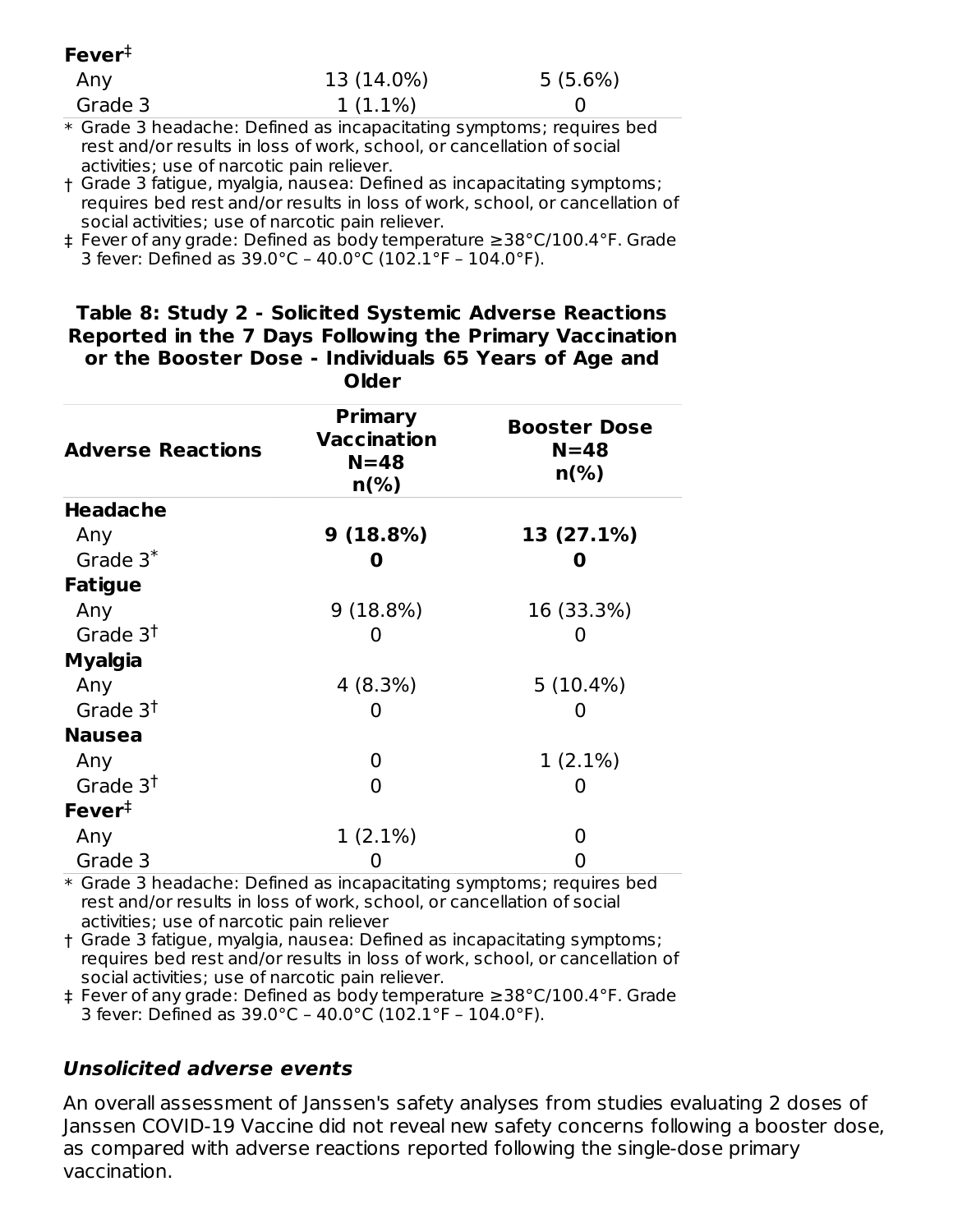### **Booster Dose Following Primary Vaccination with Another Authorized or Approved COVID-19 Vaccine**

The safety of a Janssen COVID-19 Vaccine booster dose in individuals who completed primary vaccination with another authorized or approved COVID-19 Vaccine (heterologous booster dose) is inferred from the safety of a Janssen COVID-19 Vaccine booster dose administered following completion of Janssen COVID-19 Vaccine primary vaccination (homologous booster dose) and from data from an independent Phase 1/2 open-label clinical trial (NCT04889209) conducted in the United States that evaluated a heterologous booster dose of the Janssen COVID-19 Vaccine. In this study, adults who had completed primary vaccination with a Moderna COVID-19 Vaccine 2-dose series (N=151), a Janssen COVID-19 Vaccine single-dose (N=156), or a Pfizer-BioNTech COVID-19 Vaccine 2-dose series (N=151) at least 12 weeks prior to enrollment and who reported no history of SARS-CoV-2 infection were randomized 1:1:1 to receive a booster dose of one of three vaccines: Moderna COVID-19 Vaccine, Janssen COVID-19 Vaccine, or Pfizer-BioNTech COVID-19 Vaccine. Adverse events were assessed through 28 days after the booster dose. An overall review of adverse reactions reported following the Janssen COVID-19 Vaccine heterologous booster dose did not identify any new safety concerns, as compared with adverse reactions reported following a Janssen COVID-19 Vaccine primary vaccination or homologous booster dose.

# **6.2 Post Authorization Experience**

The following adverse reactions have been identified during post-authorization use of the Janssen COVID-19 Vaccine. Because these reactions are reported voluntarily, it is not always possible to reliably estimate their frequency or establish a causal relationship to vaccine exposure.

Blood and Lymphatic System Disorders: Thrombosis with thrombocytopenia, Lymphadenopathy, Immune thrombocytopenia.

Cardiac disorders: Myocarditis, Pericarditis.

Ear and labyrinth disorders: Tinnitus.

Gastrointestinal disorders: Diarrhea, Vomiting.

Immune System Disorders: Allergic reactions, including anaphylaxis.

Nervous System Disorders: Guillain-Barré syndrome, Syncope, Paresthesia, Hypoesthesia.

Vascular Disorders: Capillary leak syndrome, Thrombosis with thrombocytopenia, Venous thromboembolism (with or without thrombocytopenia).

### **8 REQUIREMENTS AND INSTRUCTIONS FOR REPORTING ADVERSE EVENTS AND VACCINE ADMINISTRATION ERRORS**

See Overall Safety Summary (Section 6) for additional information.

The vaccination provider enrolled in the federal COVID-19 Vaccination Program is responsible for MANDATORY reporting of the listed events following Janssen COVID-19 Vaccine administration to the Vaccine Adverse Event Reporting System (VAERS):

Vaccine administration errors whether or not associated with an adverse event,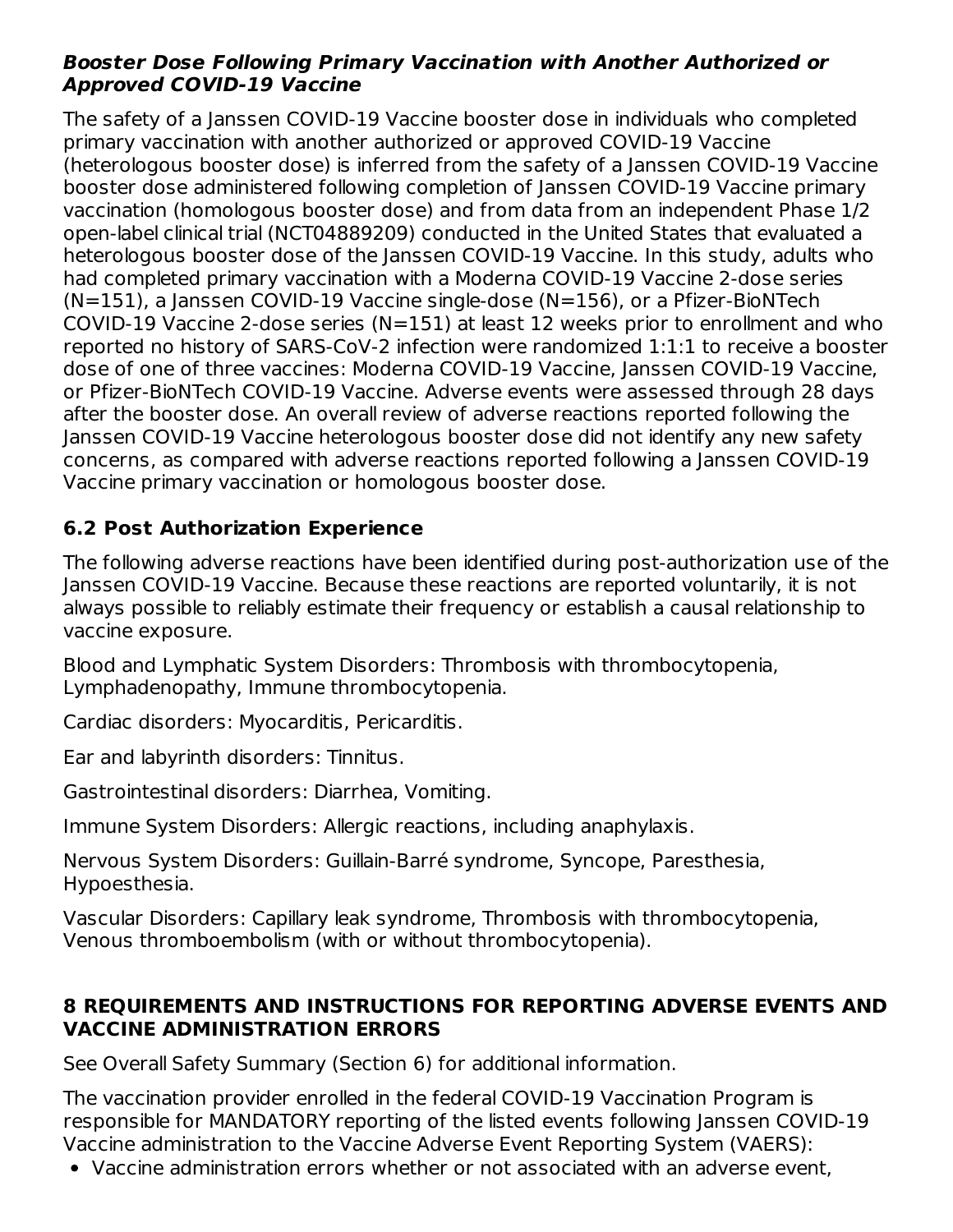- Serious adverse events\* (irrespective of attribution to vaccination),
- Cases of Multisystem Inflammatory Syndrome (MIS) in adults,
- Cases of COVID-19 that result in hospitalization or death.

\* Serious Adverse Events are defined as:

- Death:
- A life-threatening adverse event;
- Inpatient hospitalization or prolongation of existing hospitalization;
- A persistent or significant incapacity or substantial disruption of the ability to conduct normal life functions;
- A congenital anomaly/birth defect;
- An important medical event that based on appropriate medical judgement may jeopardize the individual and may require medical or surgical intervention to prevent one of the outcomes listed above.

# Instructions for Reporting to VAERS

The vaccination provider enrolled in the federal COVID-19 Vaccination Program should complete and submit a VAERS form to FDA using one of the following methods:

- Complete and submit the report online: https://vaers.hhs.gov/reportevent.html, or
- If you are unable to submit this form electronically, you may fax it to VAERS at 1-877-721-0366. If you need additional help submitting a report you may call the VAERS tollfree information line at 1-800-822-7967 or send an email to info@vaers.org.

### **IMPORTANT: When reporting adverse events or vaccine administration errors to VAERS, please complete the entire form with detailed information. It is important that the information reported to FDA be as detailed and complete as possible. Information to include:**

- Patient demographics, (e.g., patient name, date of birth),
- Pertinent medical history,
- Pertinent details regarding admission and course of illness,
- Concomitant medications,
- Timing of adverse event(s) in relationship to administration of Janssen COVID-19 vaccine,
- Pertinent laboratory and virology information,
- Outcome of the event and any additional follow-up information if it is available at the time of the VAERS report. Subsequent reporting of follow-up information should be completed if additional details become available.

The following steps are highlighted to provide the necessary information for safety tracking:

- 1. In Box 17, provide information on Janssen COVID-19 Vaccine and any other vaccines administered on the same day; and in Box 22, provide information on any other vaccines received within one month prior.
- 2. In Box 18, description of the event:
	- a. Write "Janssen COVID-19 Vaccine EUA" as the first line.
	- b. Provide a detailed report of vaccine administration error and/or adverse event. It is important to provide detailed information regarding the patient and adverse event/medication error for ongoing safety evaluation of this unapproved vaccine. Please see information to include listed above.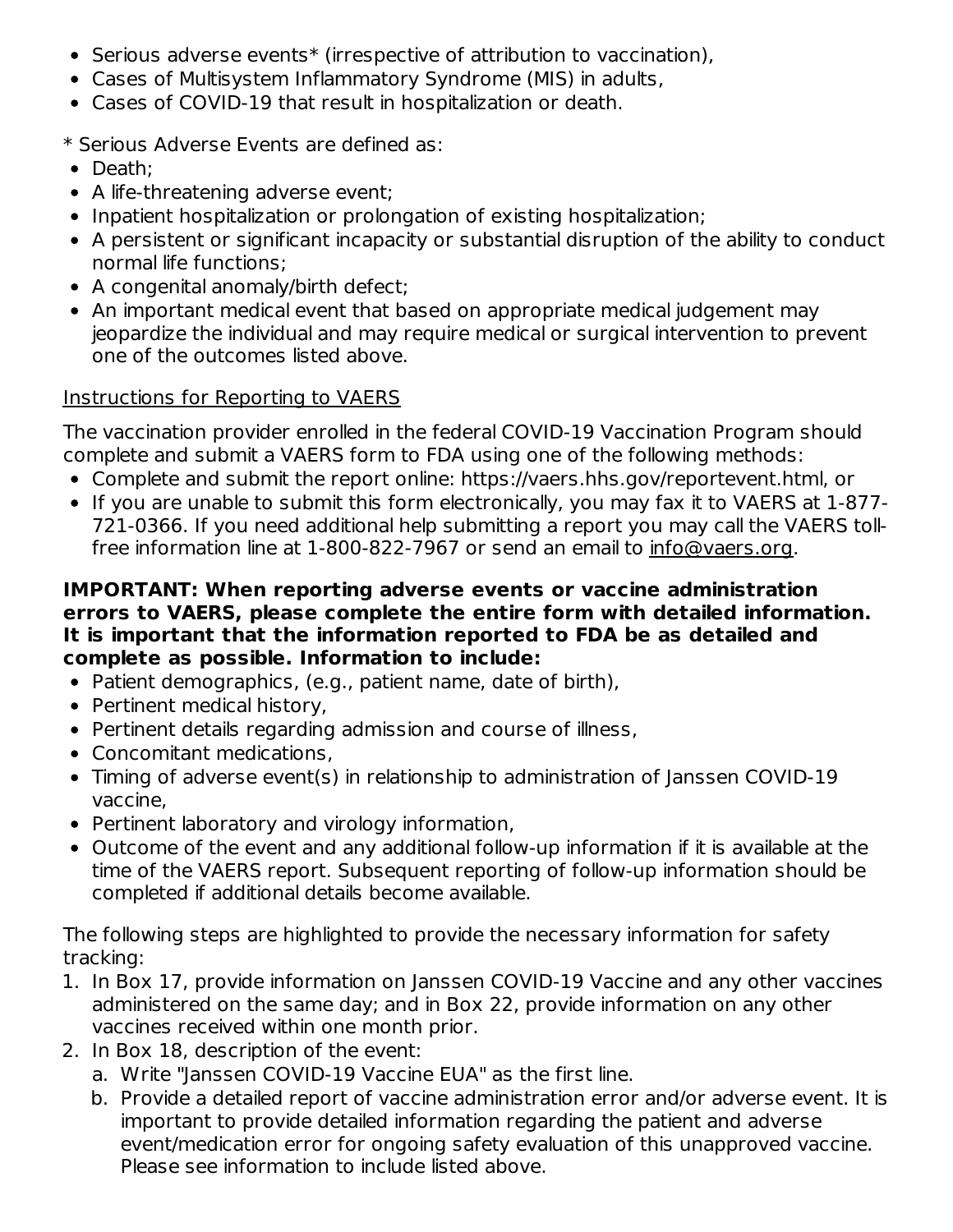- 3. Contact information:
	- a. In Box 13, provide the name and contact information of the prescribing healthcare provider or institutional designee who is responsible for the report.
	- b. In Box 14, provide the name and contact information of the best doctor/healthcare professional to contact about the adverse event.
	- c. In Box 15, provide the address of the facility where vaccine was given (NOT the healthcare provider's office address).

### Other Reporting Instructions

Vaccination providers may report to VAERS other adverse events that are not required to be reported using the contact information above.

To the extent feasible, report adverse events to Janssen Biotech, Inc. using the contact information below or by providing a copy of the VAERS form to Janssen Biotech, Inc:

| e-mail                   | <b>Fax number</b> | <b>Telephone</b><br>numbers                                     |
|--------------------------|-------------------|-----------------------------------------------------------------|
| INJvaccineAE@its.jnj.com | 215-293-9955      | US Toll Free: 1-800-<br>565-4008<br>US Toll: (908) 455-<br>9922 |

### **10 DRUG INTERACTIONS**

There are no data to assess the concomitant administration of the Janssen COVID-19 Vaccine with other vaccines.

# **11 USE IN SPECIFIC POPULATIONS**

### **11.1 Pregnancy**

### Pregnancy Exposure Registry

There is a pregnancy exposure registry that monitors pregnancy outcomes in women exposed to Janssen COVID-19 Vaccine during pregnancy. Women who are vaccinated with Janssen COVID-19 Vaccine during pregnancy are encouraged to enroll in the registry by visiting https://c-viper.pregistry.com.

### Risk Summary

All Pregnancies have a risk of birth defect, loss, or other adverse outcomes. In the U.S. general population, the estimated background risk of major birth defects and miscarriage in clinically recognized pregnancies is 2% to 4% and 15% to 20%, respectively.

Available data on Janssen COVID-19 Vaccine administered to pregnant women are insufficient to inform vaccine-associated risks in pregnancy.

In a reproductive developmental toxicity study female rabbits were administered 1 mL of the Janssen COVID-19 Vaccine (a single human dose is 0.5 mL) by intramuscular injection 7 days prior to mating and on Gestation Days 6 and 20 (i.e., one vaccination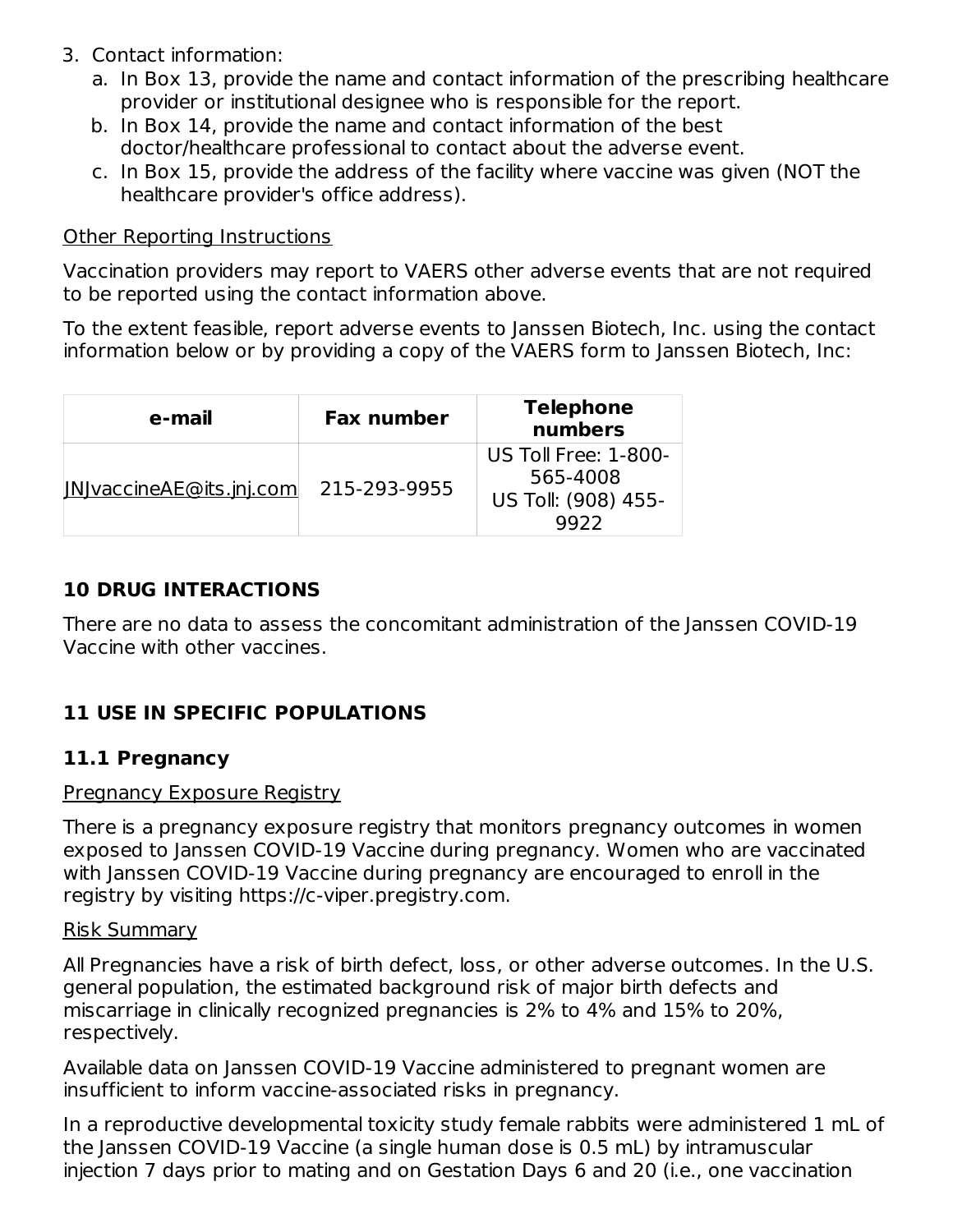during early and late gestation, respectively). No vaccine related adverse effects on female fertility, embryo-fetal or postnatal development up to Postnatal Day 28 were observed.

# **11.2 Lactation**

## Risk Summary

Data are not available to assess the effects of Janssen COVID-19 Vaccine on the breastfed infant or on milk production/excretion.

# **11.3 Pediatric Use**

Emergency Use Authorization of the Janssen COVID-19 Vaccine does not include use in individuals younger than 18 years of age.

# **11.4 Geriatric Use**

Clinical studies of Janssen COVID-19 Vaccine included individuals 65 years of age and older and their data contributes to the overall assessment of safety and efficacy [see Overall Safety Summary (6.1) and Clinical Trial Results and Supporting Data for EUA (18)]. Of the 21,895 individuals who received a single-dose of the Janssen COVID-19 Vaccine in COV3001, 19.5% (n=4,259) were 65 years of age and older and 3.7% (n=809) were 75 years of age and older. No overall differences in safety or efficacy were observed between individuals 65 years of age and older and younger individuals.

# **13 DESCRIPTION**

The Ianssen COVID-19 Vaccine is a colorless to slightly yellow, clear to very opalescent sterile suspension for intramuscular injection. It contains no visible particulates. The vaccine consists of a replication-incompetent recombinant adenovirus type 26 (Ad26) vector expressing the severe acute respiratory syndrome coronavirus-2 (SARS-CoV-2) spike (S) protein in a stabilized conformation.

The Ad26 vector expressing the SARS-CoV-2 S protein is grown in PER.C6 TetR cells, in media containing amino acids and no animal-derived proteins. After propagation, the vaccine is processed through several purification steps, formulated with inactive ingredients and filled into vials.

Each 0.5 mL dose of Janssen COVID-19 Vaccine is formulated to contain 5 $\times 10^{10}$  virus particles (VP) and the following inactive ingredients: citric acid monohydrate (0.14 mg), trisodium citrate dihydrate (2.02 mg), ethanol (2.04 mg), 2-hydroxypropyl-βcyclodextrin (HBCD) (25.50 mg), polysorbate-80 (0.16 mg), sodium chloride (2.19 mg). Each dose may also contain residual amounts of host cell proteins ( $\leq$ 0.15 mcg) and/or host cell DNA  $(\leq 3 \text{ ng})$ .

Janssen COVID-19 Vaccine does not contain a preservative.

The vial stoppers are not made with natural rubber latex.

# **14 CLINICAL PHARMACOLOGY**

**14.1 Mechanism of Action**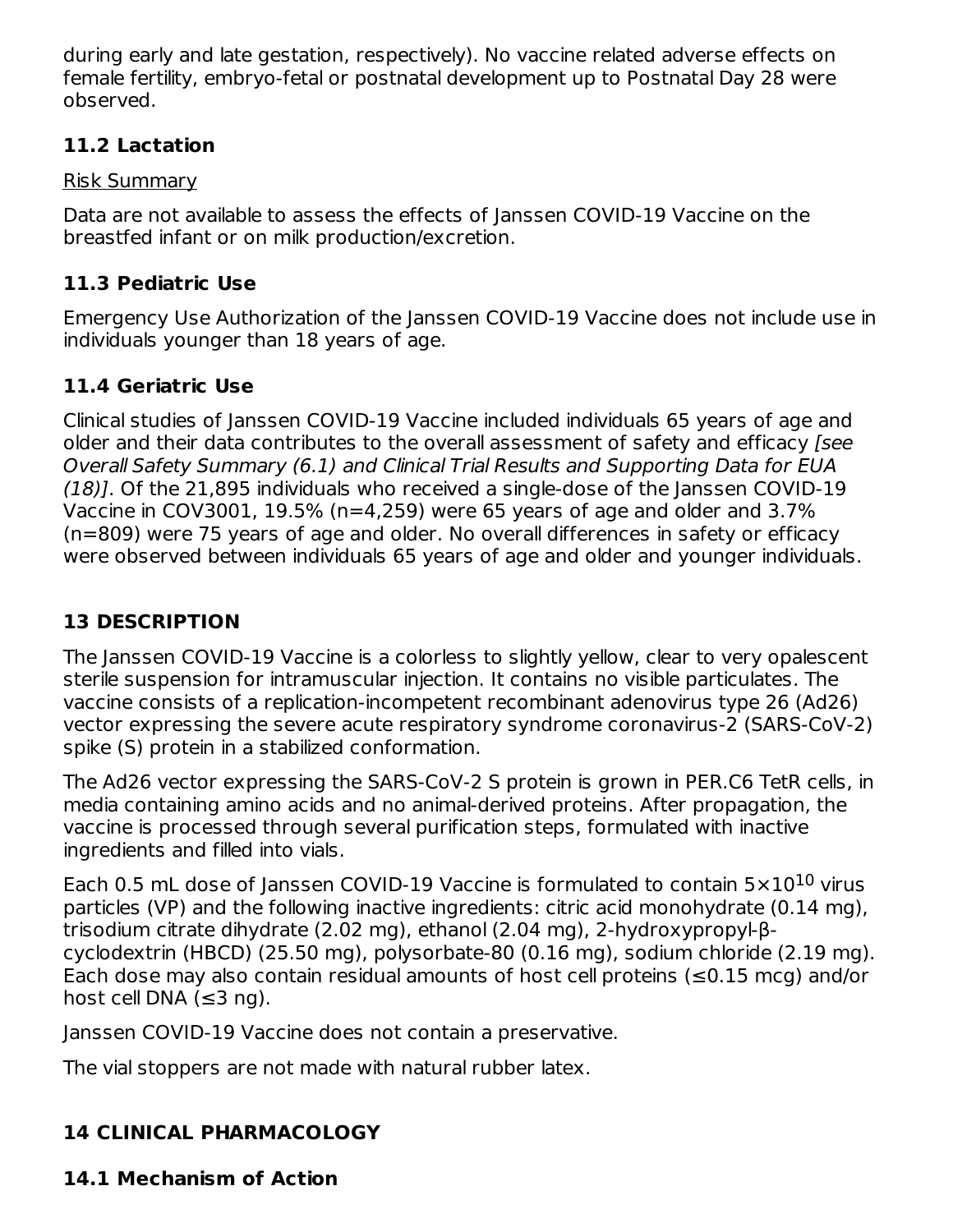The Janssen COVID-19 Vaccine is composed of a recombinant, replication-incompetent human adenovirus type 26 vector that, after entering human cells, expresses the SARS-CoV-2 spike (S) antigen without virus propagation. An immune response elicited to the S antigen protects against COVID-19.

# **18 CLINICAL TRIAL RESULTS AND SUPPORTING DATA FOR EUA**

# **18.1 Efficacy of Primary Vaccination**

A primary analysis (cut-off date January 22, 2021) of a multicenter, randomized, doubleblind, placebo-controlled Phase 3 Study (Study 1) was conducted in the United States, South Africa, Brazil, Chile, Argentina, Colombia, Peru and Mexico to assess the efficacy, safety, and immunogenicity of a single-dose of the Janssen COVID-19 Vaccine for the prevention of COVID-19 in adults aged 18 years and older. Randomization was stratified by age (18–59 years, 60 years and older) and presence or absence of comorbidities associated with an increased risk of progression to severe COVID-19. The study allowed for the inclusion of individuals with stable pre-existing medical conditions, defined as disease not requiring significant change in therapy during the 3 months preceding vaccination, as well as individuals with stable human immunodeficiency virus (HIV) infection.

A total of 44,325 individuals were randomized equally to receive Janssen COVID-19 Vaccine or saline placebo. Individuals are planned to be followed for up to 24 months, for assessments of safety and efficacy against COVID-19.

The primary efficacy analysis population of 39,321 individuals (19,630 in the Janssen COVID-19 Vaccine group and 19,691 in the placebo group) included 38,059 SARS-CoV-2 seronegative individuals at baseline and 1,262 individuals with an unknown serostatus. Demographic and baseline characteristics were similar among individuals who received the Janssen COVID-19 Vaccine and those who received placebo (see Table 9).

|                                                                                  | <b>Janssen COVID-</b><br><b>19 Vaccine</b><br>$(N=19,630)$<br>n(%) | <b>Placebo</b><br>$(N=19,691)$<br>n(%)        |
|----------------------------------------------------------------------------------|--------------------------------------------------------------------|-----------------------------------------------|
| <b>Sex</b>                                                                       |                                                                    |                                               |
| Male                                                                             | 10,924 (55.6)                                                      | 10,910 (55.4)                                 |
| Female                                                                           | 8,702 (44.3)                                                       | 8,777 (44.6)                                  |
| Age (years)                                                                      |                                                                    |                                               |
| Mean (SD)                                                                        | 51.1 (15.0)                                                        | 51.2 (15.0)                                   |
| Median                                                                           | 52.0                                                               | 53.0                                          |
| Min, max                                                                         | (18; 100)                                                          | (18; 94)                                      |
| Age group                                                                        |                                                                    |                                               |
| $\geq$ 18 to 59 years of age<br>$\geq 60$ years of age<br>$\geq 65$ years of age | 12,830 (65.4)<br>6,800(34.6)<br>3,984(20.3)                        | 12,881 (65.4)<br>6,810 (34.6)<br>4,018 (20.4) |

### **Table 9: Summary of Demographics and Baseline Characteristics - Primary Efficacy Analysis Population**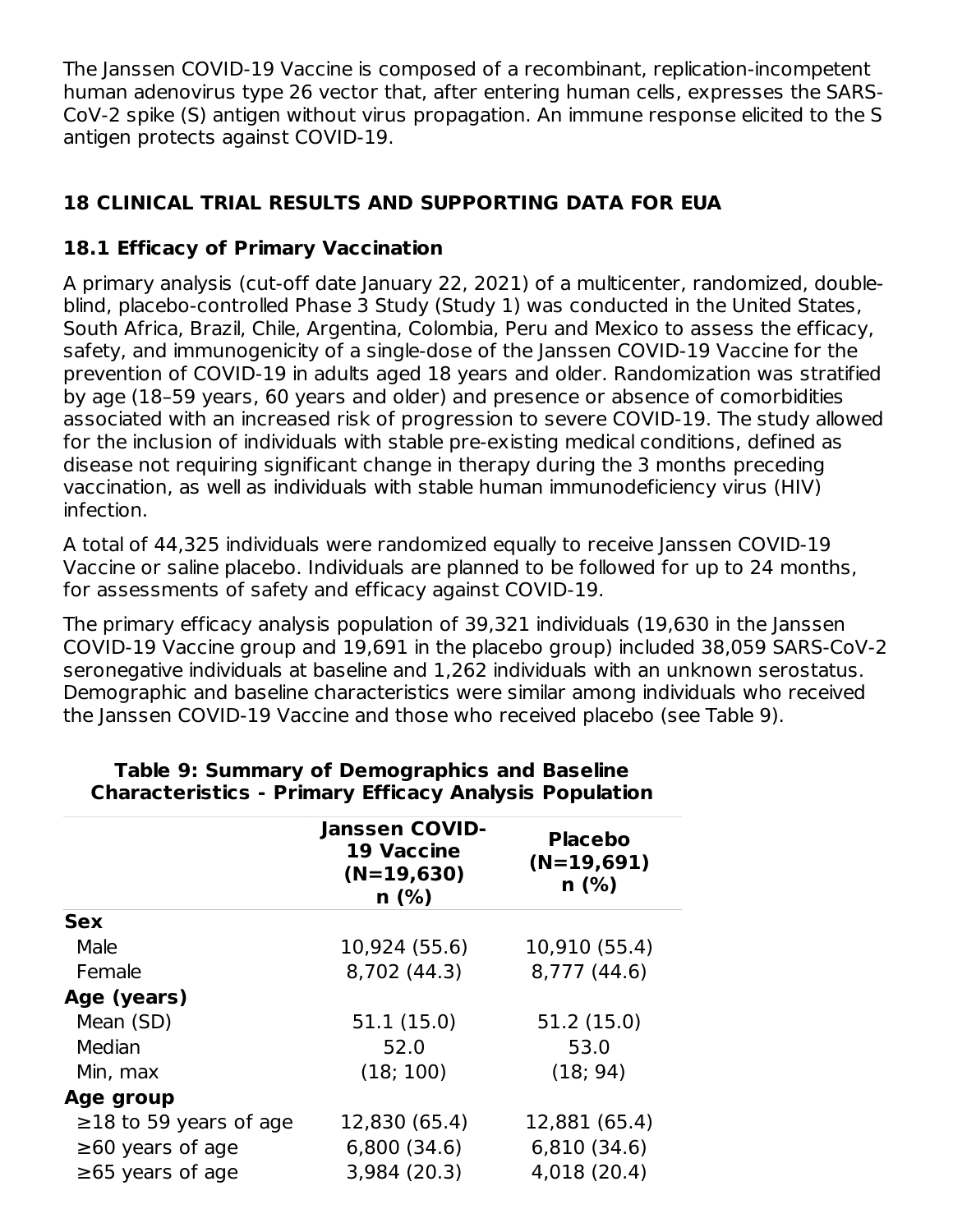| $\geq$ 75 years of age                        | 755 (3.8)     | 693 (3.5)     |
|-----------------------------------------------|---------------|---------------|
| $Race*$                                       |               |               |
| White                                         | 12,200 (62.1) | 12,216 (62.0) |
| <b>Black or African</b>                       | 3,374 (17.2)  | 3,390 (17.2)  |
| American                                      |               |               |
| Asian                                         | 720 (3.7)     | 663 (3.4)     |
| American Indian/Alaska<br>Native <sup>†</sup> | 1,643(8.4)    | 1,628 (8.3)   |
| Native Hawaiian or other                      |               |               |
| Pacific Islander                              | 54(0.3)       | 45(0.2)       |
| <b>Multiple</b>                               | 1,036(5.3)    | 1,087(5.5)    |
| Unknown                                       | 262(1.3)      | 272(1.4)      |
| Not reported                                  | 341 (1.7)     | 390(2.0)      |
| <b>Ethnicity</b>                              |               |               |
| Hispanic or Latino                            | 8,793 (44.8)  | 8,936 (45.4)  |
| Not Hispanic or Latino                        | 10,344 (52.7) | 10,259 (52.1) |
| Unknown                                       | 173(0.9)      | 162(0.8)      |
| Not reported                                  | 319(1.6)      | 333(1.7)      |
| <b>Region</b>                                 |               |               |
| Northern America                              | 9,185 (46.8)  | 9,171 (46.6)  |
| (United States)                               |               |               |
| Latin America                                 | 7,967 (40.6)  | 8,014 (40.7)  |
| Southern Africa (South<br>Africa)             | 2,478 (12.6)  | 2,506 (12.7)  |
| Comorbidities ${}^{\ddagger}$                 |               |               |
| Yes                                           | 7,830 (39.9)  | 7,867 (40.0)  |
| <b>No</b>                                     | 11,800 (60.1) | 11,824 (60.0) |

\* Some individuals could be classified in more than one category.

† Including 175 individuals in the United States, which represents 1% of the population recruited in the United States.

‡ Number of individuals who have 1 or more comorbidities at baseline that increase the risk of progression to severe/critical COVID-19: Obesity defined as BMI ≥30 kg/m<sup>2</sup> (27.5%), hypertension (10.3%), type 2 diabetes (7.2%), stable/well-controlled HIV infection (2.5%), serious heart conditions (2.4%), asthma (1.3%), and in  $\leq$ 1% of individuals: cancer, cerebrovascular disease, chronic kidney disease, chronic obstructive pulmonary disease, cystic fibrosis, immunocompromised state (weakened immune system) from blood or organ transplant, liver disease, neurologic conditions, pulmonary fibrosis, sickle cell disease, thalassemia and type 1 diabetes, regardless of age.

### Efficacy Against COVID-19

The co-primary endpoints evaluated the first occurrence of moderate to severe/critical COVID-19 with onset of symptoms at least 14 days and at least 28 days after vaccination. Moderate to severe/critical COVID-19 was molecularly confirmed by a central laboratory based on a positive SARS-CoV-2 viral RNA result using a polymerase chain reaction (PCR)-based test.

Moderate COVID-19 was defined based on the following criteria: the individual must have experienced any one of the following new or worsening signs or symptoms: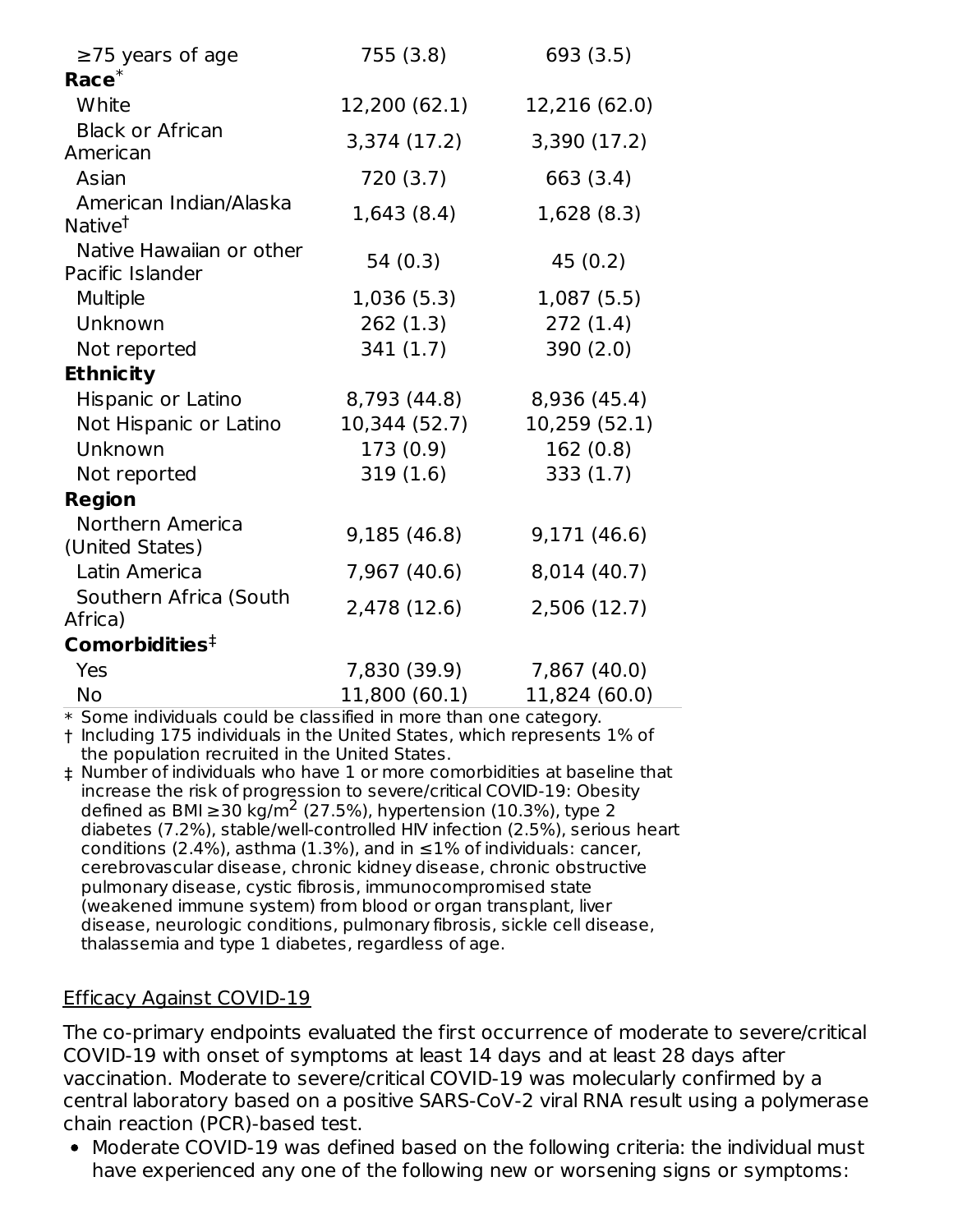respiratory rate ≥20 breaths/minute, abnormal saturation of oxygen (SpO2) but still >93% on room air at sea level, clinical or radiologic evidence of pneumonia, radiologic evidence of deep vein thrombosis (DVT), shortness of breath or difficulty breathing OR any two of the following new or worsening signs or symptoms: fever (≥38.0°C or ≥100.4°F), heart rate ≥90 beats/minute, shaking chills or rigors, sore throat, cough, malaise, headache, muscle pain (myalgia), gastrointestinal symptoms, new or changing olfactory or taste disorders, red or bruised appearing feet or toes.

Severe/critical COVID-19 was defined based on the following criteria: the individual must have experienced any one of the following at any time during the course of observation: clinical signs at rest indicative of severe systemic illness (respiratory rate ≥30 breaths/minute, heart rate ≥125 beats/minute, oxygen saturation (SpO2) ≤93% on room air at sea level, or partial pressure of oxygen/fraction of inspired oxygen (PaO2/FiO2) <300 mmHg), respiratory failure (defined as needing high-flow oxygen, non-invasive ventilation, mechanical ventilation, or extracorporeal membrane oxygenation [ECMO]), evidence of shock (defined as systolic blood pressure <90 mmHg, diastolic blood pressure <60 mmHg, or requiring vasopressors), significant acute renal, hepatic, or neurologic dysfunction, admission to intensive care unit (ICU), death.

Final determination of severe/critical COVID-19 cases were made by an independent adjudication committee.

### Primary analysis

The median length of follow up for efficacy for individuals in the study was 8 weeks postvaccination. Vaccine Efficacy (VE) for the co-primary endpoints against moderate to severe/critical COVID-19 in individuals who were seronegative or who had an unknown serostatus at baseline was 66.9% (95% CI: 59.0; 73.4) at least 14 days after vaccination and 66.1% (95% CI: 55.0; 74.8) at least 28 days after vaccination (see Table 10).

### **Table 10: Analyses of Vaccine Efficacy Against Centrally Confirmed Moderate to Severe/Critical COVID-19 – With Onset at Least 14 Days and at Least 28 Days Post-Vaccination - Primary Efficacy Analysis Population**

|                          | <b>Janssen COVID-19</b><br><b>Vaccine</b><br>$N = 19,630$ |                | <b>Placebo</b><br>$N = 19,691$ | $\%$           |                 |
|--------------------------|-----------------------------------------------------------|----------------|--------------------------------|----------------|-----------------|
|                          | <b>COVID-19</b>                                           |                | <b>COVID-19</b>                |                | <b>Vaccine</b>  |
|                          | Cases                                                     | <b>Person-</b> | <b>Cases</b>                   | <b>Person-</b> | <b>Efficacy</b> |
| <b>Subgroup</b>          | (n)                                                       | Years          | (n)                            | <b>Years</b>   | (95% CI)        |
| 14 days post-vaccination |                                                           |                |                                |                |                 |
|                          |                                                           |                |                                |                | 66.9            |
| All subjects*            | 116                                                       | 3116.6         | 348                            | 3096.1         | (59.0;          |
|                          |                                                           |                |                                |                | 73.4)           |
|                          |                                                           |                |                                |                | 63.7            |
| 18 to 59                 | 95                                                        | 2106.8         | 260                            | 2095.0         | (53.9;          |
| years of age             |                                                           |                |                                |                | 71.6)           |
|                          |                                                           |                |                                |                | 76.3            |
| 60 years<br>and older    | 21                                                        | 1009.8         | 88                             | 1001.2         | (61.6;          |
|                          |                                                           |                |                                |                | 86.0            |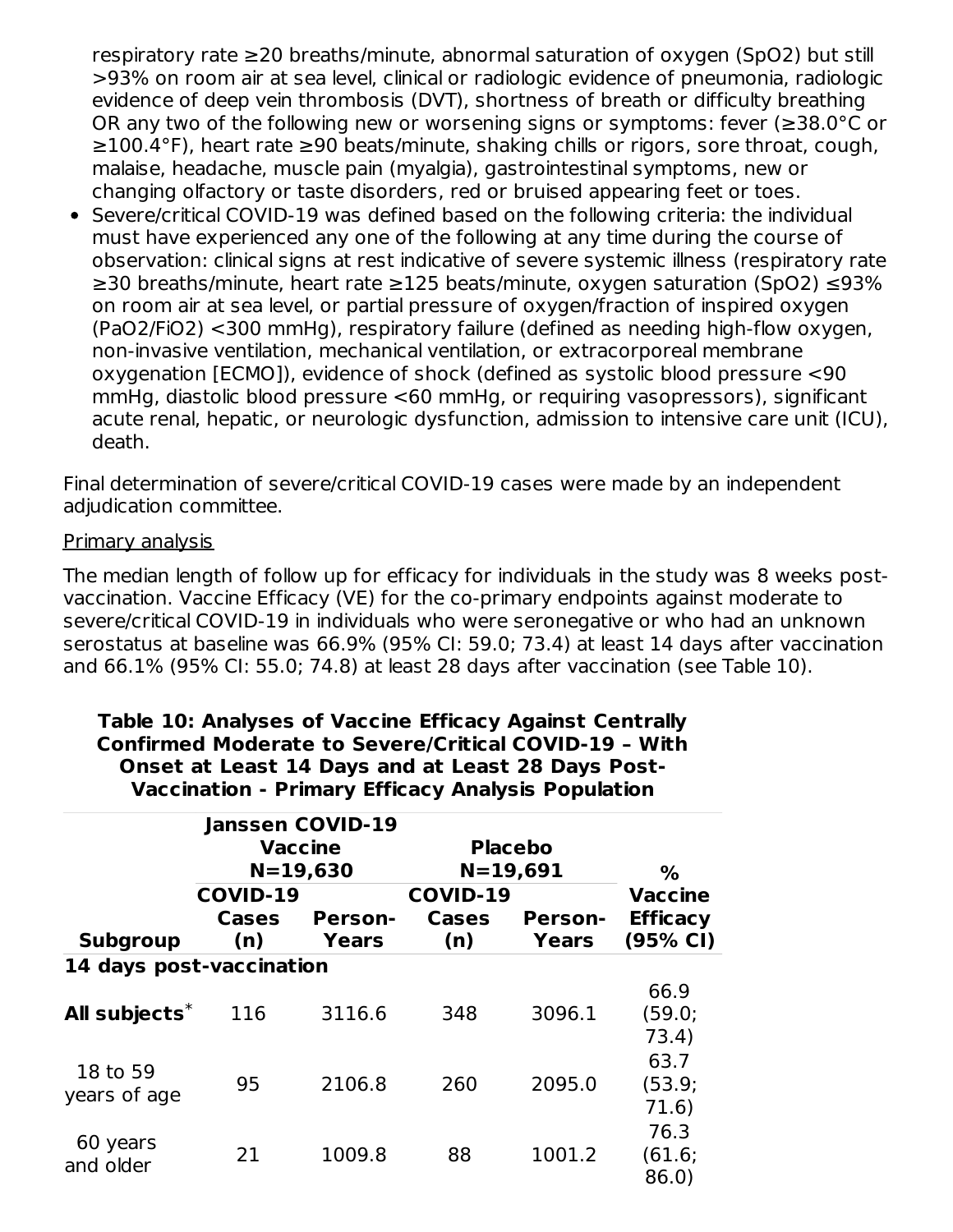### **28 days post-vaccination**

| All subjects <sup>*</sup> | 66 | 3102.0 | 193 | 3070.7 | 66.1<br>(55.0;<br>$74.8$ <sup>†</sup> |
|---------------------------|----|--------|-----|--------|---------------------------------------|
| 18 to 59<br>years of age  | 52 | 2097.6 | 152 | 2077.0 | 66.1<br>(53.3;<br>75.8)               |
| 60 years<br>and older     | 14 | 1004.4 | 41  | 993.6  | 66.2<br>(36.7;<br>83.0)               |

\* Co-primary endpoint.

† The adjusted CI implements type I error control for multiple testing and is presented upon meeting the prespecified testing conditions.

Vaccine efficacy against severe/critical COVID-19 at least 14 days after vaccination was 76.7% (95% CI: 54.6; 89.1) and 85.4% (95% CI: 54.2; 96.9) at least 28 days after vaccination (see Table 11).

|                          |                                                           | <b>rupulation</b>              |                                         |                                |                               |
|--------------------------|-----------------------------------------------------------|--------------------------------|-----------------------------------------|--------------------------------|-------------------------------|
|                          | <b>Janssen COVID-19</b><br><b>Vaccine</b><br>$N = 19,630$ |                                | <b>Placebo</b><br>$N = 19,691$          |                                | ℅<br>Vaccine                  |
| <b>Subgroup</b>          | <b>COVID-</b><br><b>19 Cases</b><br>(n)                   | <b>Person-</b><br><b>Years</b> | <b>COVID-</b><br><b>19 Cases</b><br>(n) | <b>Person-</b><br><b>Years</b> | <b>Efficacy</b><br>(95% CI)   |
| 14 days post-vaccination |                                                           |                                |                                         |                                |                               |
| Severe/critical          |                                                           |                                |                                         |                                | 76.7                          |
|                          | 14                                                        | 3125.1                         | 60                                      | 3122.0                         | (54.6;<br>$89.1$ <sup>*</sup> |
| 28 days post-vaccination |                                                           |                                |                                         |                                |                               |
| Severe/critical          |                                                           |                                |                                         |                                | 85.4                          |
|                          | 5                                                         | 3106.2                         | 34                                      | 3082.6                         | (54.2;<br>$96.9$ <sup>*</sup> |

**Table 11: Analyses of Vaccine Efficacy: Secondary Endpoints of Centrally Confirmed Severe/Critical COVID-19 – in Adults 18 Years of Age and Older With Onset at Least 14 Days and at Least 28 Days Post-Vaccination – Primary Efficacy Analysis Population**

\* The adjusted CI implements type I error control for multiple testing and is presented upon meeting the prespecified testing conditions.

Among all COVID-19 cases with onset at least 14 days post vaccination, including cases diagnosed by a positive PCR from a local laboratory and still awaiting confirmation at the central laboratory (as of January 22, 2021), there were 2 COVID-19 related hospitalizations in the vaccine group (with none after 28 days) and 29 in the placebo group (with 16 after 28 days).

As of the primary analysis cut-off date of January 22, 2021, there were no COVID-19 related deaths reported in Janssen COVID-19 Vaccine recipients compared to 5 COVID-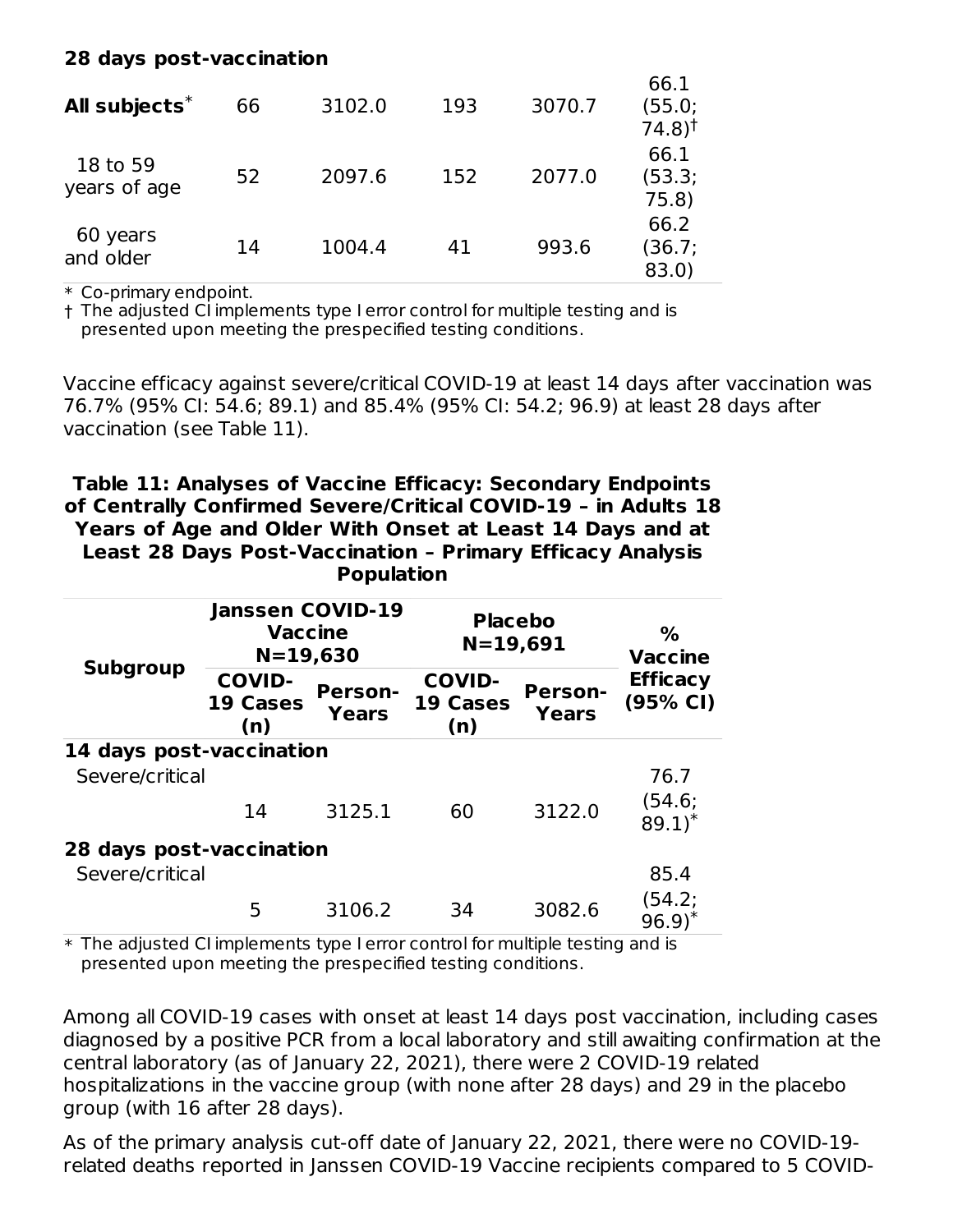19-related deaths reported in placebo recipients, who were SARS-CoV-2 PCR negative at baseline.

Janssen COVID-19 Vaccine Efficacy in Countries With Different Circulating SARS-CoV-2 Variants.

Exploratory subgroup analyses of vaccine efficacy against moderate to severe/critical COVID-19 and severe/critical COVID-19 for Brazil, South Africa, and the United States were conducted (see Table 12). For the subgroup analyses, all COVID-19 cases accrued up to the primary efficacy analysis data cut-off date, including cases confirmed by the central laboratory and cases with documented positive SARS-CoV-2 PCR from a local laboratory which are still awaiting confirmation by the central laboratory, were included. The concordance rate observed up to the data cut-off date between the PCR results from the local laboratory and the central laboratory was 90.3%.

|                 |                                       |                                                                            | <b>Severity</b>                                             |
|-----------------|---------------------------------------|----------------------------------------------------------------------------|-------------------------------------------------------------|
|                 | <b>Onset</b>                          | Moderate to<br><b>Severe/Critical</b><br><b>Point estimate</b><br>(95% CI) | <b>Severe/Critical</b><br><b>Point estimate</b><br>(95% CI) |
| <b>US</b>       | at least 14 days<br>after vaccination | 74.4% (65.0; 81.6)                                                         | 78.0% (33.1; 94.6)                                          |
|                 | at least 28 days<br>after vaccination | 72.0% (58.2;81.7)                                                          | 85.9% (-9.4; 99.7)                                          |
| <b>Brazil</b>   | at least 14 days<br>after vaccination | 66.2% (51.0; 77.1)                                                         | 81.9% (17.0; 98.1)                                          |
|                 | at least 28 days<br>after vaccination | 68.1% (48.8; 80.7)                                                         | 87.6% (7.8; 99.7)                                           |
| South<br>Africa | at least 14 days<br>after vaccination | 52.0% (30.3; 67.4)                                                         | 73.1% (40.0; 89.4)                                          |
|                 | at least 28 days<br>after vaccination | 64.0% (41.2; 78.7)                                                         | 81.7% (46.2; 95.4)                                          |

**Table 12: Summary of Vaccine Efficacy against Moderate to Severe/Critical and Severe/Critical COVID-19 for Countries With >100 Reported Moderate to Severe/Critical Cases**

Strain sequencing was conducted on available samples with sufficient viral load from centrally confirmed COVID-19 cases (one sequence per case). As of February 12, 2021, samples from 71.7% of central laboratory confirmed primary analysis cases had been sequenced [United States (73.5%), South Africa (66.9%) and Brazil (69.3%)]. In the United States, 96.4% of strains were identified as the Wuhan-H1 variant D614G; in South Africa, 94.5% of strains were identified as the 20H/501Y.V2 variant (B.1.351 lineage); in Brazil, 69.4% of strains were identified to be a variant of the P.2 lineage and 30.6% of strains were identified as the Wuhan-H1 variant D614G. As of February 12, 2021, SARS-CoV-2 variants from the B1.1.7 or P.1 lineages were not found in any of the sequenced samples.

### **18.2 Immunogenicity of a Booster Dose following Primary Vaccination with Janssen COVID-19 Vaccine**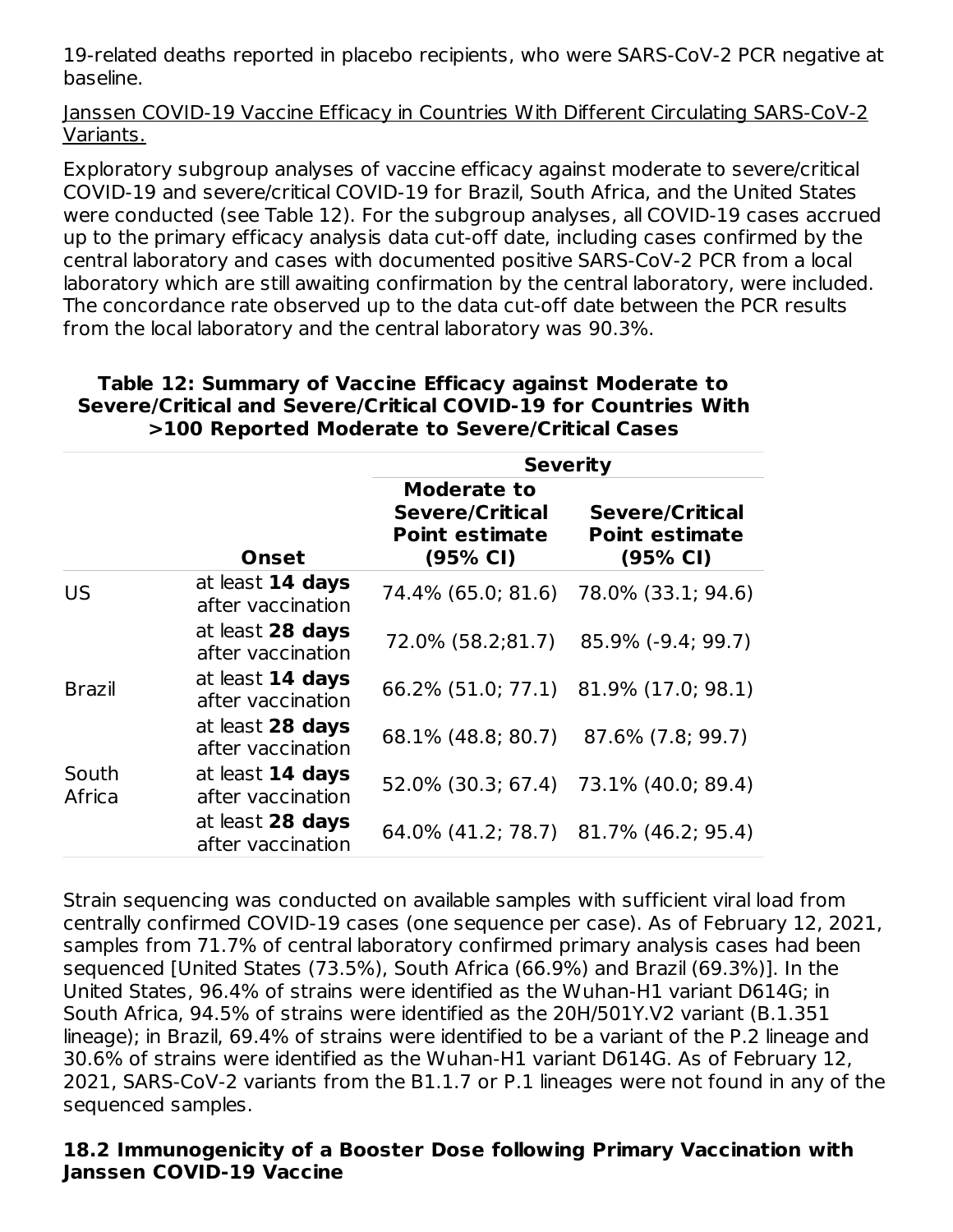In Study 2, individuals 18 through 55 years of age and 65 years and older received a booster dose of the Janssen COVID-19 Vaccine approximately 2 months after the primary vaccination. Immunogenicity was assessed by measuring neutralizing antibodies to SARS-CoV-2 Victoria/1/2020 strain using a qualified wild-type virus neutralization assay (wtVNA). Immunogenicity data are available from 39 individuals, of whom 15 were 65 years of age and older, and are summarized in Table 13. Based on a limited number of individuals from this study, a similar fold-rise in neutralizing antibody titers from prebooster to 14 and 28 days post-booster was observed between individuals 18 through 55 years of age and individuals 65 years of age and older.

|                                                                     |                                     | 28 Days<br><b>Post-</b><br><b>Primary</b><br><b>Baseline Vaccination</b> | Pre-<br><b>Booster</b><br><b>Dose</b> | 14 Days<br><b>Post-</b><br><b>Booster</b><br><b>Dose</b> | 28 Days<br><b>Post-</b><br><b>Booster</b><br><b>Dose</b> |
|---------------------------------------------------------------------|-------------------------------------|--------------------------------------------------------------------------|---------------------------------------|----------------------------------------------------------|----------------------------------------------------------|
|                                                                     | (Day 1)                             | (Day 29)                                                                 | (Day 57)                              | (Day 71)                                                 | (Day 85)                                                 |
| N                                                                   | 38                                  | 39                                                                       | 39                                    | 39                                                       | 38                                                       |
| Geometric<br>mean titer<br>$(95% \text{ Cl})$                       | $<$ LLOQ<br>$(<$ LLOQ,<br>$<$ LLOQ) | 260 (196,<br>346)                                                        | 212 (142,<br>314)                     | 518 (354,<br>758)                                        | 424 (301,<br>597)                                        |
| Geometric<br>mean fold<br>increase (95%<br>CI) from<br>baseline     | n/a                                 | 4.4 (3.3,<br>5.7)                                                        | 3.7(2.6)<br>5.2)                      | 8.8(6.1,<br>12.8)                                        | 7.4(5.4,<br>10.2)                                        |
| Geometric<br>mean fold<br>increase (95%<br>CI) from day<br>29       | n/a                                 | n/a                                                                      | 0.9(0.7)<br>1.1)                      | 2.0(1.5;<br>2.7)                                         | 1.6(1.2;<br>2.1)                                         |
| Geometric<br>mean fold<br>increase (95%<br>CI) from pre-<br>booster | n/a                                 | n/a                                                                      | n/a                                   | 2.3(1.7)<br>3.1)                                         | 1.8(1.4,<br>2.4)                                         |

### **Table 13. Study 2 - SARS-CoV-2 Neutralization Wild Type VNA-VICTORIA/1/2020 (IC50), , Per Protocol Immunogenicity Set \***

 $LLOQ =$  lower limit of quantification

\* PPI set: The per protocol immunogenicity population includes all randomized and vaccinated participants for whom immunogenicity data are available excluding participants with major protocol deviations expected to impact the immunogenicity outcomes. In addition, samples obtained after missed vaccinations or participants with SARS-CoV-2 infection occurring after screening were excluded from the analysis.

When evaluated descriptively among a limited number of study participants using an ELISA assay, increases in anti-Spike protein binding IgG antibodies post booster were not lower for an interval of 6 months compared with an interval of 2 months between primary vaccination and booster dose. These data support the effectiveness of a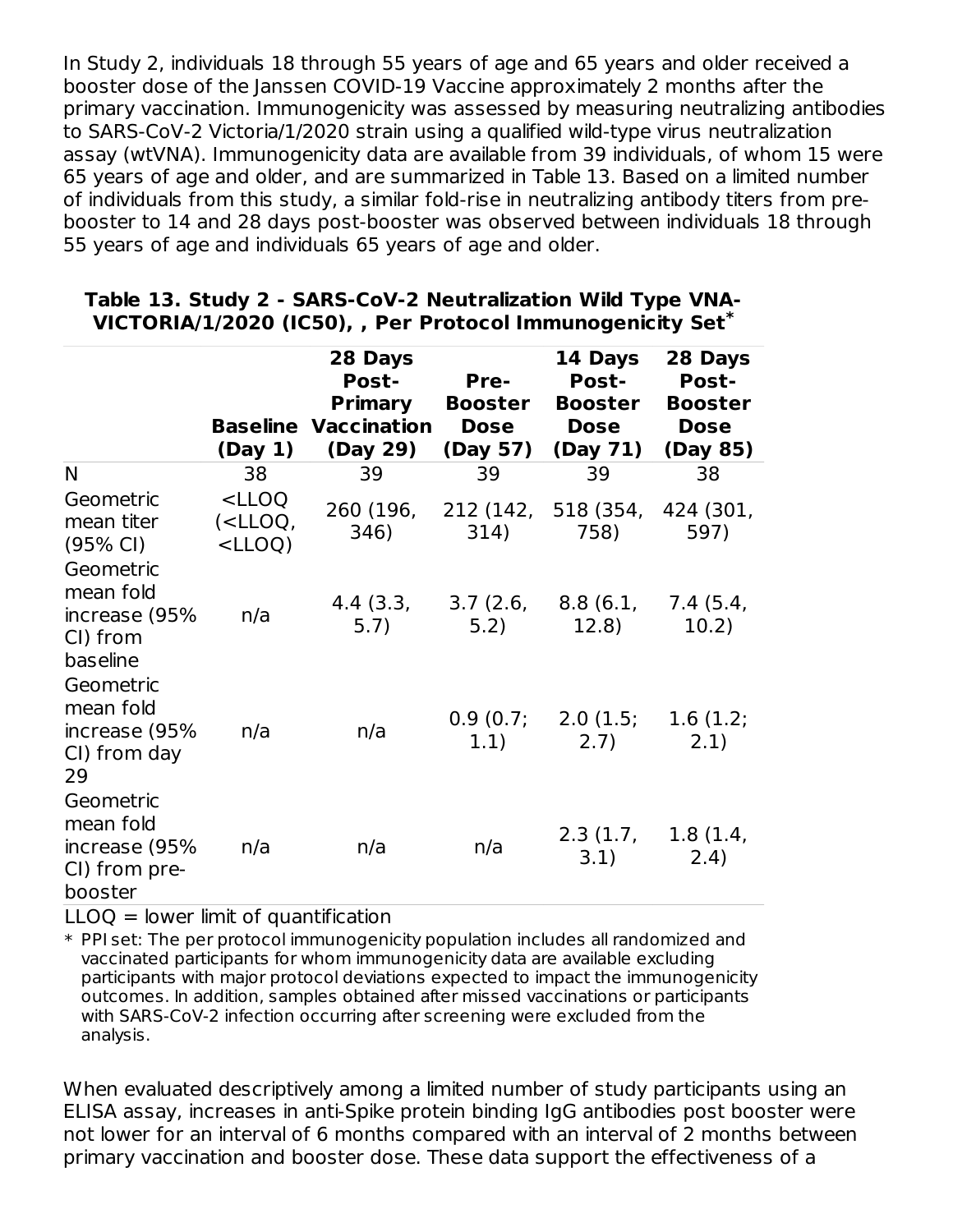booster dose when administered at an interval of longer than 2 months after primary vaccination.

### **18.3 Immunogenicity of a Booster Dose Following Primary Vaccination with Another Authorized or Approved COVID-19 Vaccine**

Effectiveness of a Janssen COVID-19 Vaccine booster dose in individuals who completed primary vaccination with another authorized or approved COVID-19 Vaccine (heterologous booster dose) is inferred from immunogenicity data supporting effectiveness of a Janssen COVID-19 Vaccine booster dose administered following completion of Janssen COVID-19 Vaccine primary vaccination and from immunogenicity data from an independent Phase 1/2 open-label clinical trial (NCT04889209) conducted in the United States that evaluated a heterologous booster dose of the Janssen COVID-19 Vaccine. In this study, adults who had completed primary vaccination with a Moderna COVID-19 Vaccine 2-dose series (N=151), a Janssen COVID-19 Vaccine single-dose (N=156), or a Pfizer-BioNTech COVID-19 Vaccine 2-dose series (N=151) at least 12 weeks prior to enrollment and who reported no history of SARS-CoV-2 infection were randomized 1:1:1 to receive a booster dose of one of three vaccines: Moderna COVID-19 Vaccine, Janssen COVID-19 Vaccine, or Pfizer-BioNTech COVID-19 Vaccine. Neutralizing antibody titers, as measured by a pseudovirus neutralization assay using a lentivirus expressing the SARS-CoV-2 Spike protein with D614G mutation, were assessed on Day 1 prior to administration of the booster dose and on Day 15 after the booster dose. A booster response to the Janssen COVID-19 Vaccine was demonstrated regardless of primary vaccination.

# **19 HOW SUPPLIED/STORAGE AND HANDLING**

Janssen COVID-19 Vaccine is supplied in a carton of 10 multi-dose vials (NDC 59676- 580-15). A maximum of 5 doses can be withdrawn from the multi-dose vial.

### **The storage and handling information in this Fact Sheet supersedes the storage and handling information on the carton and vial labels.**

Storage Prior to First Puncture of the Vaccine Vial

Store unpunctured multi-dose vials of the Janssen COVID-19 Vaccine at 2°C to 8°C (36°F to 46°F) and protect from light. Do not store frozen.

Unpunctured vials of Janssen COVID-19 Vaccine may be stored between 9°C to 25°C (47°F to 77°F) for up to 12 hours.

The Janssen COVID-19 Vaccine is initially stored frozen by the manufacturer, then shipped at 2°C to 8°C (36°F to 46°F). If vaccine is still frozen upon receipt, thaw at 2°C to 8°C (36°F to 46°F). If needed immediately, thaw at room temperature (maximally 25°C/77°F). At room temperature (maximally 25°C/77°F), a carton of 10 vials will take approximately 4 hours to thaw, and an individual vial will take approximately 1 hour to thaw. Do not refreeze once thawed.

### Storage After First Puncture of the Vaccine Vial

After the first dose has been withdrawn, hold the vial between  $2^{\circ}$  to  $8^{\circ}$ C (36 $^{\circ}$  to 46 $^{\circ}$ F) for up to 6 hours or at room temperature (maximally 25°C/77°F) for up to 2 hours. Discard the vial if vaccine is not used within these times.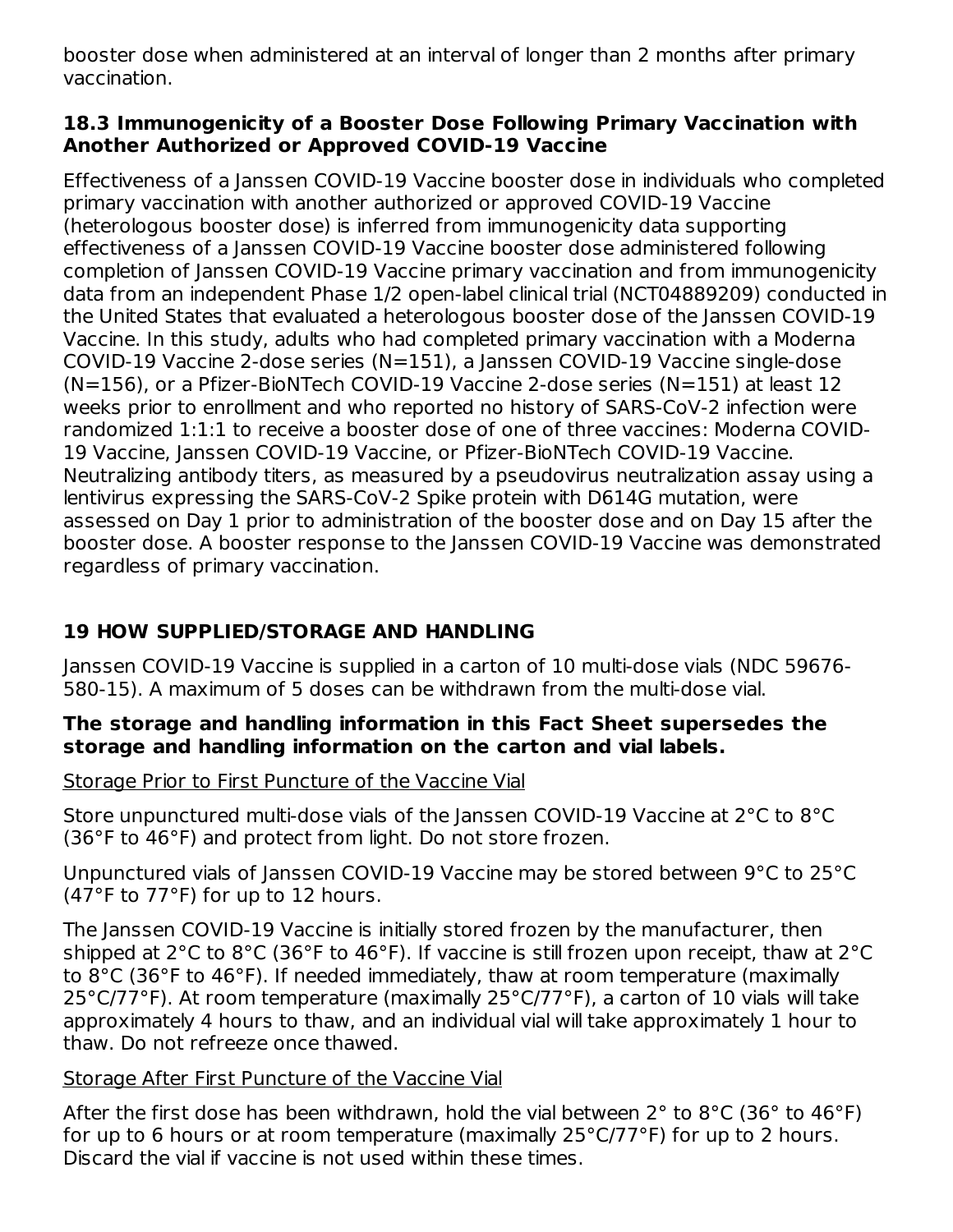## **20 PATIENT COUNSELING INFORMATION**

Advise the recipient or caregiver to read the Fact Sheet for Recipients and Caregivers.

Instruct Janssen COVID-19 Vaccine recipients to seek immediate medical attention for shortness of breath, chest pain, leg swelling, persistent abdominal pain, neurological symptoms (including severe or persistent headaches or blurred vision), or petechiae beyond the site of vaccination [see Warnings and Precautions (5.2)].

In individuals with a history of ITP, discuss the risk of ITP and the potential need for platelet monitoring following vaccination with the Janssen COVID-19 Vaccine [see Warnings and Precautions (5.3)].

The vaccination provider must include vaccination information in the state/local jurisdiction's Immunization Information System (IIS) or other designated system. Advise recipient or caregiver that more information about IISs can be found at: https://www.cdc.gov/vaccines/programs/iis/about.html.

# **21 CONTACT INFORMATION**

For general questions or to access the most recent Janssen COVID-19 Vaccine Fact Sheets, scan the QR code using your device, visit www.janssencovid19vaccine.com or call the telephone numbers provided below.

| <b>QR Code</b> | <b>Fact Sheets Website</b>     | <b>Telephone</b><br>numbers                                     |
|----------------|--------------------------------|-----------------------------------------------------------------|
|                | www.janssencovid19vaccine.com. | US Toll Free: 1-<br>800-565-4008<br>US Toll: 1-908-<br>455-9922 |

This Full EUA Prescribing Information may have been updated. For the most recent Full EUA Prescribing Information, please see www.janssencovid19vaccine.com.

Manufactured by: Janssen Biotech, Inc. a Janssen Pharmaceutical Company of Johnson & Johnson Horsham, PA 19044, USA

Revised: May/05/2022

© 2021 Janssen Pharmaceutical Companies

# **FACT SHEET FOR RECIPIENTS AND CAREGIVERS**

**EMERGENCY USE AUTHORIZATION (EUA) OF THE JANSSEN COVID-19 VACCINE TO PREVENT CORONAVIRUS DISEASE 2019 (COVID-19)**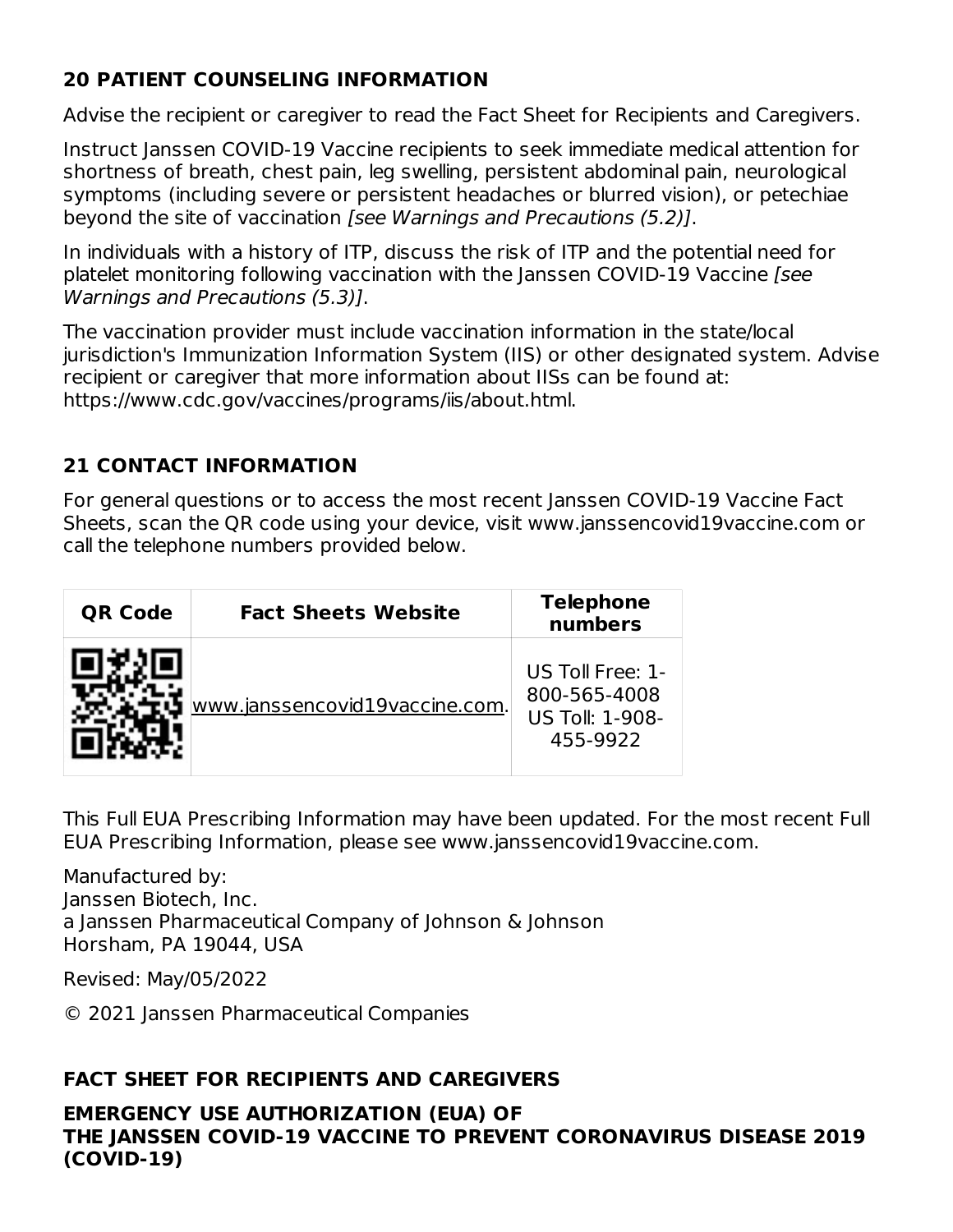The Janssen COVID-19 Vaccine is authorized for use in individuals 18 years of age and older for whom other FDA-authorized or approved COVID-19 vaccines are not accessible or clinically appropriate, and for individuals 18 years of age and older who elect to receive the Janssen COVID-19 Vaccine because they would otherwise not receive a COVID-19 vaccine. The Janssen COVID-19 Vaccine can cause blood clots with low levels of platelets (blood cells that help your body stop bleeding), which may be fatal.

You are being offered the Janssen COVID-19 Vaccine to prevent Coronavirus Disease 2019 (COVID-19) caused by SARS-CoV-2 because there is currently a pandemic of COVID-19.

This Fact Sheet contains information to help you understand the risks and benefits of receiving the Janssen COVID-19 Vaccine.

The Janssen COVID-19 Vaccine may prevent you from getting COVID-19.

Read this Fact Sheet for information about the Janssen COVID-19 Vaccine. Talk to the vaccination provider if you have questions.

The Janssen COVID-19 Vaccine has received EUA from FDA to provide the following doses in individuals 18 years of age and older for whom other FDA-authorized or approved COVID-19 vaccines are not accessible or clinically appropriate, and in individuals 18 years of age and older who elect to receive the Janssen COVID-19 Vaccine because they would otherwise not receive a COVID-19 vaccine:

- A single dose primary vaccination.
- A single booster dose after completing a primary vaccination with the Janssen COVID-19 Vaccine.
- A single booster dose after completing primary vaccination with a different authorized or approved COVID-19 vaccine.

The Janssen COVID-19 Vaccine may not protect everyone.

This Fact Sheet may have been updated. For the most recent Fact Sheet, please visit www.janssencovid19vaccine.com.

# **WHAT YOU NEED TO KNOW BEFORE YOU GET THIS VACCINE**

# **WHAT IS COVID-19?**

COVID-19 is caused by a coronavirus called SARS-CoV-2. This type of coronavirus has not been seen before. You can get COVID-19 through contact with another person who has the virus. It is predominantly a respiratory illness that can affect other organs. People with COVID-19 have had a wide range of symptoms reported, ranging from mild symptoms to severe illness. Symptoms may appear 2 to 14 days after exposure to the virus. Common symptoms may include: fever or chills; cough; shortness of breath; fatigue; muscle or body aches; headache; new loss of taste or smell; sore throat; congestion or runny nose; nausea or vomiting; diarrhea.

# **WHAT IS THE JANSSEN COVID-19 VACCINE?**

The Janssen COVID-19 Vaccine is an unapproved vaccine that may prevent COVID-19.

Under an EUA, the FDA has authorized the emergency use of the Janssen COVID-19 Vaccine to prevent COVID-19 in individuals 18 years of age and older for whom other FDA-authorized or approved COVID-19 vaccines are not accessible or clinically appropriate, and in individuals 18 years of age and older who elect to receive the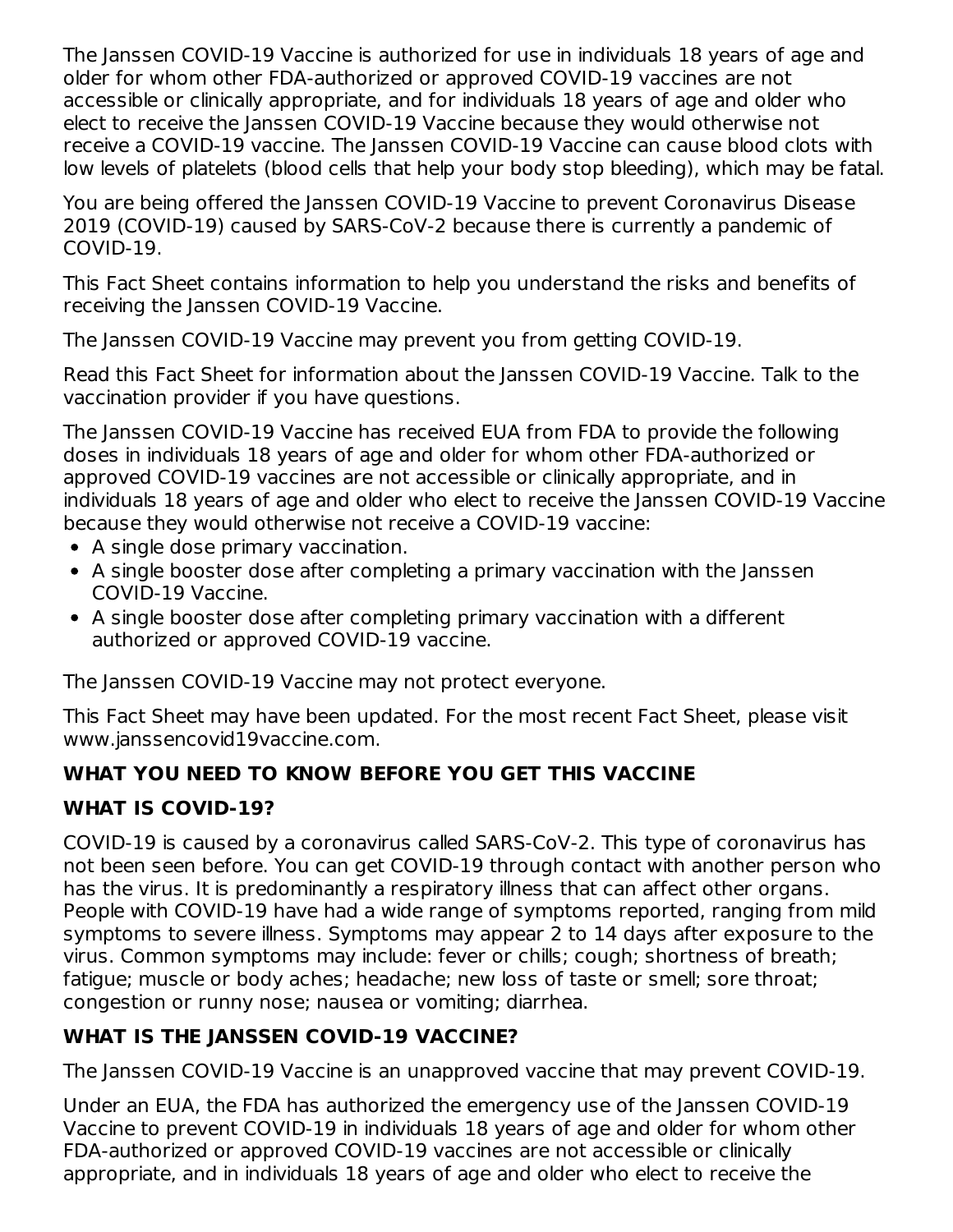Janssen COVID-19 Vaccine because they would otherwise not receive a COVID-19 vaccine.

For more information on EUA, see the "**What is an Emergency Use Authorization (EUA)?**" section at the end of this Fact Sheet.

### **WHAT SHOULD YOU MENTION TO YOUR VACCINATION PROVIDER BEFORE YOU GET THE JANSSEN COVID-19 VACCINE?**

Tell the vaccination provider about all of your medical conditions, including if you:

- have any allergies,
- have a fever,
- have a bleeding disorder or are on a blood thinner,
- have ever had a low level of platelets (blood cells that help your body stop bleeding),
- are immunocompromised or are on a medicine that affects your immune system,
- are pregnant or plan to become pregnant,
- are breastfeeding,
- have received another COVID-19 vaccine,
- have ever fainted in association with an injection.

# **WHO SHOULD GET THE JANSSEN COVID-19 VACCINE?**

FDA has authorized the emergency use of the Janssen COVID-19 Vaccine in individuals 18 years of age and older for whom other FDA-authorized or approved COVID-19 vaccines are not accessible or clinically appropriate, and in individuals 18 years of age and older who elect to receive the Janssen COVID-19 Vaccine because they would otherwise not receive a COVID-19 vaccine.

# **WHO SHOULD NOT GET THE JANSSEN COVID-19 VACCINE?**

You should not get the Janssen COVID-19 Vaccine if you:

- had a severe allergic reaction after a previous dose of this vaccine.
- had a severe allergic reaction to any ingredient of this vaccine.
- had a blood clot along with a low level of platelets (blood cells that help your body stop bleeding) following Janssen COVID-19 Vaccine or following AstraZeneca's COVID-19 vaccine (not authorized or approved in the United States).

# **WHAT ARE THE INGREDIENTS IN THE JANSSEN COVID-19 VACCINE?**

The Janssen COVID-19 Vaccine includes the following ingredients: recombinant, replication-incompetent adenovirus type 26 expressing the SARS-CoV-2 spike protein, citric acid monohydrate, trisodium citrate dihydrate, ethanol, 2-hydroxypropyl-βcyclodextrin (HBCD), polysorbate-80, sodium chloride.

# **HOW IS THE JANSSEN COVID -19 VACCINE GIVEN?**

The Janssen COVID-19 Vaccine will be given to you as an injection into the muscle.

# Primary Vaccination

The Janssen COVID-19 Vaccine is administered as a **single dose**.

# Booster Dose

A single booster dose of the Janssen COVID-19 Vaccine may be administered at least two months after primary vaccination with the Janssen COVID-19 Vaccine.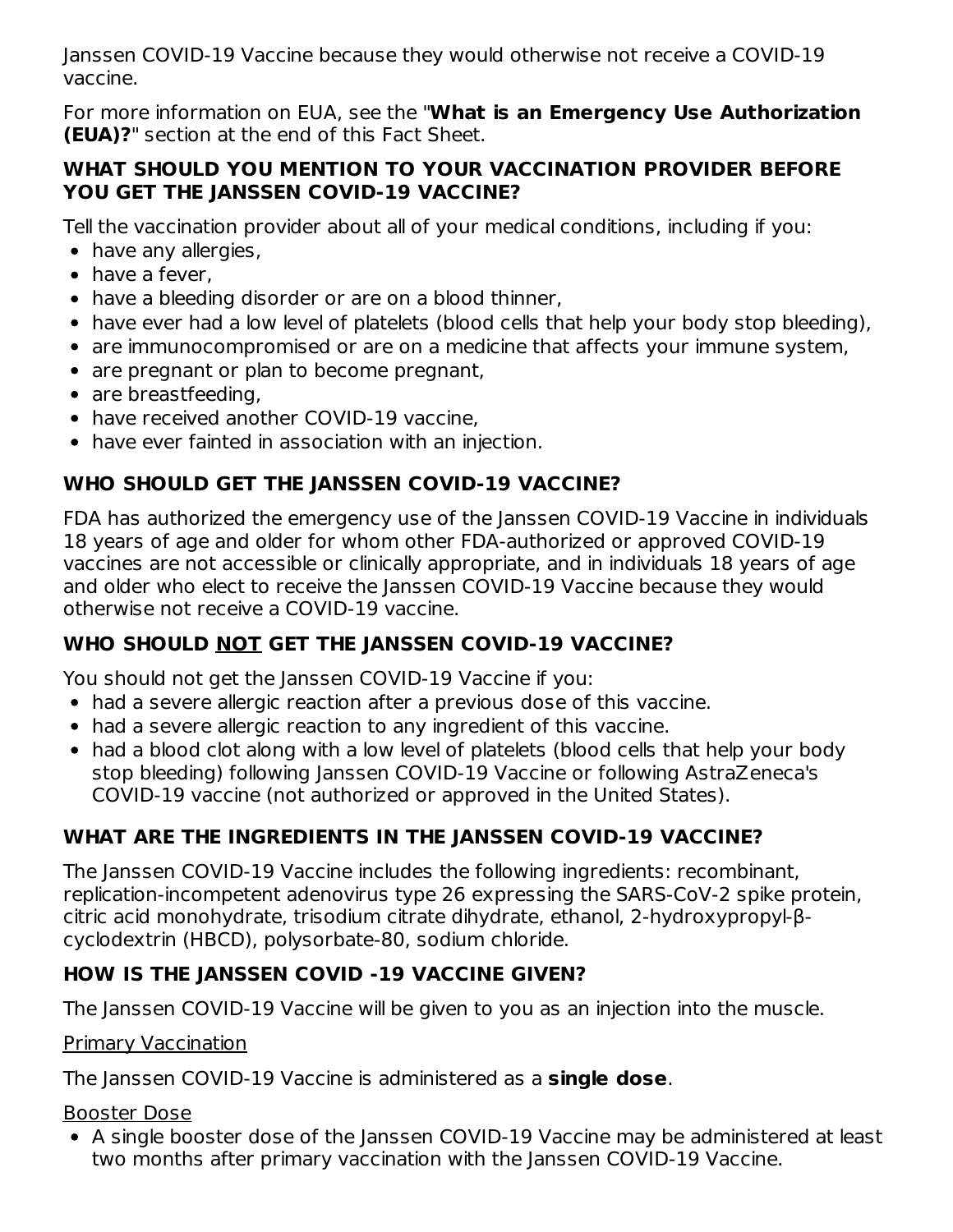A single booster dose of the Janssen COVID-19 Vaccine may be administered after completing primary vaccination with a different authorized or approved COVID-19 vaccine. Please check with your health care provider regarding timing of the booster dose.

# **HAS THE JANSSEN COVID-19 VACCINE BEEN USED BEFORE?**

The Janssen COVID-19 Vaccine is an unapproved vaccine. In clinical trials, more than 61,000 individuals 18 years of age and older have received the Janssen COVID-19 Vaccine. Millions of individuals have received the vaccine under EUA since February 27, 2021.

# **WHAT ARE THE BENEFITS OF THE JANSSEN COVID-19 VACCINE?**

The Janssen COVID-19 Vaccine has been shown to prevent COVID-19. The duration of protection against COVID-19 is currently unknown.

# **WHAT ARE THE RISKS OF THE JANSSEN COVID-19 VACCINE?**

Side effects that have been reported with the Janssen COVID-19 Vaccine include:

- Injection site reactions: pain, redness of the skin and swelling.
- General side effects: headache, feeling very tired, muscle aches, nausea, and fever.
- Swollen lymph nodes.
- Blood clots.
- Unusual feeling in the skin (such as tingling or a crawling feeling) (paresthesia), decreased feeling or sensitivity, especially in the skin (hypoesthesia).
- Persistent ringing in the ears (tinnitus).
- Diarrhea, vomiting.

### Severe Allergic Reactions

There is a remote chance that the Janssen COVID-19 Vaccine could cause a severe allergic reaction. A severe allergic reaction would usually occur within a few minutes to one hour after getting a dose of the Janssen COVID-19 Vaccine. For this reason, your vaccination provider may ask you to stay at the place where you received your vaccine for monitoring after vaccination. Signs of a severe allergic reaction can include:

- Difficulty breathing,
- Swelling of your face and throat,
- A fast heartbeat.
- A bad rash all over your body,
- Dizziness and weakness.

### Blood Clots with Low Levels of Platelets

Blood clots involving blood vessels in the brain, lungs, abdomen, and legs along with low levels of platelets (blood cells that help your body stop bleeding), have occurred in some people who have received the Janssen COVID-19 Vaccine. In people who developed these blood clots and low levels of platelets, symptoms began approximately one to two weeks after vaccination. Blood clots with low levels of platelets following the Janssen COVID-19 Vaccine have been reported in males and females, across a wide age range of individuals 18 years and older; reporting has been highest in females ages 30 through 49 years (about 8 cases for every 1,000,000 vaccine doses administered), and about 1 out of every 7 cases has been fatal. You should seek medical attention right away if you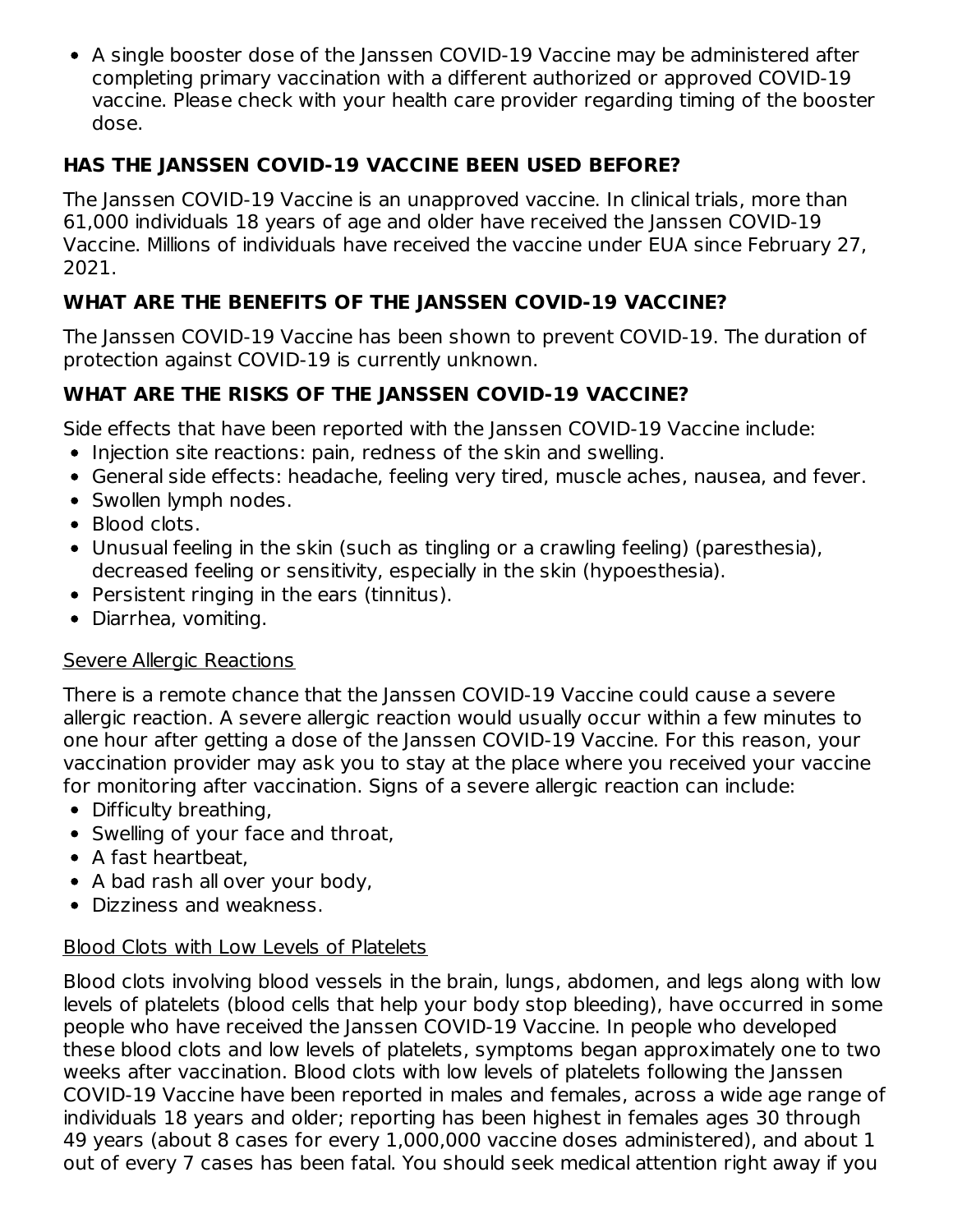have any of the following symptoms after receiving the Janssen COVID-19 Vaccine:

- Shortness of breath,
- Chest pain,
- Leg swelling,
- Persistent abdominal pain,
- Severe or persistent headaches or blurred vision.
- Easy bruising or tiny blood spots under the skin beyond the site of the injection.

# Immune Thrombocytopenia (ITP)

Immune Thrombocytopenia (ITP) is a disorder that can cause easy or excessive bruising and bleeding due to very low levels of platelets. ITP has occurred in some people who have received the Janssen COVID-19 Vaccine. In most of these people, symptoms began within 42 days following receipt of the Janssen COVID-19 Vaccine. The chance of having this occur is very low. If you have ever had a diagnosis of ITP, talk to your vaccination provider before you get the Janssen COVID-19 Vaccine. You should seek medical attention right away if you develop any of the following symptoms after receiving the Janssen COVID-19 Vaccine:

- Easy or excessive bruising or tiny blood spots under the skin beyond the site of the injection,
- Unusual or excessive bleeding.

# Guillain Barré Syndrome

Guillain Barré syndrome (a neurological disorder in which the body's immune system damages nerve cells, causing muscle weakness and sometimes paralysis) has occurred in some people who have received the Janssen COVID-19 Vaccine. In most of these people, symptoms began within 42 days following receipt of the Janssen COVID-19 Vaccine. The chance of having this occur is very low. You should seek medical attention right away if you develop any of the following symptoms after receiving the Janssen COVID-19 Vaccine:

- Weakness or tingling sensations, especially in the legs or arms, that's worsening and spreading to other parts of the body.
- Difficulty walking.
- Difficulty with facial movements, including speaking, chewing, or swallowing.
- Double vision or inability to move eyes.
- Difficulty with bladder control or bowel function.

These may not be all the possible side effects of the Janssen COVID-19 Vaccine. Serious and unexpected effects may occur. The Janssen COVID-19 Vaccine is still being studied in clinical trials.

# **WHAT SHOULD I DO ABOUT SIDE EFFECTS?**

If you experience a severe allergic reaction, call 9-1-1, or go to the nearest hospital.

Call the vaccination provider or your healthcare provider if you have any side effects that bother you or do not go away.

Report vaccine side effects to **FDA/CDC Vaccine Adverse Event Reporting System (VAERS)**. The VAERS toll-free number is 1-800-822-7967 or report online to https://vaers.hhs.gov/reportevent.html. Please include "Janssen COVID-19 Vaccine EUA" in the first line of box #18 of the report form.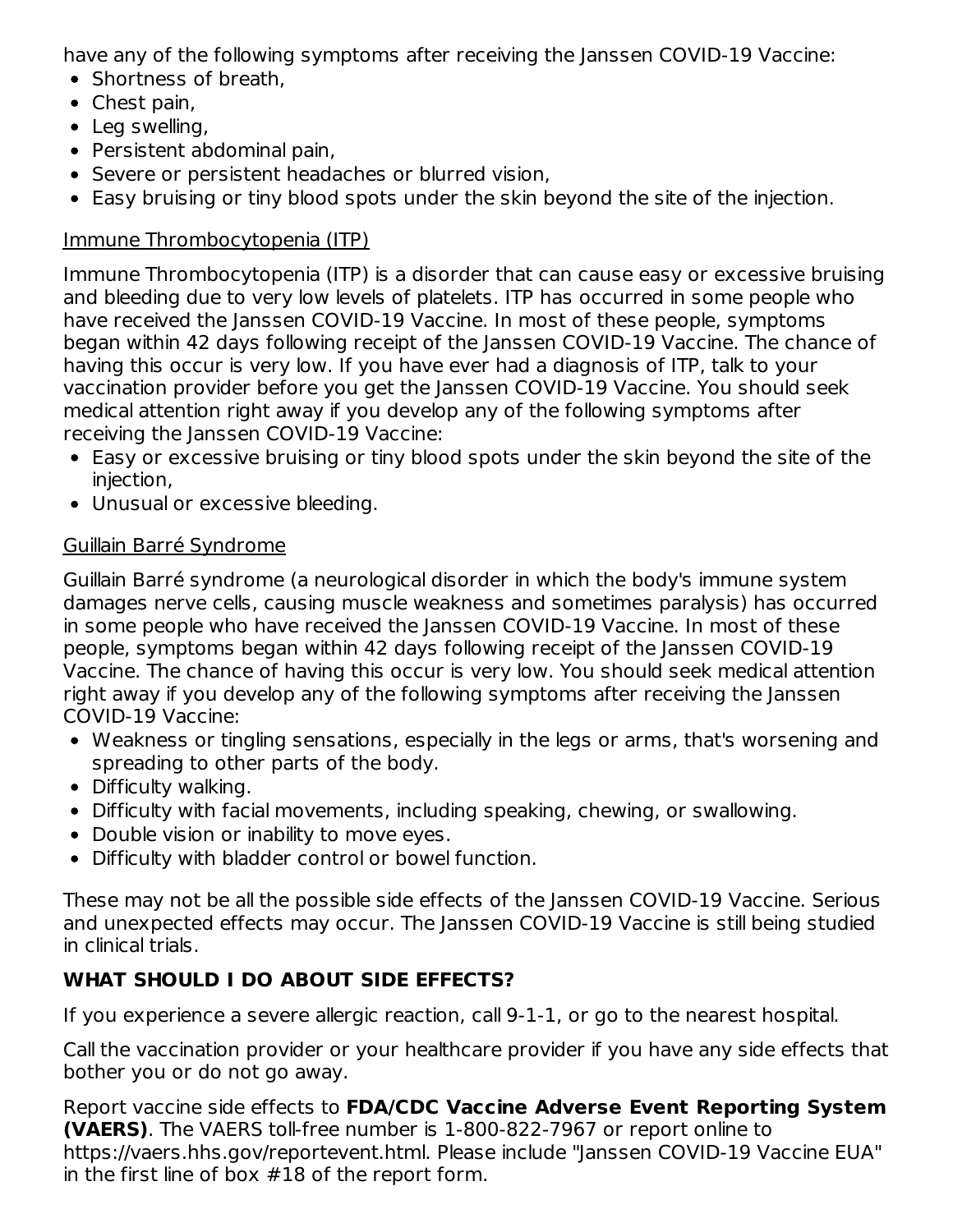In addition, you can report side effects to Janssen Biotech, Inc. at the contact information provided below.

| e-mail                   | <b>Fax number</b> | <b>Telephone</b><br>numbers                                     |
|--------------------------|-------------------|-----------------------------------------------------------------|
| JNJvaccineAE@its.jnj.com | 215-293-9955      | US Toll Free: 1-800-<br>565-4008<br>US Toll: (908) 455-<br>9922 |

You may also be given an option to enroll in **v-safe**. **V-safe** is a new voluntary smartphone-based tool that uses text messaging and web surveys to check in with people who have been vaccinated to identify potential side effects after COVID-19 vaccination. **V-safe** asks questions that help CDC monitor the safety of COVID-19 vaccines. **V-safe** also provides live telephone follow-up by CDC if participants report a significant health impact following COVID-19 vaccination. For more information on how to sign up, visit: www.cdc.gov/vsafe.

## **WHAT IF I DECIDE NOT TO GET THE JANSSEN COVID-19 VACCINE?**

Under the EUA, there is an option to accept or refuse receiving the vaccine. Should you decide not to receive the Janssen COVID-19 Vaccine, it will not change your standard medical care.

### **ARE OTHER VACCINES AVAILABLE FOR PREVENTING COVID-19 BESIDES JANSSEN COVID-19 VACCINE?**

COMIRNATY and SPIKEVAX are FDA-approved COVID-19 vaccines. Other vaccines to prevent COVID-19 may be available under EUA. The Janssen COVID-19 Vaccine is only authorized if other COVID-19 vaccines are not accessible or clinically appropriate, and for individuals who elect to receive the Janssen COVID-19 Vaccine because they would otherwise not receive a COVID-19 vaccine.

### **CAN I RECEIVE THE JANSSEN COVID-19 VACCINE AT THE SAME TIME AS OTHER VACCINES?**

Data have not yet been submitted to FDA on administration of the Janssen COVID-19 Vaccine at the same time as other vaccines. If you are considering receiving the Janssen COVID-19 Vaccine with other vaccines, discuss your options with your healthcare provider.

### **WHAT IF I AM PREGNANT OR BREASTFEEDING?**

If you are pregnant or breastfeeding, discuss your options with your healthcare provider.

### **WILL THE JANSSEN COVID-19 VACCINE GIVE ME COVID-19?**

No. The Janssen COVID-19 Vaccine does not contain SARS-CoV-2 and cannot give you COVID-19.

# **KEEP YOUR VACCINATION CARD**

When you receive the Janssen COVID-19 Vaccine, you will get a vaccination card to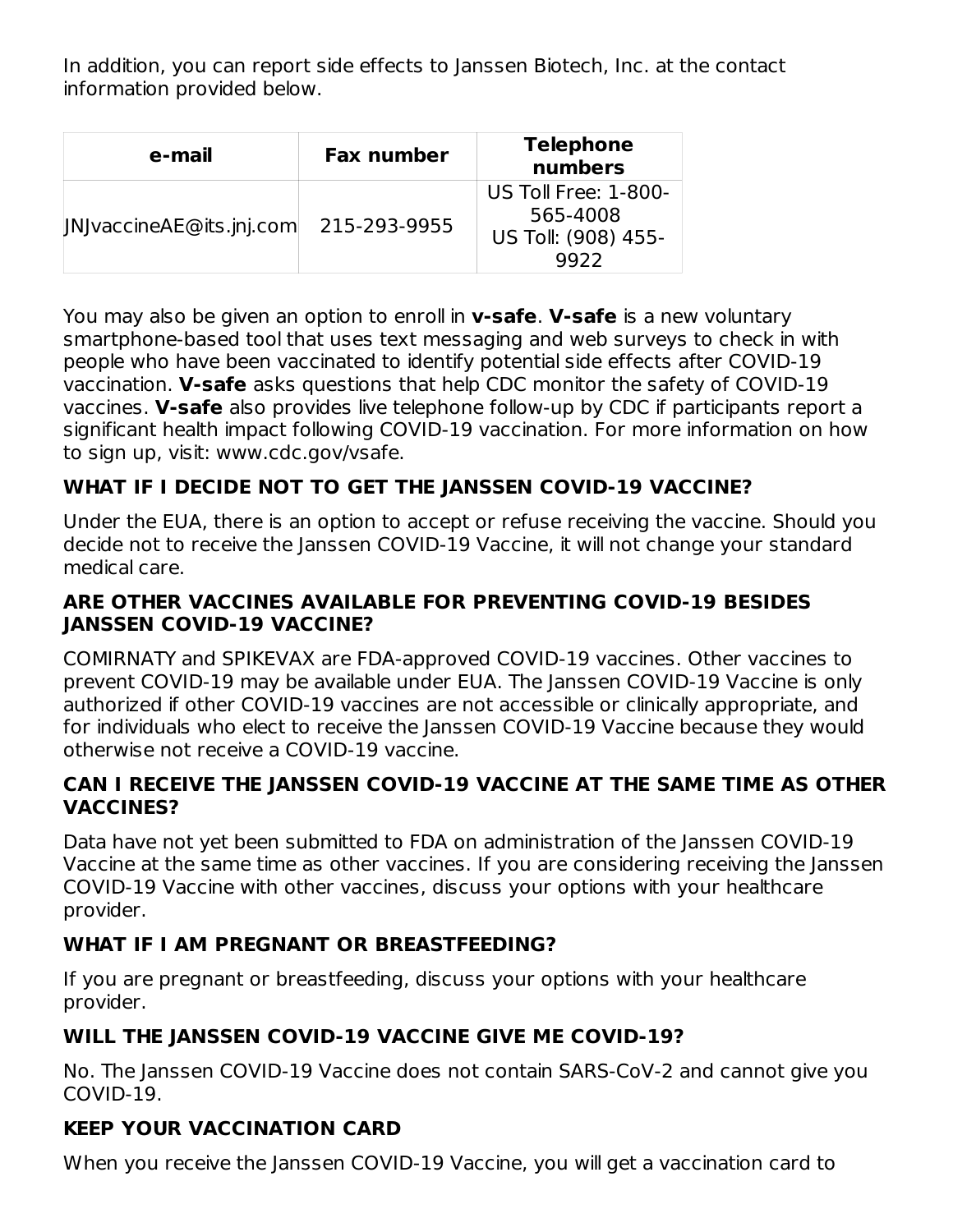document the name of the vaccine and date of when you received the vaccine.

# **ADDITIONAL INFORMATION**

If you have questions or to access the most recent Janssen COVID-19 Vaccine Fact Sheets, scan the QR code using your device, visit the website or call the telephone numbers provided below.

| <b>QR Code</b> | <b>Fact Sheets Website</b>     | <b>Telephone</b><br>numbers                                    |
|----------------|--------------------------------|----------------------------------------------------------------|
|                | www.janssencovid19vaccine.com. | US Toll Free: 1-<br>800-565-4008<br>US Toll: (908)<br>455-9922 |

# **HOW CAN I LEARN MORE?**

- Ask the vaccination provider.
- Visit CDC at https://www.cdc.gov/coronavirus/2019-ncov/index.html.
- Visit FDA at https://www.fda.gov/emergency-preparedness-and-response/mcm-legalregulatory-and-policy-framework/emergency-use-authorization.

Contact your local or state public health department.

# **WHERE WILL MY VACCINATION INFORMATION BE RECORDED?**

The vaccination provider may include your vaccination information in your state/local jurisdiction's Immunization Information System (IIS) or other designated system. For more information about IISs visit:

https://www.cdc.gov/vaccines/programs/iis/about.html.

### **CAN I BE CHARGED AN ADMINISTRATION FEE FOR RECEIPT OF THE COVID-19 VACCINE?**

No. At this time, the provider cannot charge you for a vaccine dose and you cannot be charged an out-of-pocket vaccine administration fee or any other fee if only receiving a COVID-19 vaccination. However, vaccination providers may seek appropriate reimbursement from a program or plan that covers COVID-19 vaccine administration fees for the vaccine recipient (private insurance, Medicare, Medicaid, HRSA COVID-19 Uninsured Program for non-insured recipients).

# **WHERE CAN I REPORT CASES OF SUSPECTED FRAUD?**

Individuals becoming aware of any potential violations of the CDC COVID-19 Vaccination Program requirements are encouraged to report them to the Office of the Inspector General, U.S. Department of Health and Human Services, at 1-800-HHS-TIPS or TIPS.HHS.GOV.

# **WHAT IS THE COUNTERMEASURE INJURY COMPENSATION PROGRAM?**

The Countermeasures Injury Compensation Program (CICP) is a federal program that may help pay for costs of medical care and other specific expenses for certain people who have been seriously injured by certain medicines or vaccines, including this vaccine. Generally, a claim must be submitted to the CICP within one (1) year from the date of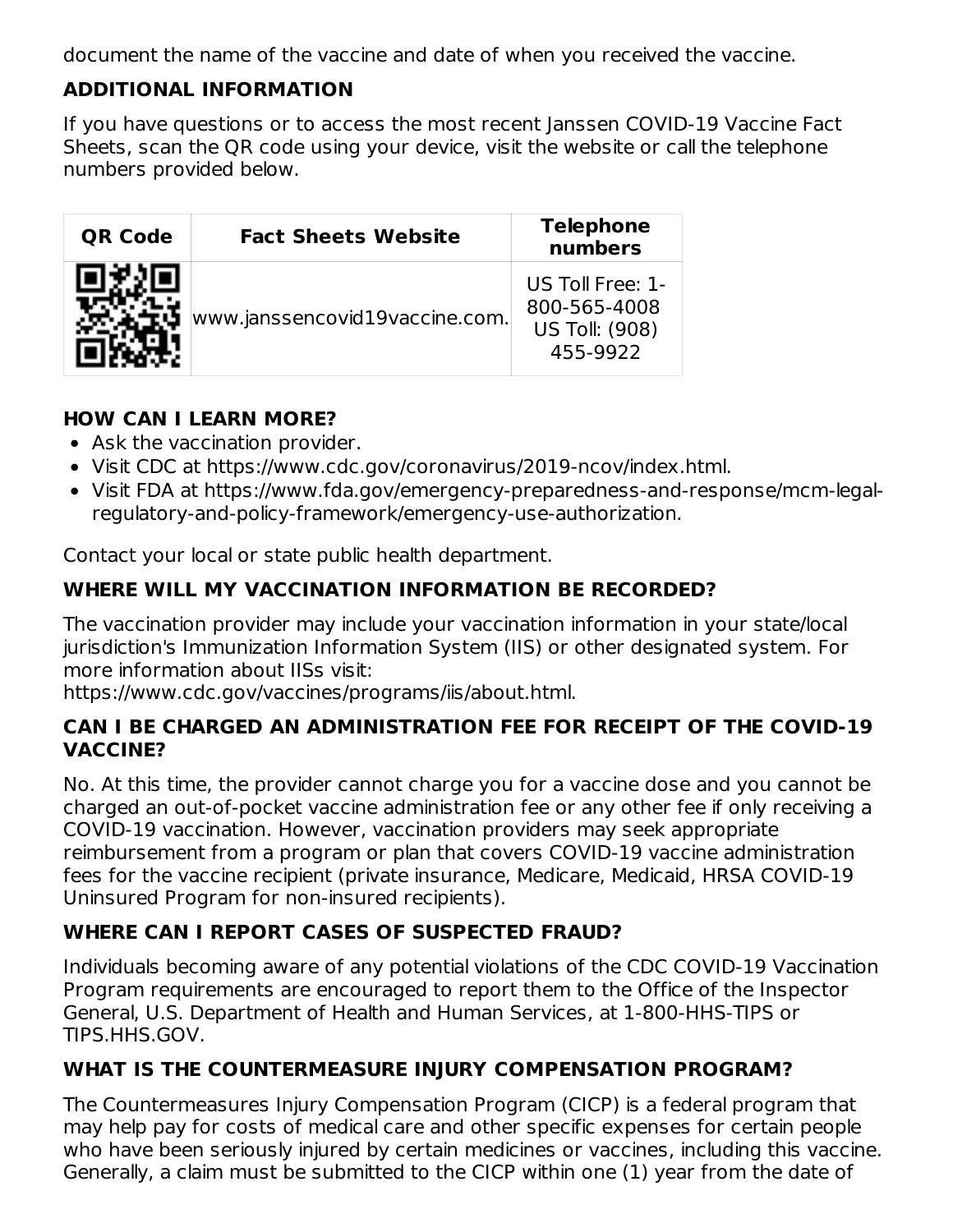receiving the vaccine. To learn more about this program, visit www.hrsa.gov/cicp or call 1-855-266-2427.

## **WHAT IS AN EMERGENCY USE AUTHORIZATION (EUA)?**

The United States FDA has made the Janssen COVID-19 Vaccine available under an emergency access mechanism called an EUA. The EUA is supported by a Secretary of Health and Human Services (HHS) declaration that circumstances exist to justify the emergency use of drugs and biological products during the COVID-19 pandemic.

The Janssen COVID-19 Vaccine has not undergone the same type of review as an FDAapproved or cleared product. FDA may issue an EUA when certain criteria are met, which includes that there are no adequate, approved, and available alternatives. In addition, the FDA decision is based on the totality of scientific evidence available showing that the product may be effective to prevent COVID-19 during the COVID-19 pandemic and that the known and potential benefits of the product outweigh the known and potential risks of the product. All of these criteria must be met to allow for the product to be used during the COVID-19 pandemic.

The EUA for the Janssen COVID-19 Vaccine is in effect for the duration of the COVID-19 declaration justifying emergency use of these products, unless terminated or revoked (after which the products may no longer be used).

Manufactured by: Janssen Biotech, Inc. a Janssen Pharmaceutical Company of Johnson & Johnson Horsham, PA 19044, USA

© 2021 Janssen Pharmaceutical Companies

For more information, call US Toll Free: 1-800-565-4008, US Toll: (908) 455-9922 or go to www.janssencovid19vaccine.com

Revised: May/05/2022



Scan to capture that this Fact Sheet was provided to vaccine recipient for the electronic medical records/immunization information systems.

GDTI: 0886983000363

### **PRINCIPAL DISPLAY PANEL - 2.5 mL Vial Label**

AW\_177786

For use under Emergency Use Authorization

Janssen COVID-19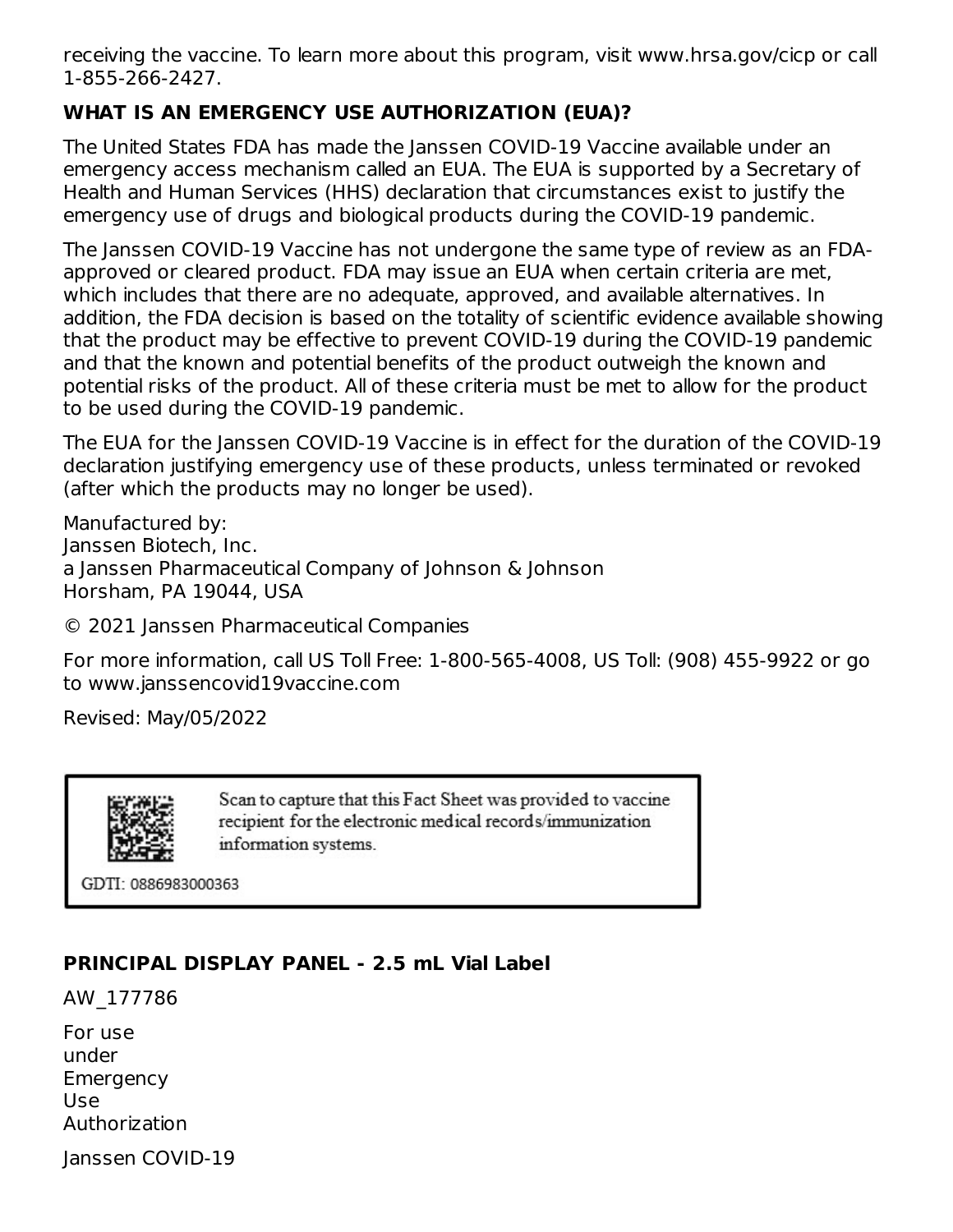Vaccine

5 doses of 0.5 mL

Intramuscular Injection

No Preservative

For EXP: www.vaxcheck.jnj

After first use, hold at 2°C to 8°C (36°F to 46°F). Discard after 6 hours.

Record date and time of first use:

LOT



### **PRINCIPAL DISPLAY PANEL - 10 Vial Carton**

NDC 59676-580-15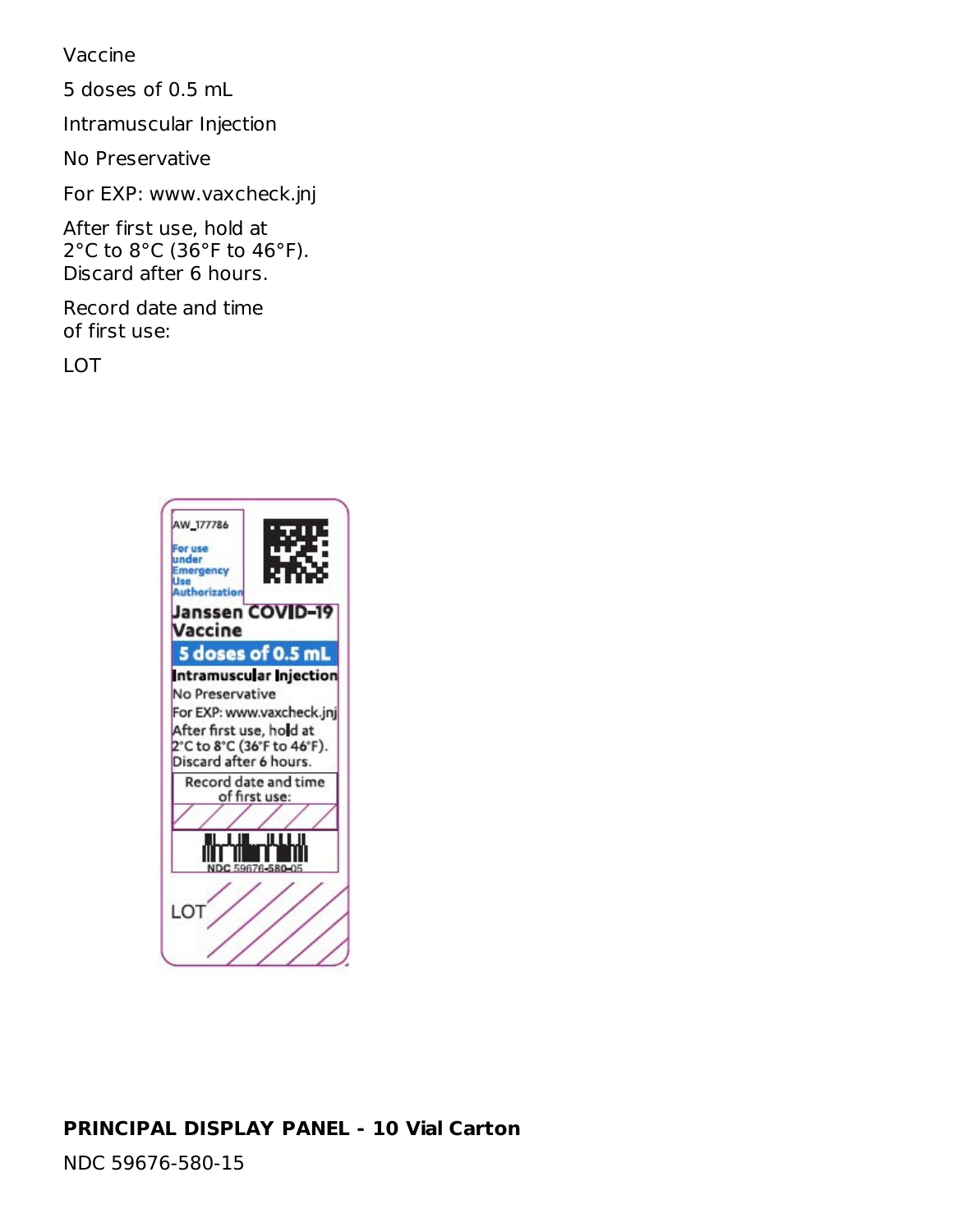No Preservative

10 Multi-dose Vials Each vial contains 5 doses of 0.5 mL

Janssen COVID-19 Vaccine SUSPENSION FOR INTRAMUSCULAR INJECTION

For use under Emergency Use Authorization

Attention: After first use, hold at 2°C to 8°C (36°F to 46°F) for up to 6 hours or at room temperature (maximally 25°C/77°F) for up to 2 hours. Discard if not used within these times. Do not freeze.

janssen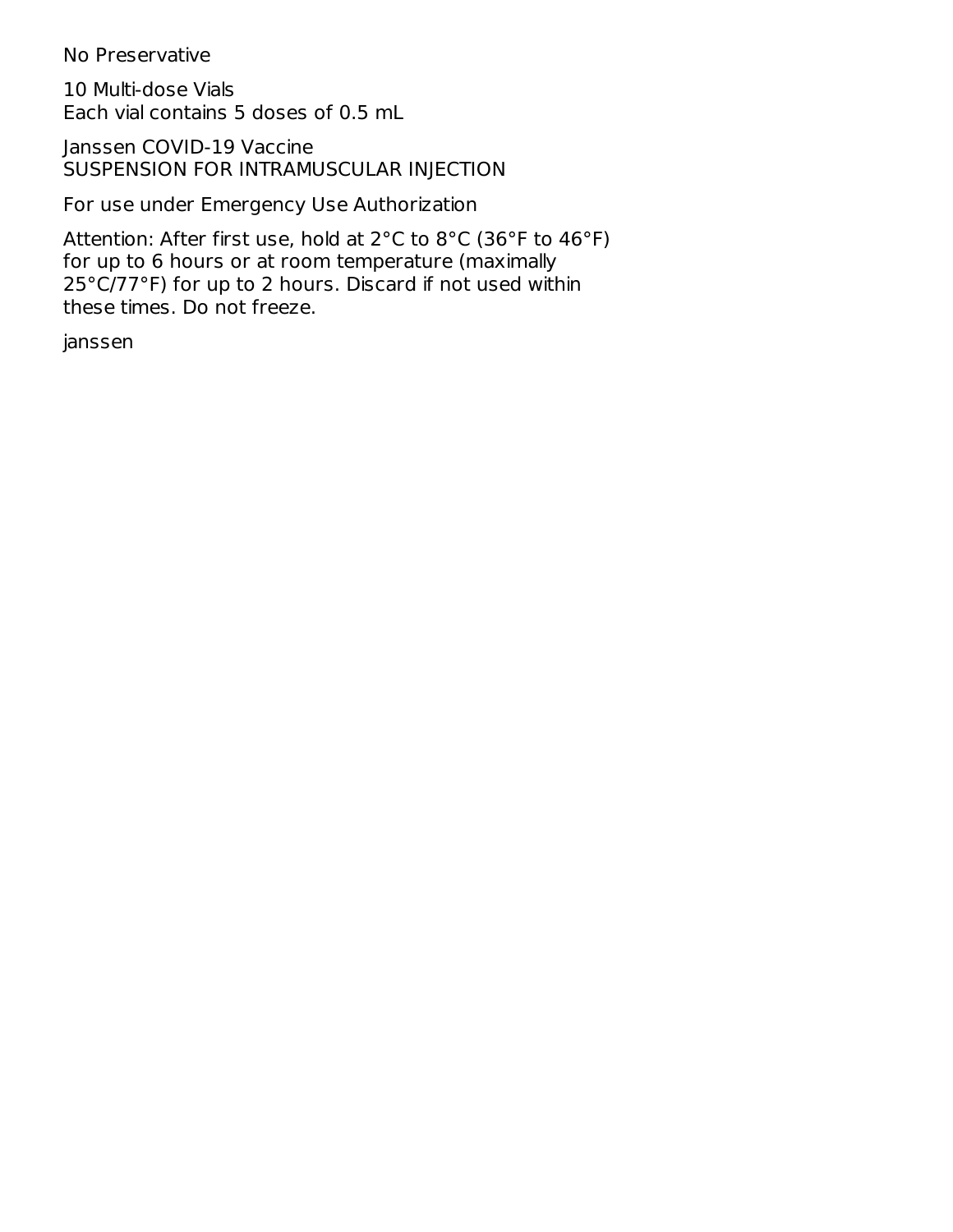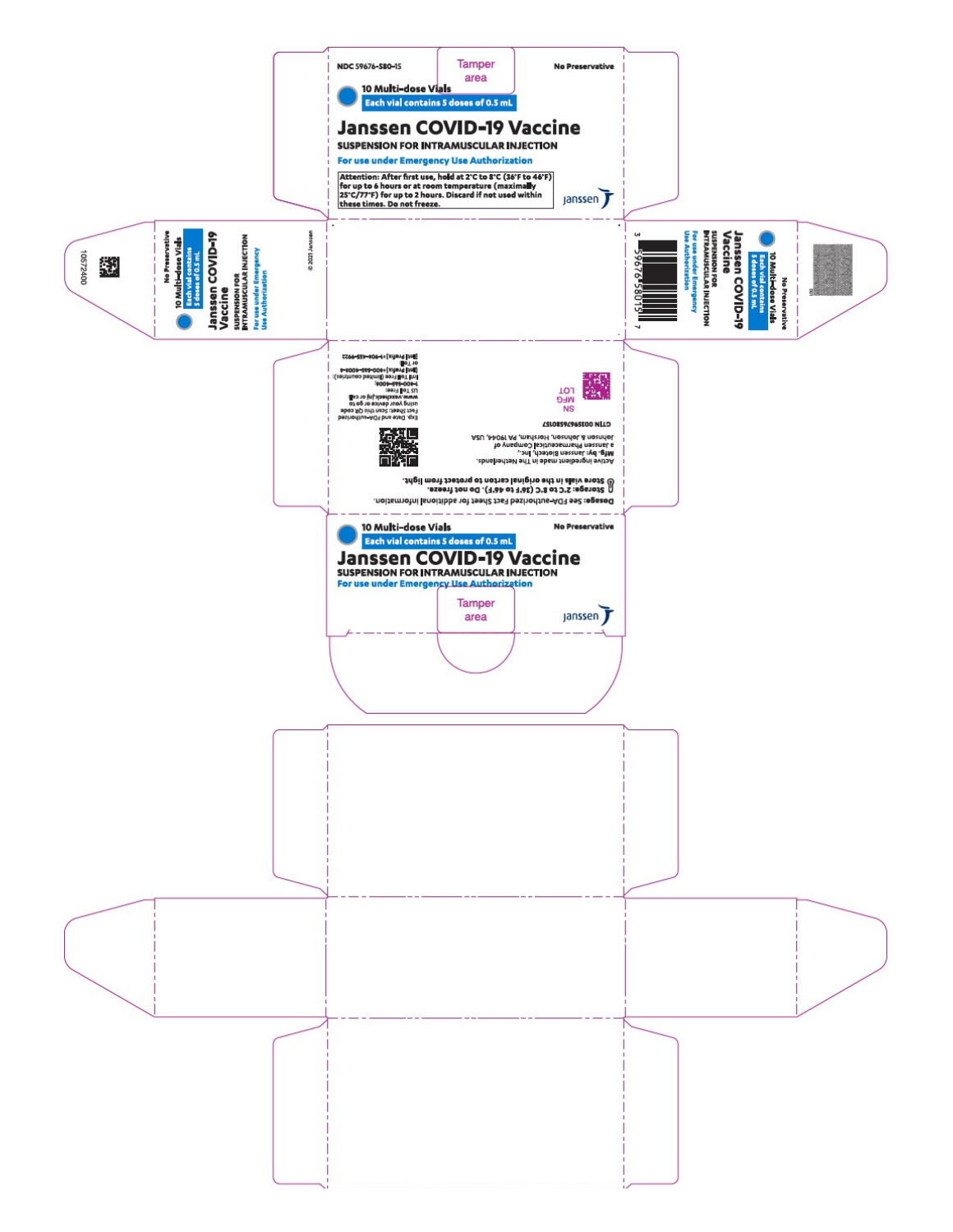

| <b>JANSSEN COVID-19 VACCINE</b><br>ad26.cov2.s injection, suspension |                        |                                       |                                    |                     |                               |  |
|----------------------------------------------------------------------|------------------------|---------------------------------------|------------------------------------|---------------------|-------------------------------|--|
| <b>Product Information</b>                                           |                        |                                       |                                    |                     |                               |  |
| <b>Product Type</b>                                                  |                        | <b>VACCINE</b>                        | <b>Item Code (Source)</b>          |                     | NDC:59676-580                 |  |
| <b>Route of Administration</b>                                       |                        | <b>INTRAMUSCULAR</b>                  |                                    |                     |                               |  |
|                                                                      |                        |                                       |                                    |                     |                               |  |
| <b>Active Ingredient/Active Moiety</b>                               |                        |                                       |                                    |                     |                               |  |
|                                                                      | <b>Ingredient Name</b> |                                       | <b>Basis of</b><br><b>Strength</b> |                     | <b>Strength</b>               |  |
| Ad26.COV2.S (UNII: JT2NS6183B) (Ad26.COV2.S -<br>UNII: JT2NS6183B)   |                        |                                       | Ad26.COV2.S                        |                     | 50000000000 {VP}<br>in 0.5 mL |  |
|                                                                      |                        |                                       |                                    |                     |                               |  |
| <b>Inactive Ingredients</b>                                          |                        |                                       |                                    |                     |                               |  |
|                                                                      |                        | <b>Ingredient Name</b>                |                                    |                     | <b>Strength</b>               |  |
| Citric acid monohydrate (UNII: 2968PHW8QP)                           |                        |                                       |                                    |                     |                               |  |
| Trisodium citrate dihydrate (UNII: B22547B95K)                       |                        |                                       |                                    |                     |                               |  |
| Alcohol (UNII: 3K9958V90M)                                           |                        |                                       |                                    |                     |                               |  |
| Hydroxypropyl betadex (UNII: 11960HX6EK)                             |                        |                                       |                                    |                     |                               |  |
| Polysorbate 80 (UNII: 60ZP39ZG8H)                                    |                        |                                       |                                    |                     |                               |  |
| Sodium chloride (UNII: 451W47IQ8X)                                   |                        |                                       |                                    |                     |                               |  |
| Sodium hydroxide (UNII: 55X04QC32I)                                  |                        |                                       |                                    |                     |                               |  |
| Hydrochloric acid (UNII: QTT17582CB)                                 |                        |                                       |                                    |                     |                               |  |
| Water (UNII: 059QF0KO0R)                                             |                        |                                       |                                    |                     |                               |  |
| <b>Product Characteristics</b>                                       |                        |                                       |                                    |                     |                               |  |
| Color                                                                |                        | YELLOW (colorless to slightly yellow) |                                    | <b>Score</b>        |                               |  |
| <b>Shape</b>                                                         |                        |                                       |                                    | <b>Size</b>         |                               |  |
| <b>Flavor</b>                                                        |                        |                                       |                                    | <b>Imprint Code</b> |                               |  |
| <b>Contains</b>                                                      |                        |                                       |                                    |                     |                               |  |
|                                                                      |                        |                                       |                                    |                     |                               |  |
| <b>Packaging</b>                                                     |                        |                                       |                                    |                     |                               |  |
|                                                                      |                        |                                       |                                    |                     |                               |  |